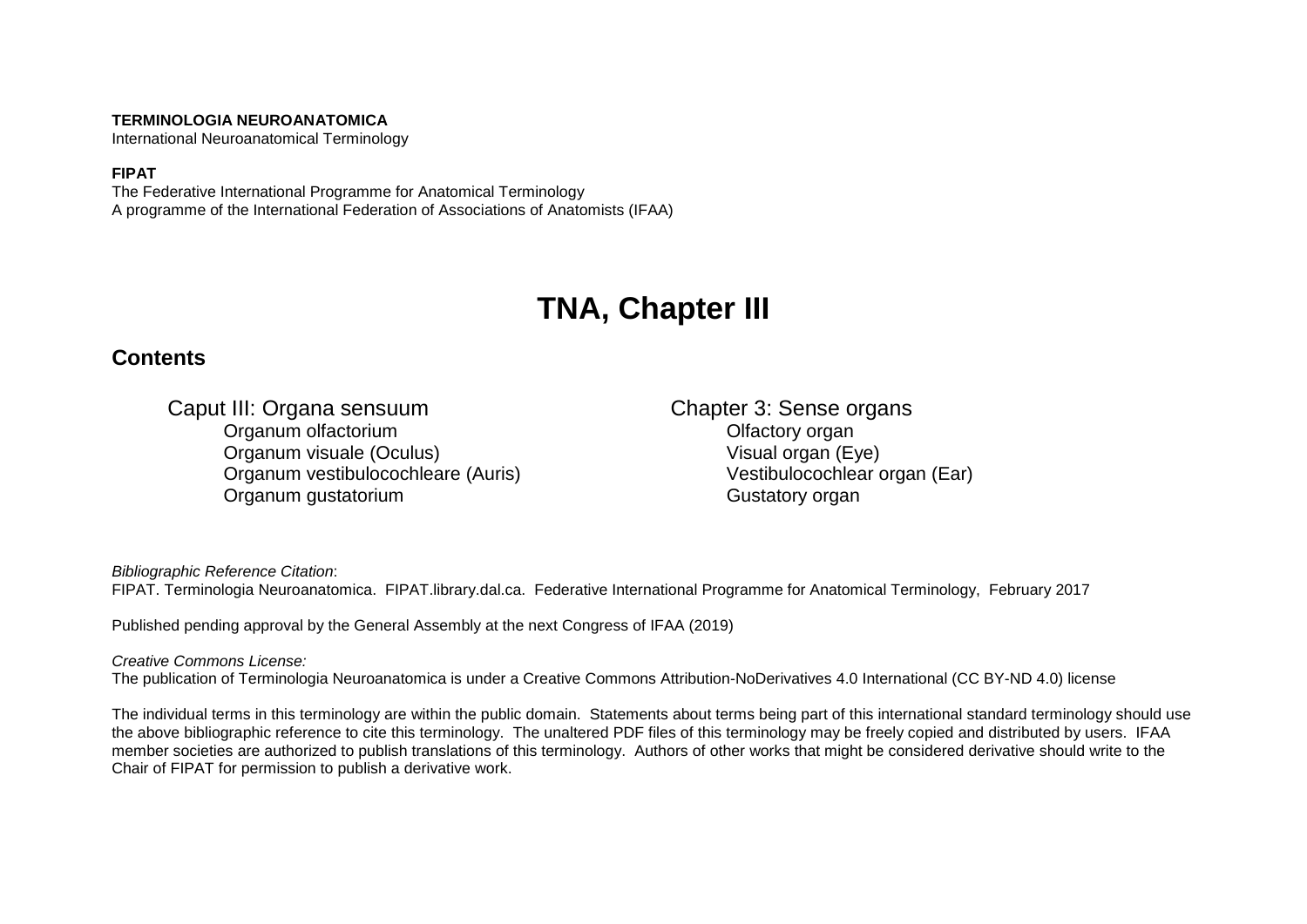## Caput III: ORGANA SENSUUM **Chapter 3: SENSE ORGANS**

|      | Latin term                                   | Latin synonym                           | <b>UK English</b>            | <b>US English</b>            | English synonym                                     | Other           |
|------|----------------------------------------------|-----------------------------------------|------------------------------|------------------------------|-----------------------------------------------------|-----------------|
| 3579 | Organa sensuum                               |                                         | Sense organs                 | Sense organs                 |                                                     |                 |
| 3580 | Organum olfactorium                          | Organum olfactus                        | Olfactory organ              | Olfactory organ              |                                                     |                 |
| 3581 | Tunica mucosa olfactoria                     | Pars olfactoria tunicae mucosae<br>nasi | Olfactory mucosal membrane   | Olfactory mucosal membrane   | Olfactory part of nasal mucosa;<br>Olfactory mucosa |                 |
| 3582 | Epithelium olfactorium                       |                                         | Olfactory epithelium         | Olfactory epithelium         |                                                     |                 |
| 3583 | Cellula staminalis olfactoria                |                                         | Olfactory stem cell          | Olfactory stem cell          |                                                     |                 |
| 3584 | Epitheliocytus neurosensorius<br>olfactorius |                                         | Olfactory sensory neuron     | Olfactory sensory neuron     |                                                     |                 |
| 3585 | Dendritum                                    |                                         | Dendrite                     | Dendrite                     |                                                     |                 |
| 3586 | <b>Bulbus dendriticus</b>                    |                                         | Dendritic bulb               | Dendritic bulb               |                                                     |                 |
| 3587 | Cilium                                       |                                         | Cilium                       | Cilium                       |                                                     |                 |
| 3588 | Axon olfactorium                             | Neurofibra olfactoria                   | Olfactory axon               | Olfactory axon               | Olfactory nerve fibre; Olfactory<br>nerve fiber     |                 |
| 3589 | Filum olfactorium                            |                                         | Olfactory filum              | Olfactory filum              |                                                     |                 |
| 3590 | Epitheliocytus sustenans                     |                                         | Supporting epithelial cell   | Supporting epithelial cell   |                                                     |                 |
| 3591 | Epitheliocytus basalis                       |                                         | Basal epithelial cell        | Basal epithelial cell        |                                                     |                 |
| 3592 | Glia olfactoria                              |                                         | Olfactory glia               | Olfactory glia               |                                                     |                 |
| 3593 | Glandula olfactoria                          |                                         | Olfactory gland              | Olfactory gland              |                                                     | Gland of Bowman |
|      |                                              |                                         |                              |                              |                                                     |                 |
| 3594 | Organum visuale                              | Oculus                                  | Visual organ                 | Visual organ                 | Eye                                                 |                 |
| 3595 | <b>BULBUS OCULI</b>                          |                                         | <b>EYEBALL</b>               | <b>EYEBALL</b>               |                                                     |                 |
| 3596 | Polus anterior                               |                                         | Anterior pole                | Anterior pole                |                                                     |                 |
| 3597 | Polus posterior                              |                                         | Posterior pole               | Posterior pole               |                                                     |                 |
| 3598 | Equator                                      |                                         | Equator                      | Equator                      |                                                     |                 |
| 3599 | Meridiani                                    |                                         | Meridians                    | Meridians                    |                                                     |                 |
| 3600 | Axis bulbi externus                          |                                         | External axis of eyeball     | External axis of eyeball     |                                                     |                 |
| 3601 | Axis bulbi internus                          |                                         | Internal axis of eyeball     | Internal axis of eyeball     |                                                     |                 |
| 3602 | Axis opticus                                 |                                         | Optic axis                   | Optic axis                   |                                                     |                 |
| 3603 | Segmentum anterius                           |                                         | Anterior segment             | Anterior segment             |                                                     |                 |
| 3604 | Segmentum posterius                          |                                         | Posterior segment            | Posterior segment            |                                                     |                 |
|      |                                              |                                         |                              |                              |                                                     |                 |
| 3605 | Tunica fibrosa bulbi                         |                                         | Fibrous layer of eyeball     | Fibrous layer of eyeball     |                                                     | Endnote 173     |
| 3606 | <b>Sclera</b>                                |                                         | <b>Sclera</b>                | <b>Sclera</b>                |                                                     |                 |
| 3607 | Sulcus sclerae                               |                                         | Scleral sulcus               | Scleral sulcus               |                                                     |                 |
| 3608 | Laminae sclerae                              |                                         | <b>Scleral layers</b>        | <b>Scleral layers</b>        |                                                     |                 |
| 3609 | Lamina episcleralis                          |                                         | Episcleral layer of sclera   | Episcleral laye of sclera    |                                                     |                 |
| 3610 | Substantia propria sclerae                   | Stroma sclerae                          | Substantia propria of sclera | Substantia propria of sclera | Stroma of sclera                                    |                 |
| 3611 | Lamina fusca sclerae                         |                                         | Suprachoroid layer of sclera | Suprachoroid layer of sclera |                                                     |                 |
| 3612 | Lamina cribrosa sclerae                      |                                         | Cribrosal layer of sclera    | Cribrosal layer of sclera    |                                                     |                 |
| 3613 | Cellulae sclerae                             |                                         | Cells of sclera              | Cells of sclera              |                                                     |                 |
| 3614 | Melanocytus sclerae                          |                                         | Scleral melanocyte           | Scleral melanocyte           |                                                     |                 |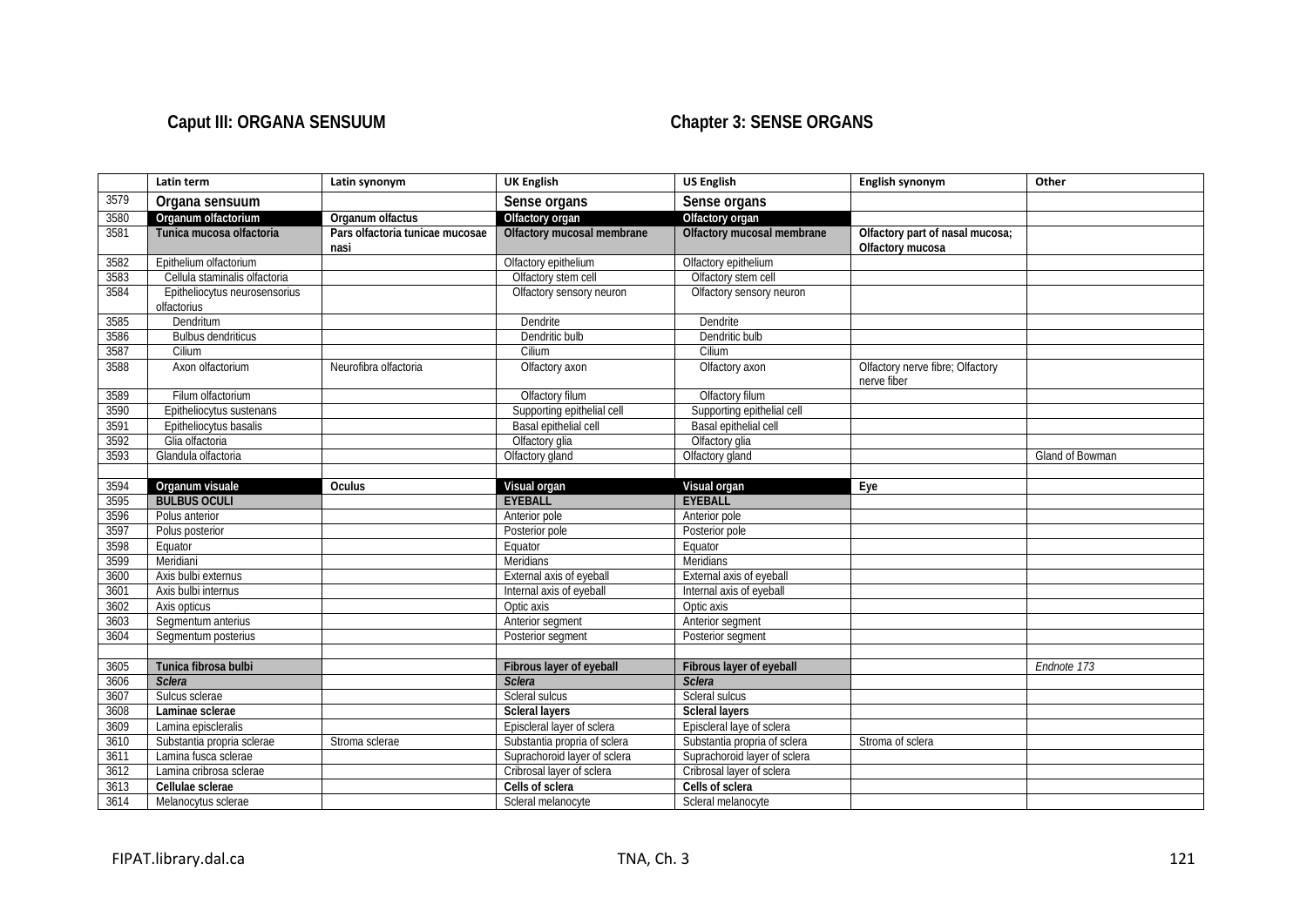| 3615 | Limbus corneae                                    |                                        | Corneoscleral junction         | Corneoscleral junction         | <b>Corneal Limbus</b>                                          |                              |
|------|---------------------------------------------------|----------------------------------------|--------------------------------|--------------------------------|----------------------------------------------------------------|------------------------------|
| 3616 | Arcus lipoideus                                   | Arcus senilis; Arcus corneae           | Arcus lipoideus                | Arcus lipoideus                | Arcus senilis; Corneal arcus                                   |                              |
| 3617 | Angulus iridocornealis                            |                                        | Iridocorneal angle             | Iridocorneal angle             |                                                                |                              |
| 3618 | Retinaculum trabeculare<br>iridosclerale          | Ligamentum pectinatum<br>iridocorneale | Trabecular meshwork            | Trabecular meshwork            | Pectinate ligament of iridocorneal<br>angle; Trabecular tissue | Ligament of Fontana          |
| 3619 | Pars corneoscleralis                              |                                        | Corneoscleral part             | Corneoscleral part             |                                                                |                              |
| 3620 | Pars uvealis                                      |                                        | Uveal part                     | Uveal part                     |                                                                |                              |
| 3621 | Calcar sclerae                                    |                                        | Scleral spur                   | Scleral spur                   |                                                                |                              |
| 3622 | Sinus venosus sclerae                             |                                        | Scleral venous sinus           | Scleral venous sinus           |                                                                | Canal of Schlemm             |
| 3623 | Venulae aquosae                                   |                                        | Aqueous venules                | Aqueous venules                |                                                                | Endnote 174                  |
| 3624 | Cornea                                            |                                        | Cornea                         | Cornea                         |                                                                |                              |
| 3625 | Anulus conjunctivae                               |                                        | Conjunctival ring              | Conjunctival ring              |                                                                |                              |
| 3626 | Vertex corneae                                    |                                        | Corneal vertex                 | Corneal vertex                 |                                                                |                              |
| 3627 | Facies anterior                                   |                                        | Anterior surface               | Anterior surface               |                                                                |                              |
| 3628 | Facies posterior                                  |                                        | Posterior surface              | Posterior surface              |                                                                |                              |
| 3629 | Laminae corneae                                   |                                        | <b>Corneal layers</b>          | <b>Corneal layers</b>          |                                                                |                              |
| 3630 | Epithelium anterius corneae                       |                                        | Anterior epithelium of cornea  | Anterior epithelium of cornea  | Corneal epithelium                                             |                              |
| 3631 | Lamina limitans anterior corneae                  |                                        | Anterior limiting membrane of  | Anterior limiting membrane of  |                                                                | Membrane of Bowman           |
|      |                                                   |                                        | cornea                         | cornea                         |                                                                |                              |
| 3632 | Substantia propria corneae                        | Stroma corneae                         | Substantia propria of cornea   | Substantia propria of cornea   | Stroma of cornea                                               |                              |
| 3633 | Lamina limitans posterior corneae                 |                                        | Posterior limiting membrane of | Posterior limiting membrane of |                                                                | Membrane of Descemet         |
|      |                                                   |                                        | cornea                         | cornea                         |                                                                |                              |
| 3634 | Epithelium posterius corneae                      |                                        | Posterior epithelium of cornea | Posterior epithelium of cornea | Corneal endothelium                                            |                              |
| 3635 | Cellulae corneae                                  |                                        | Cells of cornea                | Cells of cornea                |                                                                |                              |
| 3636 | Cellula staminalis corneae                        |                                        | Corneal stem cell              | Corneal stem cell              |                                                                |                              |
| 3637 | Keratocytus corneae                               |                                        | Keratocyte of cornea           | Keratocyte of cornea           |                                                                |                              |
|      |                                                   |                                        |                                |                                |                                                                |                              |
| 3638 | Tunica vasculosa bulbi                            | Uvea                                   | Vascular layer of eyeball      | Vascular layer of eyeball      | Uvea                                                           |                              |
| 3639 | Choroidea                                         |                                        | Choroid                        | Choroid                        |                                                                |                              |
| 3640 | Laminae choroideae                                |                                        | Choroid layers                 | Choroid layers                 |                                                                |                              |
| 3641 | Lamina suprachoroidea                             |                                        | Suprachoroid layer             | Suprachoroid layer             |                                                                |                              |
| 3642 | Spatium perichoroideum                            |                                        | Perichoroidal space            | Perichoroidal space            |                                                                |                              |
| 3643 | Lamina vasculosa choroideae                       |                                        | Vascular layer of choroid      | Vascular layer of choroid      | Vascular choroidal layer                                       | Vascular layer of von Haller |
| 3644 | Lamina choroidocapillaris                         |                                        | Choroidocapillary layer        | Choroidocapillary layer        | Capilllary lamina                                              | Membrane of Ruysch           |
| 3645 | Complexus basalis choroideae                      |                                        | Basal complex                  | <b>Basal complex</b>           |                                                                | Membrane of Bruch            |
| 3646 | Lamina basalis epithelii<br>pigmentosi choroideae |                                        | Inner basal layer of choroid   | Inner basal layer of choroid   |                                                                |                              |
| 3647 | Stratum fibrosum internum<br>choroideae           |                                        | Inner fibrous layer of choroid | Inner fibrous layer of choroid |                                                                |                              |
| 3648 | Stratum elasticum choroideae                      |                                        | Elastic layer of choroid       | Elastic layer of choroid       |                                                                |                              |
| 3649 | Stratum fibrosum externum<br>choroideae           |                                        | Outer fibrous layer of choroid | Outer fibrous layer of choroid |                                                                |                              |
| 3650 | Lamina basalis vasis capillaris                   |                                        | Basal lamina of capillaries of | Basal lamina of capillaries of |                                                                |                              |
|      | choroideae                                        |                                        | choroid                        | choroid                        |                                                                |                              |
| 3651 | Cellulae choroideae                               |                                        | Cells of choroid               | Cells of choroid               |                                                                |                              |
| 3652 | Melanocytus choroideus                            |                                        | Choroidal melanocyte           | Choroidal melanocyte           |                                                                |                              |
|      |                                                   |                                        |                                |                                |                                                                |                              |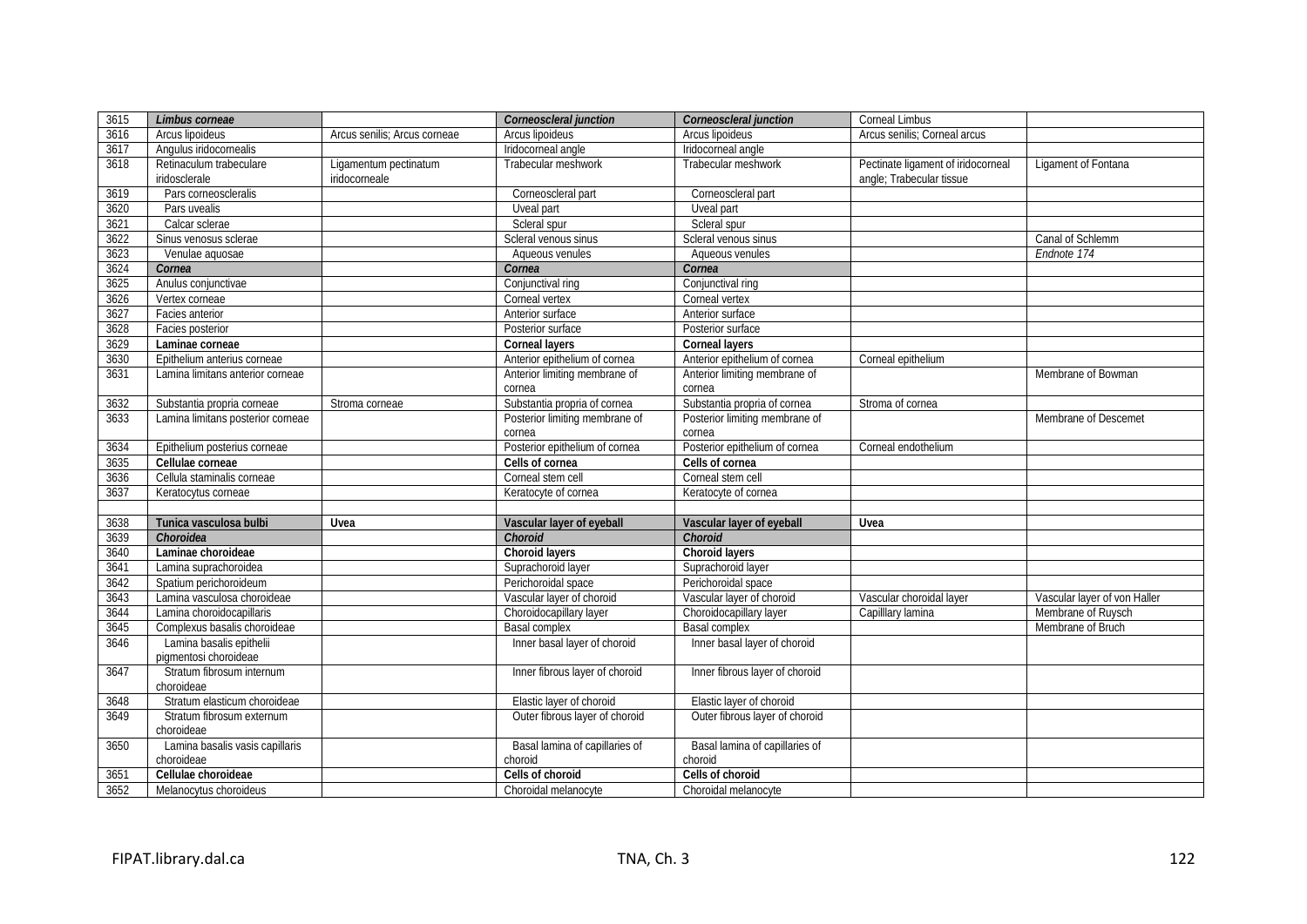| 3653 | Vasa sanguinea choroideae           |                                | Choroid blood vessels            | <b>Choroid blood vessels</b>     |                                             |                               |
|------|-------------------------------------|--------------------------------|----------------------------------|----------------------------------|---------------------------------------------|-------------------------------|
| 3654 | Arteriae ciliares                   |                                | Ciliary arteries                 | Ciliary arteries                 |                                             |                               |
| 3655 | Arteriae ciliares anteriores        |                                | Anterior ciliary arteries        | Anterior ciliary arteries        |                                             |                               |
| 3656 | Arteriae ciliares posteriores       |                                | Posterior ciliary arteries       | Posterior ciliary arteries       |                                             |                               |
| 3657 | Arteriae ciliares posteriores       |                                | Short posterior ciliary arteries | Short posterior ciliary arteries |                                             |                               |
|      | breves                              |                                |                                  |                                  |                                             |                               |
| 3658 | Circulus vasculosus nervi<br>optici |                                | Vascular circle of optic nerve   | Vascular circle of optic nerve   |                                             | Vascular circle of von Haller |
| 3659 | (Arteria cilioretinalis)            |                                | (Cilioretinal artery)            | (Cilioretinal artery)            |                                             | Endnote 175                   |
| 3660 | Arteriae ciliares posteriores       |                                | Long posterior ciliary arteries  | Long posterior ciliary arteries  |                                             |                               |
|      | longae                              |                                |                                  |                                  |                                             |                               |
| 3661 | Venae ciliares                      |                                | Ciliary veins                    | Ciliary veins                    |                                             |                               |
| 3662 | Venae vorticosae                    |                                | Vorticose veins                  | Vorticose veins                  | Veins of vortex                             | Veins of Stensen              |
| 3663 | Vena vorticosa superior lateralis   |                                | Lateral superior vorticose vein  | Lateral superior vorticose vein  |                                             |                               |
| 3664 | Vena vorticosa superior medialis    |                                | Medial superior vorticose vein   | Medial superior vorticose vein   |                                             |                               |
| 3665 | Vena vorticosa inferior lateralis   |                                | Lateral inferior vorticose vein  | Lateral inferior vorticose vein  |                                             |                               |
| 3666 | Vena vorticosa inferior medialis    |                                | Medial inferior vorticose vein   | Medial inferior vorticose vein   |                                             |                               |
| 3667 | Corpus ciliare                      |                                | Ciliary body                     | Ciliary body                     |                                             |                               |
| 3668 | Corona ciliaris                     | Pars plicata                   | Corona ciliaris                  | Corona ciliaris                  | Pars plicata                                |                               |
| 3669 | Anulus ciliaris                     | Pars plana; Orbiculus ciliaris | Ciliary ring                     | Ciliary ring                     | Pars plana                                  |                               |
| 3670 | Processus ciliaris                  |                                | Ciliary process                  | Ciliary process                  |                                             |                               |
| 3671 | Plica ciliaris                      |                                | Ciliary fold                     | Ciliary fold                     |                                             |                               |
| 3672 | Laminae ciliares                    |                                | Layers of ciliary body           | Layers of ciliary body           |                                             |                               |
| 3673 | Lamina supraciliaris                |                                | Supraciliary layer               | Supraciliary layer               |                                             |                               |
| 3674 | Musculus ciliaris                   |                                | Ciliary muscle                   | Ciliary muscle                   |                                             |                               |
| 3675 | Fibrae meridionales                 | Fibrae longitudinales          | Meridional fibres                | Meridional fibers                | Longitudinal fibres; Longitudinal<br>fibers | Muscle of Brücke              |
| 3676 | Fibrae radiales                     |                                | Radial fibres                    | Radial fibers                    |                                             | Muscle of Rouget              |
| 3677 | Fibrae circulares                   |                                | Circular fibres                  | Circular fibers                  |                                             |                               |
| 3678 | Stroma ciliare                      |                                | Cilary stroma                    | Ciliary stroma                   |                                             |                               |
| 3679 | Lamina basalis                      |                                | <b>Basal layer</b>               | <b>Basal layer</b>               |                                             |                               |
| 3680 | Epithelium ciliare                  | Pars ciliaris retinae          | Ciliary epithelium               | Ciliary epithelium               | Ciliary part of retina                      |                               |
| 3681 | Epithelium pigmentosum              |                                | Pigmented epithelium             | Pigmented epithelium             |                                             |                               |
| 3682 | Epithelium nonpigmentosum           |                                | Nonpigmented epithelium          | Nonpigmented epithelium          |                                             |                               |
| 3683 | Iris                                |                                | <b>Iris</b>                      | Iris                             |                                             |                               |
| 3684 | Margo pupillaris                    |                                | Pupillary margin                 | Pupillary margin                 |                                             |                               |
| 3685 | Margo ciliaris                      |                                | Ciliary margin                   | Ciliary margin                   |                                             |                               |
| 3686 | Facies anterior                     |                                | Anterior surface                 | Anterior surface                 |                                             | Endnote 176                   |
| 3687 | Zona pupillaris                     |                                | Pupillary zone                   | Pupillary zone                   |                                             |                               |
| 3688 | Crypta pupillae                     |                                | Pupillary crypt                  | Pupillary crypt                  |                                             |                               |
| 3689 | Catella                             |                                | Collarette                       | Collarette                       |                                             |                               |
| 3690 | Zona ciliaris                       |                                | Ciliary zone                     | Ciliary zone                     |                                             |                               |
| 3691 | Crypta iridis                       |                                | Crypt of iris                    | Crypt of iris                    |                                             | Crypt of Fuchs                |
| 3692 | Facies posterior                    |                                | Posterior surface                | Posterior surface                |                                             |                               |
| 3693 | Anulus iridis major                 |                                | Outer border of iris             | Outer border of iris             |                                             |                               |
| 3694 | Anulus iridis minor                 |                                | Inner border of iris             | Inner border of iris             |                                             |                               |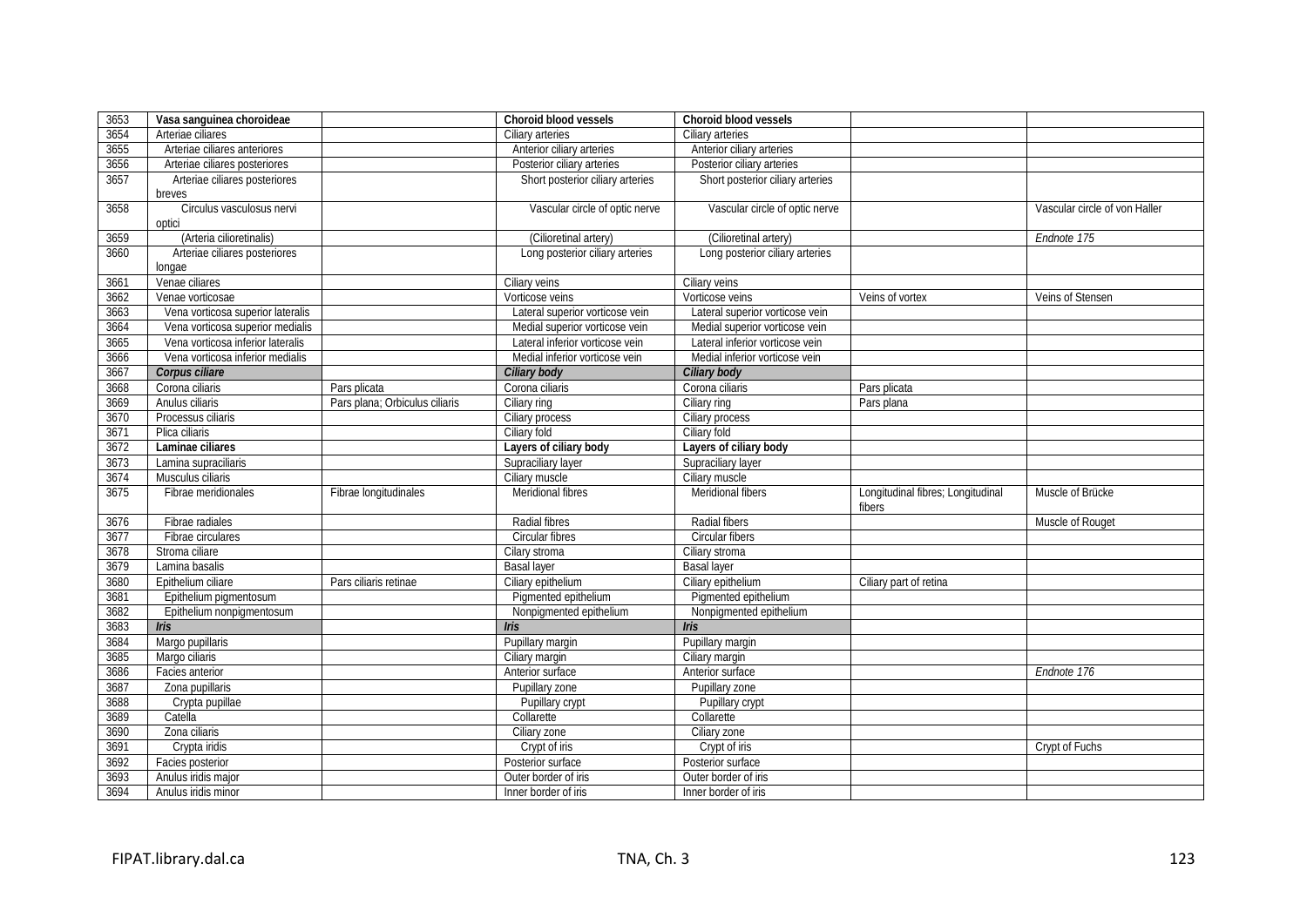| 3695 | Plicae iridis                        |                               | Folds of iris                        | Folds of iris                        |                                   |                                   |
|------|--------------------------------------|-------------------------------|--------------------------------------|--------------------------------------|-----------------------------------|-----------------------------------|
| 3696 | Plica circularis iridis              |                               | Circular fold of iris                | Circular fold of iris                |                                   |                                   |
| 3697 | Plica radians iridis                 |                               | Radial fold of iris                  | Radial fold of iris                  |                                   |                                   |
| 3698 | Pupilla                              |                               | Pupil                                | Pupil                                |                                   |                                   |
| 3699 | (Membrana pupillaris)                |                               | (Pupillary membrane)                 | (Pupillary membrane)                 |                                   | Membrane of Wachendorff           |
| 3700 | Laminae iridis                       |                               | Layers of iris                       | Layers of iris                       |                                   |                                   |
| 3701 | Stratum limitans anterius iridis     |                               | Anterior limiting layer of iris      | Anterior limiting layer of iris      |                                   |                                   |
| 3702 | Melanocytus iridis                   |                               | Melanocyte of iris                   | Melanocyte of iris                   |                                   |                                   |
| 3703 | Stroma iridis                        |                               | Stroma of iris                       | Stroma of iris                       | Iris stroma                       |                                   |
| 3704 | Stratum anterius nonvasculosum       |                               | Nonvascular layer of iris            | Nonvascular layer of iris            |                                   |                                   |
|      | iridicum                             |                               |                                      |                                      |                                   |                                   |
| 3705 | Musculus sphincter pupillae          |                               | Sphincter pupillae muscle            | Sphincter pupillae muscle            | Sphincter of pupil                |                                   |
| 3706 | Stratum posterius vasculosum         |                               | Vascular layer of iris               | Vascular layer of iris               |                                   |                                   |
|      | iridicum                             |                               |                                      |                                      |                                   |                                   |
| 3707 | Circulus arteriosus iridis major     |                               | Major arterial circle of iris        | Major arterial circle of iris        |                                   |                                   |
| 3708 | Circulus arteriosus iridis minor     |                               | Minor arterial circle of iris        | Minor arterial circle of iris        |                                   |                                   |
| 3709 | Cellula congregata                   |                               | Clump cell                           | Clump cell                           |                                   | Cell of Koganei                   |
| 3710 | Epithelium iridicum                  |                               | Epithelium of iris                   | Epithelium of iris                   | Iris epithelium                   |                                   |
| 3711 | Epithelium nonpigmentosum            |                               | Nonpigmented epithelium              | Nonpigmented epithelium              |                                   |                                   |
| 3712 | Musculus dilatator pupillae          |                               | Dilator pupillae muscle              | Dilator pupillae muscle              | Dilator of pupil                  |                                   |
| 3713 | Myoepitheliocytus iridicus           |                               | Myo-epithelial cell of iris          | Myoepithelial cell of iris           |                                   |                                   |
| 3714 | Epithelium pigmentosum               |                               | Pigmented epithelium                 | Pigmented epithelium                 |                                   |                                   |
| 3715 | Pigmentocytus iridis                 |                               | Pigment cell of iris                 | Pigment cell of iris                 |                                   |                                   |
|      |                                      |                               |                                      |                                      |                                   |                                   |
|      |                                      |                               |                                      |                                      |                                   |                                   |
| 3716 | Tunica interna bulbi                 |                               | Inner layer of eyeball               | Inner layer of eyeball               |                                   |                                   |
| 3717 | Retina                               |                               | Retina                               | Retina                               |                                   |                                   |
| 3718 | Pars caeca retinae                   |                               | Nonvisual retina                     | Nonvisual retina                     |                                   |                                   |
| 3719 | Pars ciliaris retinae                |                               | Ciliary part of retina               | Ciliary part of retina               |                                   |                                   |
| 3720 | Pars iridica retinae                 |                               | Iridial part of retina               | Iridial part of retina               |                                   |                                   |
| 3721 | Limbus posterior retinae             |                               | Posterior border of retina           | Posterior border of retina           |                                   |                                   |
| 3722 | Epithelium simplex                   |                               | Simple cuboidal pigmented            | Simple cuboidal pigmented            |                                   |                                   |
|      | cuboideum pigmentosum limbi          |                               | epithelium of iridial part of retina | epithelium of iridial part of retina |                                   |                                   |
|      | posterioris                          |                               |                                      |                                      |                                   |                                   |
| 3723 | Membrana basalis                     |                               | Superficial basement                 | Superficial basement                 |                                   | Endnote 177                       |
|      | superficialis limbi posterioris      |                               | membrane of iridial part of retina   | membrane of iridial part of retina   |                                   |                                   |
| 3724 | Pigmentocytus retinae                |                               | Pigment cell of retina               | Pigment cell of retina               |                                   |                                   |
| 3725 | Ora serrata                          |                               | Ora serrata                          | Ora serrata                          |                                   |                                   |
| 3726 | Pars optica retinae                  |                               | Optic part of retina                 | Optic part of retina                 |                                   |                                   |
| 3727 | Strata retinae                       |                               | <b>Retinal layers</b>                | <b>Retinal lavers</b>                |                                   |                                   |
| 3728 | Stratum pigmentosum retinae          |                               | Pigmented layer of retina            | Pigmented layer of retina            | Retinal pigment epithelial layer  |                                   |
| 3729 | Stratum nervosum retinae             |                               | Neural layer of retina               | Neural layer of retina               |                                   |                                   |
| 3730 | Stratum segmentorum                  | Stratum bacillorum conorumque | Layer of inner and outer             | Layer of inner and outer             | Layer of rods and cones           |                                   |
|      | externorum et internorum retinae     | retinae                       | segments of retina                   | segments of retina                   |                                   |                                   |
| 3731 | Stratum limitans externum            |                               | Outer limiting layer of retina       | Outer limiting layer of retina       | External limiting layer of retina | Outer limiting membrane of retina |
| 3732 | retinae<br>Stratum nucleare externum |                               | Outer nuclear layer of retina        | Outer nuclear layer of retina        | External nuclear layer of retina  |                                   |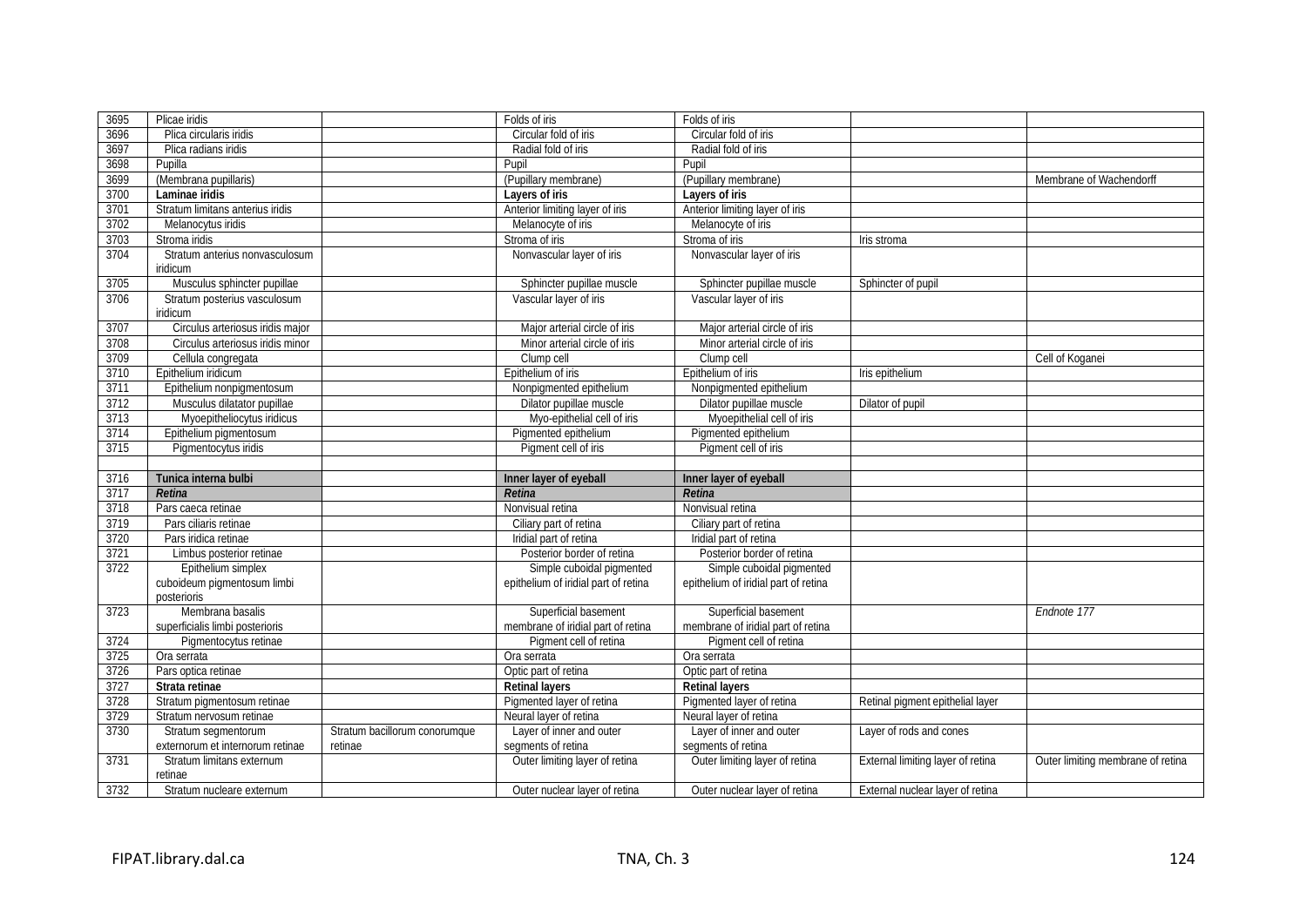|      | retinae                         |                                    |                                  |                                  |                                    |                               |
|------|---------------------------------|------------------------------------|----------------------------------|----------------------------------|------------------------------------|-------------------------------|
| 3733 | Stratum plexiforme externum     |                                    | Outer plexiform layer of retina  | Outer plexiform layer of retina  | External plexiform layer of retina |                               |
|      | retinae                         |                                    |                                  |                                  |                                    |                               |
| 3734 | Stratum nucleare internum       |                                    | Inner nuclear layer of retina    | Inner nuclear layer of retina    | Internal nuclear layer of retina   |                               |
|      | retinae                         |                                    |                                  |                                  |                                    |                               |
| 3735 | Stratum plexiforme internum     |                                    | Inner plexiform layer of retina  | Inner plexiform layer of retina  | Internal plexiform layer of retina |                               |
|      | retinae                         |                                    |                                  |                                  |                                    |                               |
| 3736 | Stratum ganglionicum retinae    |                                    | Ganglionic layer of retina       | Ganglionic layer of retina       |                                    |                               |
| 3737 | Stratum neurofibrarum retinae   |                                    | Layer of nerve fibres of retina  | Layer of nerve fibers of retina  |                                    |                               |
| 3738 | Stratum limitans internum       |                                    | Inner limiting layer of retina   | Inner limiting layer of retina   | Internal limiting layer of retina  | Internal limiting membrane of |
|      | retinae                         |                                    |                                  |                                  |                                    | retina                        |
| 3739 | Discus nervi optici             | Papilla nervi optici               | Optic disc                       | Optic disc                       | Papilla of optic nerve             |                               |
| 3740 | Excavatio disci                 |                                    | Optic disc excavation            | Optic disc excavation            | Excavation of optic nerve head     | Endnote 178                   |
| 3741 | Macula lutea                    |                                    | Macula                           | Macula                           |                                    |                               |
| 3742 | Fovea centralis                 |                                    | Central fovea                    | Central fovea                    |                                    |                               |
| 3743 | Foveola                         |                                    | Foveola                          | Foveola                          | Foveal pit                         |                               |
| 3744 | Stratum pigmentosum foveae      |                                    | Pigmented layer of fovea         | Pigmented layer of fovea         |                                    |                               |
|      | centralis                       |                                    | centralis                        | centralis                        |                                    |                               |
| 3745 | Stratum nervosum foveae         |                                    | Nervous layer of fovea centralis | Nervous layer of fovea centralis |                                    |                               |
|      | centralis                       |                                    |                                  |                                  |                                    |                               |
| 3746 | Stratum conorum foveae          |                                    | Layer of cones of fovea          | Layer of cones of fovea          |                                    |                               |
|      | centralis                       |                                    | centralis                        | centralis                        |                                    |                               |
| 3747 | Neura retinalia                 |                                    | Retinal neurons                  | <b>Retinal neurons</b>           |                                    | Endnote 179                   |
| 3748 | Neura sensoria retinalia        |                                    | Photoreceptor cells              | Photoreceptor cells              |                                    |                               |
| 3749 | Neuron bacilliferum             | Bacillum retinae                   | Rod cell                         | Rod cell                         | Rod                                |                               |
| 3750 | Segmentum externum neuri        | Segmentum externum bacilli         | Outer segment of rod cell        | Outer segment of rod cell        | Outer segment of rod               |                               |
|      | bacilliferi                     | retinae                            |                                  |                                  |                                    |                               |
| 3751 | Discus membranaceus neuri       | Discus membranaceus bacilli        | Membranous disc of rod cell      | Membranous disc of rod cell      | Membranous disc of rod             |                               |
|      | bacilliferi                     | retinae                            |                                  |                                  |                                    |                               |
| 3752 | Ponticulus conjunctivus neuri   | Ponticulus conjunctivus bacilli    | Connecting stalk of rod cell     | Connecting stalk of rod cell     | Connecting stalk of rod            |                               |
|      | bacilliferi                     | retinae                            |                                  |                                  |                                    |                               |
| 3753 | Cilium connectens neuri         | Cilium connectens bacilli retinae  | Connecting cilium of rod cell    | Connecting cilium of rod cell    | Connecting cilium of rod           |                               |
|      | bacilliferi                     |                                    |                                  |                                  |                                    |                               |
| 3754 | Spatium intersegmentale neuri   | Spatium intersegmentale bacilli    | Intersegmental space of rod cell | Intersegmental space of rod      | Intersegmental space of rod        |                               |
|      | bacilliferi                     | retinae                            |                                  | cell                             |                                    |                               |
| 3755 | Segmentum internum neuri        | Segmentum internum bacilli         | Inner segment of rod cell        | Inner segment of rod cell        | Inner segment of rod               |                               |
|      | bacilliferi                     | retinae                            |                                  |                                  |                                    |                               |
| 3756 | Ellipsoideum                    |                                    | Ellipsoid                        | Ellipsoid                        |                                    |                               |
| 3757 | Myoideum                        |                                    | Myoid                            | Myxoid                           |                                    |                               |
| 3758 | Fibra externa neuri bacilliferi | Fibra externa bacilli retinae      | Outer rod cell fibre             | Outer rod cell fiber             | Outer rod fibre; Outer rod fiber   |                               |
| 3759 | Soma neuri bacilliferi          | Soma bacilli retinae               | Soma of rod cell                 | Soma of rod cell                 | Cell body of rod                   |                               |
| 3760 | Processus axonalis neuri        | Processus axonalis bacilli retinae | Axonal process of rod cell       | Axonal process of rod cell       | Axonal process of rod              |                               |
|      | bacilliferi                     |                                    |                                  |                                  |                                    |                               |
|      |                                 |                                    |                                  |                                  | Inner rod fibre; Inner rod fiber   |                               |
| 3761 | Fibra interna neuri bacilliferi | Fibra interna bacilli retinae      | Inner rod cell fibre             | Inner rod cell fiber             |                                    |                               |
| 3762 | Spherula neuri bacilliferi      | Spherula bacilli retinae           | Rod cell spherule                | Rod cell spherule                | Rod spherule                       |                               |
| 3763 | Synapsis invaginata             |                                    | Invaginated synapse              | Invaginated synapse              |                                    |                               |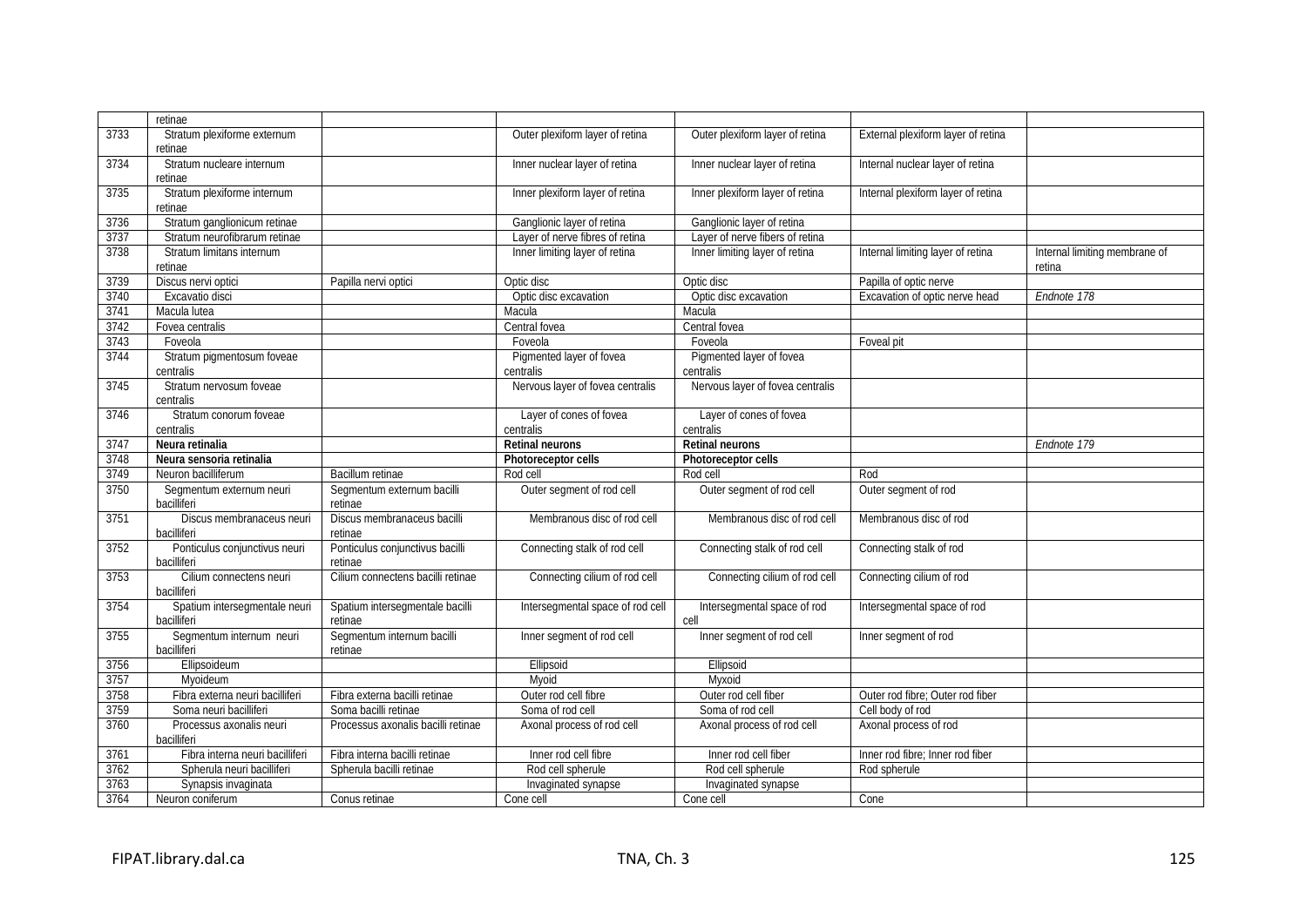| 3765 | Segmentum externum neuri                       | Segmentum externum coni retinae | Outer segment of cone cell       | Outer segment of cone cell       | Outer segment of cone                 |             |
|------|------------------------------------------------|---------------------------------|----------------------------------|----------------------------------|---------------------------------------|-------------|
|      | coniferi                                       |                                 |                                  |                                  |                                       |             |
| 3766 | Discus membranaceus neuri                      | Discus membranaceus coni        | Membranous disc of cone cell     | Membranous disc of cone          | Membranous disc of cone               |             |
|      | coniferi                                       | retinae                         |                                  | cell                             |                                       |             |
| 3767 | Ponticulus conjunctivus neuri                  | Ponticulus conjunctivus coni    | Connecting stalk of cone cell    | Connecting stalk of cone cell    | Connecting stalk of cone              |             |
|      | coniferi                                       | retinae                         |                                  |                                  |                                       |             |
| 3768 | Cilium connectens neuri                        | Cilium connectens coni retinae  | Connecting cilium of cone cell   | Connecting cilium of cone        | Connecting cilium of cone             |             |
|      | coniferi                                       |                                 |                                  | cell                             |                                       |             |
| 3769 | Spatium intersegmentale neuri                  | Spatium intersegmentale coni    | Intersegmental space of cone     | Intersegmental space of cone     | Intersegmental space of cone          |             |
|      | coniferi                                       | retinae                         | cell                             | cell                             |                                       |             |
| 3770 | Segmentum internum neuri<br>coniferi           | Segmentum internum coni retinae | Inner segment of cone cell       | Inner segment of cone cell       | Inner segment of cone                 |             |
| 3771 | Ellipsoideum                                   |                                 | Ellipsoid                        | Ellipsoid                        |                                       |             |
| 3772 | Mvoideum                                       |                                 | Mvoid                            | Mvoid                            |                                       |             |
| 3773 | Fibra externa neuri coniferi                   | Fibra externa coni retinae      | Outer cone cell fibre            | Outer cone cell fiber            | Outer cone fibre; Outer cone fiber    |             |
| 3774 | Soma neuri coniferi                            | Soma coni retinae               | Soma of cone cell                | Soma of cone cell                | Cell body of cone                     |             |
| 3775 | Processus axonalis neuri<br>coniferi           | Processus axonalis coni retinae | Axonal process of cone cell      | Axonal process of cone cell      | Axonal process of cone                |             |
| 3776 | Fibra interna neuri coniferi                   | Fibra interna coni retinae      | Inner cone cell fibre            | Inner cone cell fiber            | Inner cone fibre; Inner cone fiber    |             |
| 3777 | Pes terminalis neuri coniferi                  | Pes terminalis coni retinae     | Cone cell pedicle                | Cone cell pedicle                | Cone pedicle                          |             |
| 3778 | Synapsis invaginata                            |                                 | Invaginated synapse              | Invaginated synapse              |                                       |             |
| 3779 | Conus typi L                                   |                                 | L-type cone                      | L-type cone                      | Long-wavelength cone; Red cone        |             |
| 3780 | Conus typi M                                   |                                 | M-type cone                      | M-type cone                      | Medium-wavelength cone; Green<br>cone |             |
| 3781 | Conus typi S                                   |                                 | S-type cone                      | S-type cone                      | Short-wavelength cone; Blue cone      |             |
| 3782 | Neura bipolaria                                |                                 | <b>Bipolar neurons</b>           | <b>Bipolar neurons</b>           |                                       |             |
| 3783 | Neuron bipolare bacillotopicum                 |                                 | Rod bipolar cell                 | Rod bipolar cell                 |                                       |             |
| 3784 | Neuron bipolare conotopicum                    |                                 | Cone bipolar cell                | Cone bipolar cell                |                                       | Endnote 180 |
| 3785 | Neuron bipolare conotopicum                    |                                 | Midget cone bipolar cell         | Midget cone bipolar cell         |                                       |             |
|      | nanum                                          |                                 |                                  |                                  |                                       |             |
| 3786 | Neuron bipolare conotopicum                    |                                 | Flat midget cone bipolar cell    | Flat midget cone bipolar cell    |                                       |             |
|      | nanum planum                                   |                                 |                                  |                                  |                                       |             |
| 3787 | Neuron bipolare conotopicum                    |                                 | Invaginating midget cone         | Invaginating midget cone         |                                       |             |
|      | nanum invaginans                               |                                 | bipolar cell                     | bipolar cell                     |                                       |             |
| 3788 | Neuron bipolare conotopicum<br>nanum caeruleum |                                 | Blue cone bipolar cell           | Blue cone bipolar cell           | S-cone bipolar cell.                  |             |
| 3789 | Neuron bipolare conotopicum<br>diffusum        |                                 | Diffuse cone bipolar cell        | Diffuse cone bipolar cell        |                                       |             |
| 3790 | Neuron bipolare conotopicum                    |                                 | Giant bistratified cone bipolar  | Giant bistratified cone bipolar  |                                       |             |
|      | bistratificatum giganteum                      |                                 | cell                             | cell                             |                                       |             |
| 3791 | Neuron bipolare conotopicum                    |                                 | Nongiant diffuse cone bipolar    | Nongiant diffuse cone bipolar    |                                       |             |
|      | diffusum nongiganteum                          |                                 | cell                             | cell                             |                                       |             |
| 3792 | Neura ganglionaria retinalia                   |                                 | Retinal ganglion cells           | Retinal ganglion cells           |                                       | Endnote 181 |
| 3793 | Neuron ganglionare umbelliforme                |                                 | Large-parasol-type ganglion cell | Large-parasol-type ganglion cell | M-type ganglion cell                  |             |
|      | magnum                                         |                                 |                                  |                                  |                                       |             |
| 3794 | Neuron ganglionare umbelliforme                |                                 | Small-parasol-type ganglion cell | Small-parasol-type ganglion cell | P2-type ganglion cell                 | Endnote 182 |
|      | parvum                                         |                                 |                                  |                                  |                                       |             |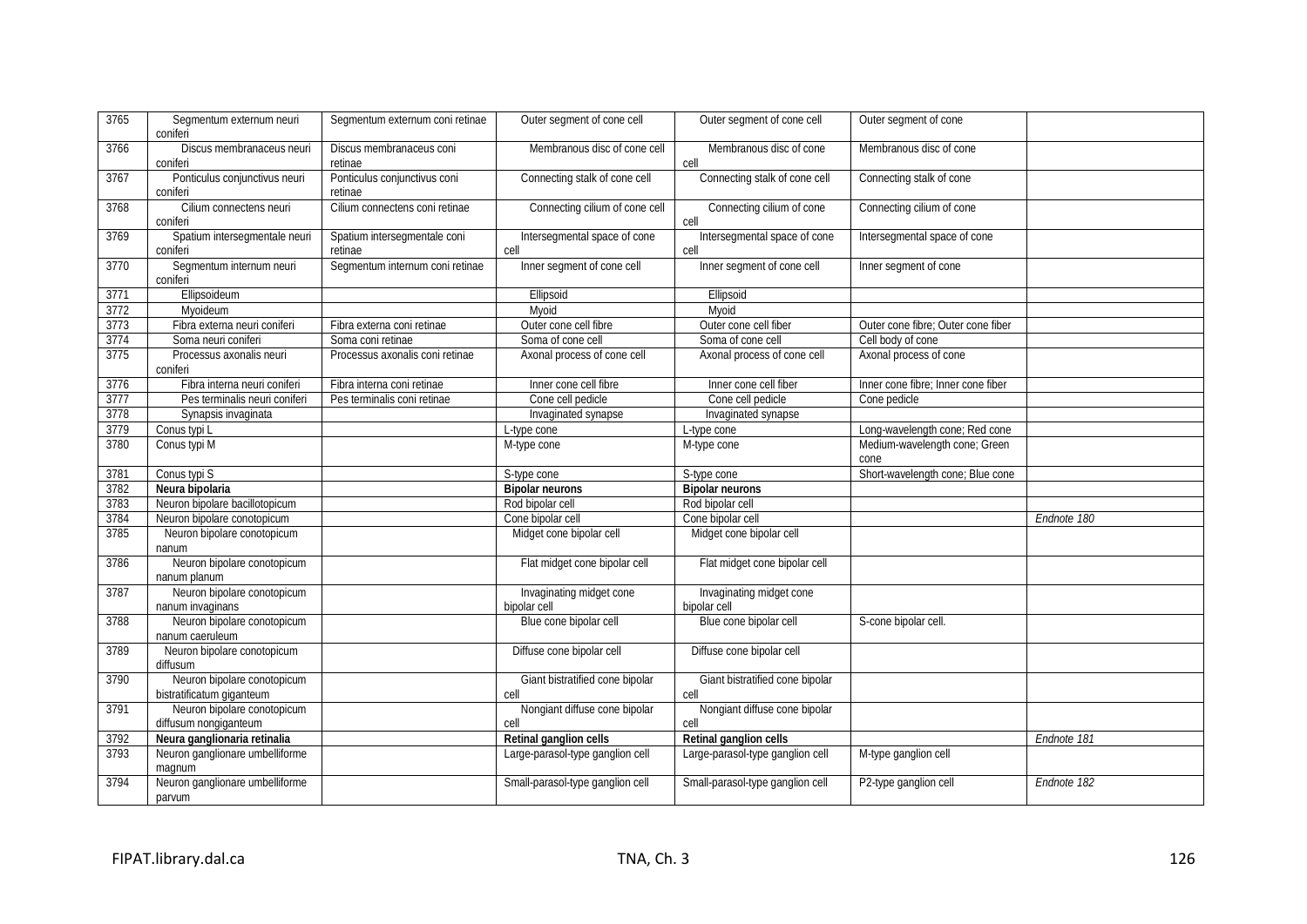| 3795 | Neuron ganglionare nanum          |                        | Midget ganglion cell                 | Midget ganglion cell                | P1-type ganglion cell |                |
|------|-----------------------------------|------------------------|--------------------------------------|-------------------------------------|-----------------------|----------------|
| 3796 | Neura horizontalia                |                        | Horizontal neurons                   | Horizontal neurons                  | Horizontal cells      |                |
| 3797 | Neuron horizontale typi I         |                        | Type I horizontal neuron             | Type I horizontal neuron            |                       |                |
| 3798 | Neuron horizontale typi II        |                        | Type II horizontal neuron            | Type II horizontal neuron           |                       |                |
| 3799 | Neura amacrina                    |                        | Amacrine cells                       | Amacrine cells                      |                       | Endnote 183    |
| 3800 | Neuron amacrinum diffusum         |                        | Diffuse amacrine cell                | Diffuse amacrine cell               |                       |                |
| 3801 | Neuron amacrinum stratificatum    |                        | Stratified amacrine cell             | Stratified amacrine cell            |                       |                |
| 3802 | Neuron amacrinum bacillotopicum   |                        | Rod-related amacrine cell            | Rod-related amacrine cell           |                       | Endnote 184    |
| 3803 | Neuron amacrinum                  | Neuron amacrinum All   | All narrow-field bistratified        | All narrow-field bistratified       |                       |                |
|      | bistratificatum campi angusti     |                        | amacrine cell                        | amacrine cell                       |                       |                |
| 3804 | Neuron amacrinum mutuum           | Neuron amacrinum A17   | A17 wide-field reciprocal            | A17 wide-field reciprocal           |                       |                |
|      | campi lati                        |                        | amacrine cell                        | amacrine cell                       |                       |                |
| 3805 | Neuron amacrinum                  | Neuron amacrinum A18   | A18 dopaminergic amacrine cell       | A18 dopaminergic amacrine cell      |                       |                |
|      | dopaminergicum                    |                        |                                      |                                     |                       |                |
| 3806 | Neuron amacrinum conotopicum      |                        | Cone-related amacrine cell           | Cone-related amacrine cell          |                       |                |
| 3807 | Neuron amacrinum campi            | Neuron amacrinum A2    | A2 narrow-field cone pathway         | A2 narrow-field cone pathway        |                       |                |
|      | angusti viae conotopicae angustae |                        | amacrine cell                        | amacrine cell                       |                       |                |
| 3808 | Neuron amacrinum                  | Neuron amacrinum A8    | A8 bistratified cone pathway         | A8 bistratified cone pathway        |                       |                |
|      | bistratificatum viae conotopicae  |                        | amacrine cell                        | amacrine cell                       |                       |                |
| 3809 | Neuron amacrinum campi parvi      | Neuron amacrinum A13   | A13 small-field amacrine cell        | A13 small-field amacrine cell       |                       |                |
| 3810 | Neuron amacrinum de - in          | Neuron amacrinum A19   | A19 OFF-ON amacrine cell             | A19 OFF-ON amacrine cell            |                       |                |
| 3811 | Neuron amacrinum in - de          | Neuron amacrinum A20   | A20 ON-OFF amacrine cell             | A20 ON-OFF amacrine cell            |                       |                |
| 3812 | Neuron amacrinum campi lati       | Neuron amacrinum A22   | A22 Substance P-containing           | A22 Substance P-containing          |                       |                |
|      | substantiae P                     |                        | large field amacrine cell            | large field amacrine cell           |                       |                |
| 3813 | Neuron amacrinum                  |                        | Acetylcholine-containing starburst   | Acetylcholine-containing            |                       |                |
|      | cholinergicum                     |                        | amacrine cell                        | starburst amacrine cell             |                       |                |
| 3814 | Neuron interplexiforme            |                        | Interplexiform neuron                | Interplexiform neuron               |                       | Endnote 185    |
| 3815 | Gliocyti retinae                  |                        | Retinal glial cells                  | Retinal glial cells                 |                       |                |
| 3816 | Gliocytus radialis                |                        | Radial glial cell                    | Radial glial cell                   |                       | Cell of Müller |
| 3817 | Processus radialis                |                        | Radial process                       | Radial process                      |                       |                |
| 3818 | Astrocytus protoplasmaticus       |                        | Protoplasmic astrocyte               | Protoplasmic astrocyte              |                       |                |
| 3819 | Nervus opticus                    |                        | Optic nerve                          | Optic nerve                         |                       |                |
| 3820 | Pars intracranialis               |                        | Intracranial part                    | Intracranial part                   |                       |                |
| 3821 | Pars canalis                      |                        | Part in canal                        | Part in canal                       |                       |                |
| 3822 | Pars orbitalis                    |                        | Orbital part                         | Orbital part                        |                       |                |
| 3823 | Pars intraocularis                |                        | Intra-ocular part                    | Intraocular part                    |                       |                |
| 3824 | Pars postlaminaris                |                        | Postlaminar part                     | Postlaminar part                    |                       |                |
| 3825 | Pars intralaminaris               |                        | Intralaminar part                    | Intralaminar part                   |                       |                |
| 3826 | Pars prelaminaris                 |                        | Prelaminar part                      | Prelaminar part                     |                       |                |
| 3827 | Vagina externa                    |                        | Outer sheath                         | Outer sheath                        | External sheath       |                |
| 3828 | Vagina interna                    |                        | Inner sheath                         | Inner sheath                        | Internal sheath       |                |
| 3829 | Spatium subarachnoideum           | Spatium leptomeningeum | Subarachnoid space                   | Subarachnoid space                  | Leptomeningeal space  |                |
| 3830 | Vasa sanguinea retinae            |                        | Retinal blood vessels                | Retinal blood vessels               |                       |                |
| 3831 | Arteria centralis retinae, pars   |                        | Central retinal artery, intra-ocular | Central retinal artery, intraocular |                       |                |
|      | <i>intraocularis</i>              |                        | part                                 | part                                |                       |                |
| 3832 | Arteriola superior retinae        |                        | Superior temporal retinal arteriole  | Superior temporal retinal           |                       |                |
|      | temporalis                        |                        |                                      | arteriole                           |                       |                |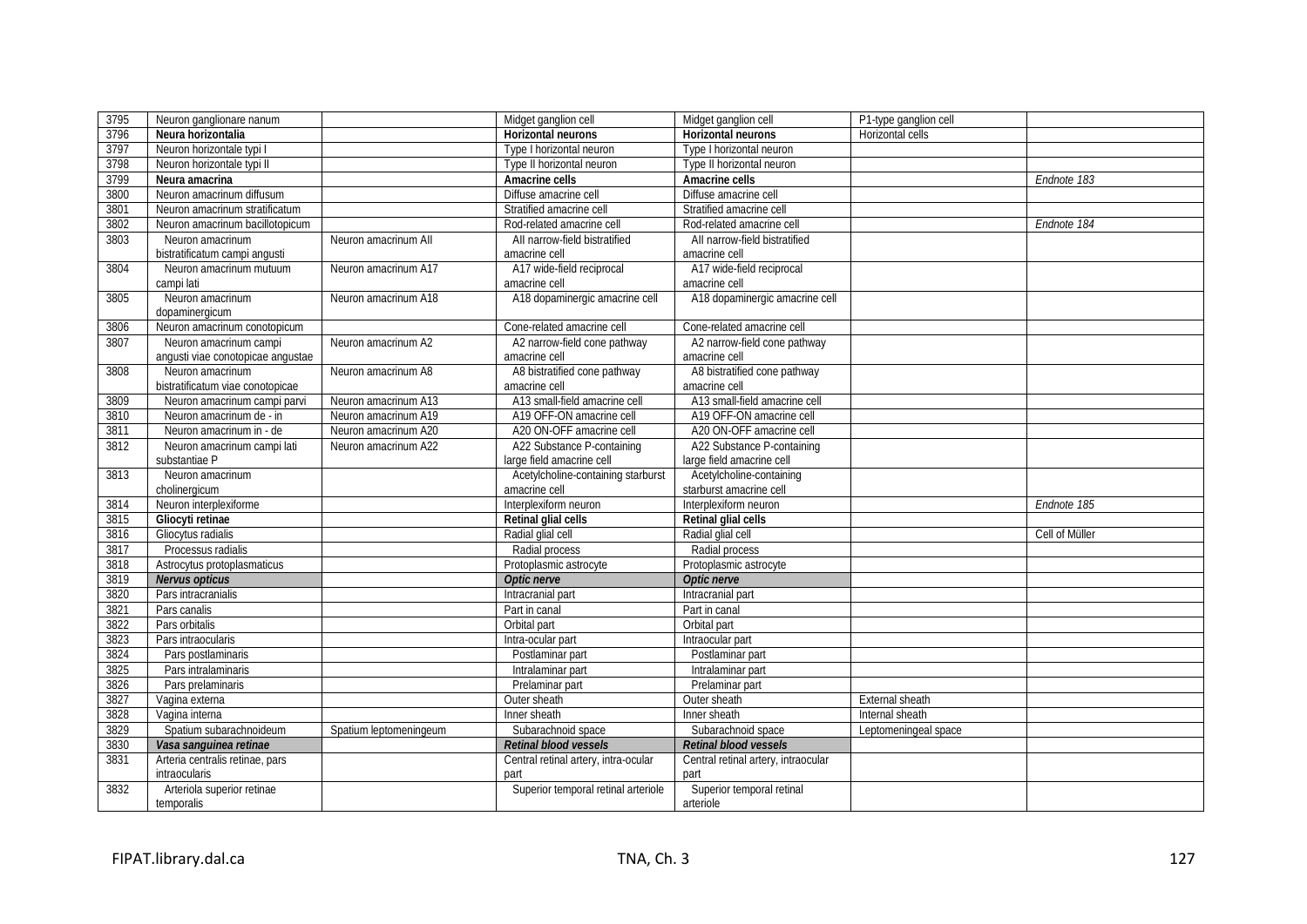| 3833 | Arteriola inferior retinae         |                                | Inferior temporal retinal arteriole     | Inferior temporal retinal arteriole    |                             |                                |
|------|------------------------------------|--------------------------------|-----------------------------------------|----------------------------------------|-----------------------------|--------------------------------|
|      | temporalis                         |                                |                                         |                                        |                             |                                |
| 3834 | Arteriola superior retinae nasalis |                                | Superior nasal retinal arteriole        | Superior nasal retinal arteriole       |                             |                                |
| 3835 | Arteriola inferior retinae nasalis |                                | Inferior nasal retinal arteriole        | Inferior nasal retinal arteriole       |                             |                                |
| 3836 | Arteriola macularis superior       |                                | Superior macular arteriole              | Superior macular arteriole             |                             |                                |
| 3837 | Arteriola macularis inferior       |                                | Inferior macular arteriole              | Inferior macular arteriole             |                             |                                |
| 3838 | Arteriola macularis media          |                                | Middle macular arteriole                | Middle macular arteriole               |                             |                                |
| 3839 | Vena centralis retinae, pars       |                                | Central retinal vein, intra-ocular part | Central retinal vein, intraocular part |                             |                                |
|      | intraocularis                      |                                |                                         |                                        |                             |                                |
| 3840 | Venula superior retinae            |                                | Superior temporal retinal venule        | Superior temporal retinal venule       |                             |                                |
|      | temporalis                         |                                |                                         |                                        |                             |                                |
| 3841 | Venula inferior retinae            |                                | Inferior temporal retinal venule        | Inferior temporal retinal venule       |                             |                                |
|      | temporalis                         |                                |                                         |                                        |                             |                                |
| 3842 | Venula superior retinae nasalis    |                                | Superior nasal retinal venule           | Superior nasal retinal venule          |                             |                                |
| 3843 | Venula inferior retinae nasalis    |                                | Inferior nasal retinal venule           | Inferior nasal retinal venule          |                             |                                |
| 3844 | Venula macularis superior          |                                | Superior macular venule                 | Superior macular venule                |                             |                                |
| 3845 | Venula macularis inferior          |                                | Inferior macular venule                 | Inferior macular venule                |                             |                                |
| 3846 | Venula macularis media             |                                | Middle macular venule                   | Middle macular venule                  |                             |                                |
|      |                                    |                                |                                         |                                        |                             |                                |
| 3847 | Lens                               |                                | Lens                                    | Lens                                   |                             |                                |
| 3848 | Substantia lentis                  |                                | Lens substance                          | Lens substance                         |                             |                                |
| 3849 | Cortex lentis                      |                                | Cortex of lens                          | Cortex of lens                         |                             |                                |
| 3850 | Nucleus lentis                     |                                | Nucleus of lens                         | Nucleus of lens                        |                             |                                |
| 3851 | Fibrae lentis                      |                                | Lens fibres                             | Lens fibers                            |                             |                                |
| 3852 | Fibra centralis lentis             |                                | Central fibre of lens                   | Central fiber of lens                  |                             |                                |
| 3853 | Fibra transitoria lentis           |                                | Transitory fibre of lens                | Transitory fiber of lens               |                             |                                |
| 3854 | Fibra principalis lentis           |                                | Principal fibre of lens                 | Principal fiber of lens                |                             |                                |
| 3855 | Filamentum filensini               |                                | Filensin filament                       | Filensin filament                      |                             |                                |
| 3856 | Filamentum phakinini               |                                | Phakinin filament                       | Phakinin filament                      |                             |                                |
| 3857 | Epithelium lentis                  |                                | Lens epithelium                         | Lens epithelium                        |                             |                                |
| 3858 | Capsula lentis                     |                                | Capsule of lens                         | Capsule of lens                        |                             |                                |
| 3859 | Polus anterior                     |                                | Anterior pole                           | Anterior pole                          |                             |                                |
| 3860 | Polus posterior                    |                                | Posterior pole                          | Posterior pole                         |                             |                                |
| 3861 | Facies anterior                    |                                | Anterior surface                        | Anterior surface                       |                             |                                |
| 3862 | Facies posterior                   |                                | Posterior surface                       | Posterior surface                      |                             |                                |
| 3863 | Axis                               |                                | Axis                                    | Axis                                   |                             |                                |
| 3864 | Equator                            |                                | Equator                                 | Equator                                |                             |                                |
| 3865 | Radii                              |                                | Radii                                   | Radii                                  |                             |                                |
| 3866 | Zonula ciliaris                    | Ligamentum suspensorium lentis | Ciliary zonule                          | Ciliary zonule                         | Suspensory ligament of lens | Suspensory ligament of Zinn    |
| 3867 | Fibrae zonulares                   |                                | Zonular fibres                          | Zonular fibers                         |                             |                                |
| 3868 | Spatia zonularia                   |                                | Zonular spaces                          | Zonular spaces                         |                             | Canal/Spaces of Hannover/Petit |
|      |                                    |                                |                                         |                                        |                             |                                |
| 3869 | Camerae bulbi                      |                                | Chambers of eyeball                     | Chambers of eyeball                    |                             |                                |
| 3870 | Humor aquosus                      |                                | Aqueous humor                           | Aqueous humor                          |                             |                                |
| 3871 | Camera anterior bulbi              |                                | Anterior chamber of eyeball             | Anterior chamber of eyeball            |                             |                                |
| 3872 | Angulus iridocornealis             |                                | Iridocorneal angle                      | Iridocorneal angle                     |                             |                                |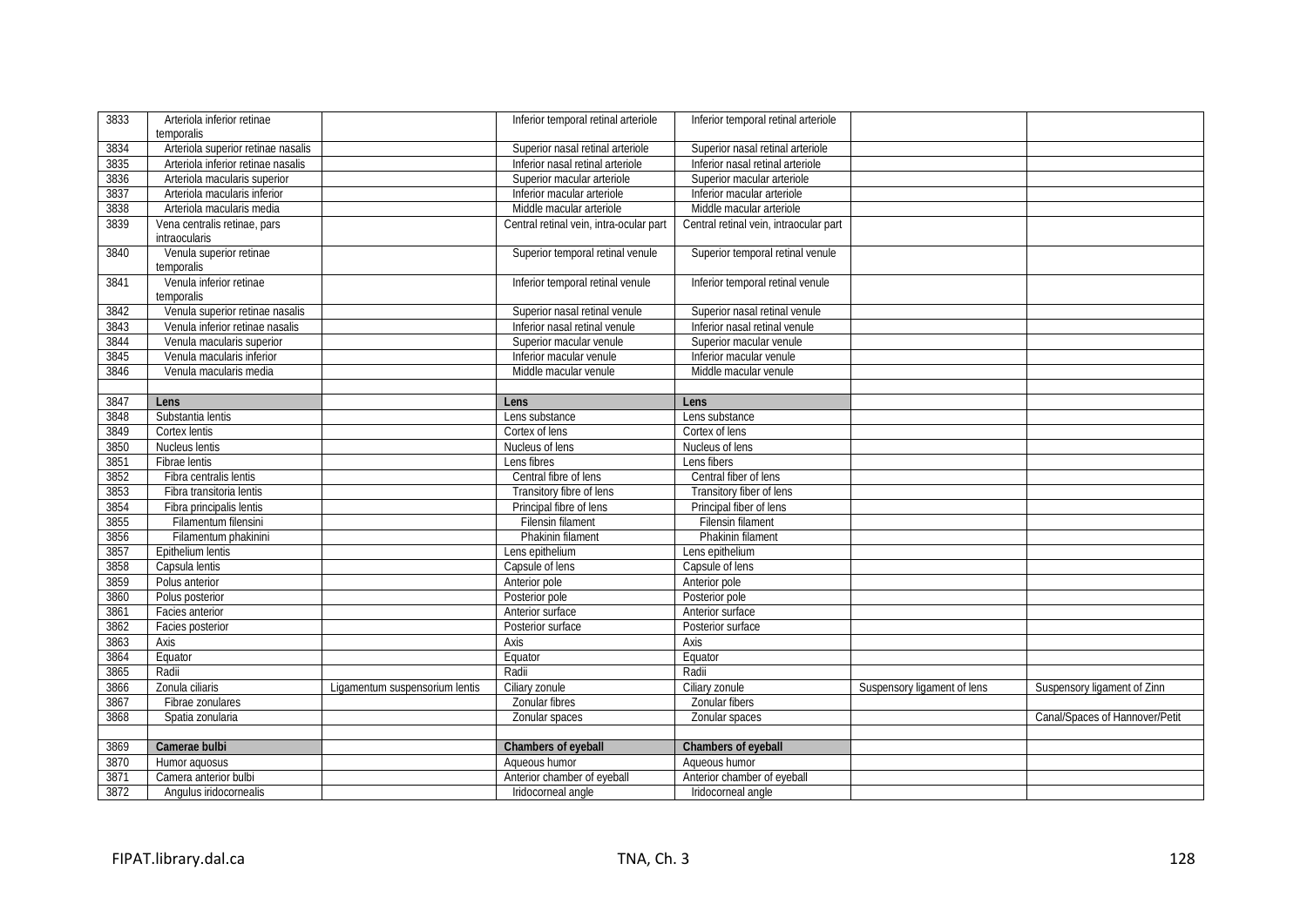| 3873 | Spatia anguli iridocornealis     |                            | Spaces of iridocorneal angle     | Spaces of iridocorneal angle     |                                  | Spaces of Fontana         |
|------|----------------------------------|----------------------------|----------------------------------|----------------------------------|----------------------------------|---------------------------|
| 3874 | Camera posterior bulbi           |                            | Posterior chamber of eyeball     | Posterior chamber of eyeball     |                                  |                           |
| 3875 | Camera postrema bulbi            | Camera vitrea              | Postremal chamber of eyeball     | Postremal chamber of eyeball     | Vitreous chamber                 |                           |
| 3876 | Spatium retrozonulare            |                            | Retrozonular space               | Retrozonular space               |                                  |                           |
| 3877 | Corpus vitreum                   |                            | Vitreous body                    | Vitreous body                    |                                  |                           |
| 3878 | Hyalocytus                       |                            | Hyalocyte                        | Hyalocyte                        |                                  |                           |
| 3879 | Membrana vitrea                  |                            | Vitreous membrane                | Vitreous membrane                |                                  |                           |
| 3880 | Stroma vitreum                   |                            | Vitreous stroma                  | Vitreous stroma                  |                                  | Stroma of Retzius         |
| 3881 | Humor vitreus                    |                            | Vitreous humor                   | Vitreous humor                   |                                  |                           |
| 3882 | (Arteria hyaloidea)              |                            | (Hyaloid artery)                 | (Hyaloid artery)                 |                                  |                           |
| 3883 | Canalis hyaloideus               |                            | Hyaloid canal                    | Hvaloid canal                    |                                  | Canal of Cloquet/Stilling |
| 3884 | Fossa hyaloidea                  |                            | Hyaloid fossa                    | Hyaloid fossa                    |                                  |                           |
|      |                                  |                            |                                  |                                  |                                  |                           |
| 3885 | <b>STRUCTURAE OCULI</b>          |                            | <b>ACCESSORY VISUAL</b>          | <b>ACCESSORY VISUAL</b>          |                                  |                           |
|      | <b>ACCESSORIAE</b>               |                            | <b>STRUCTURES</b>                | <b>STRUCTURES</b>                |                                  |                           |
| 3886 | <b>Fasciae orbitales</b>         |                            | Orbital fasciae                  | Orbital fasciae                  |                                  |                           |
| 3887 | Periorbita                       |                            | Periorbita                       | Periorbita                       |                                  |                           |
| 3888 | Membrana orbitalis               |                            | Orbital membrane                 | Orbital membrane                 |                                  | Endnote 186               |
| 3889 | Musculus orbitalis               |                            | Orbitalis muscle                 | Orbitalis muscle                 | Orbitalis                        |                           |
| 3890 | Septum orbitale                  |                            | Orbital septum                   | Orbital septum                   |                                  |                           |
| 3891 | Vagina bulbi                     |                            | Fascial sheath of eyeball        | Fascial sheath of eyeball        | Bulbar sheath                    | Capsule of Tenon          |
| 3892 | Ligamentum suspensorium bulbi    |                            | Suspensory ligament of eyeball   | Suspensory ligament of eyeball   |                                  | Ligament of Lockwood      |
| 3893 | Spatium episclerale              |                            | Episcleral space                 | Episcleral space                 |                                  |                           |
| 3894 | Corpus adiposum orbitae          |                            | Retrobulbar fat body             | Retrobulbar fat body             | Orbital fat body                 |                           |
| 3895 | Fasciae musculares bulbi         |                            | Muscular fascia                  | Muscular fascia                  |                                  |                           |
|      |                                  |                            |                                  |                                  |                                  |                           |
| 3896 | Musculi externi bulbi oculi      |                            | Extra-ocular muscles             | Extraocular muscles              | Extrinsic muscles of eyeball     |                           |
| 3897 | Musculus rectus superior         |                            | Superior rectus muscle           | Superior rectus muscle           | Superior rectus                  |                           |
| 3898 | Musculus rectus inferior         |                            | Inferior rectus muscle           | Inferior rectus muscle           | Inferior rectus                  |                           |
| 3899 | Musculus rectus medialis         |                            | Medial rectus muscle             | Medial rectus muscle             | Medial rectus                    |                           |
| 3900 | Musculus rectus lateralis        |                            | Lateral rectus muscle            | Lateral rectus muscle            | Lateral rectus                   |                           |
| 3901 | Lacertus musculi recti lateralis |                            | Check ligament of lateral rectus | Check ligament of lateral rectus | Check ligament of lateral rectus |                           |
|      |                                  |                            | muscle                           | muscle                           |                                  |                           |
| 3902 | Anulus tendineus communis        |                            | Common tendinous ring            | Common tendinous ring            | Common anular tendon             | Anulus of Zinn            |
| 3903 | Musculus obliquus superior       |                            | Superior oblique muscle          | Superior oblique muscle          | Superior oblique                 |                           |
| 3904 | Trochlea                         |                            | Trochlea                         | Trochlea                         |                                  |                           |
| 3905 | Vagina tendinis musculi obliqui  |                            | Tendinous sheath of superior     | Tendinous sheath of superior     | Tendonious sheath of superior    |                           |
|      | superioris                       |                            | oblique muscle                   | oblique muscle                   | oblique                          |                           |
| 3906 | Musculus obliquus inferior       |                            | Inferior oblique muscle          | Inferior oblique muscle          | Inferior oblique                 |                           |
| 3907 | Musculus levator palpebrae       |                            | Levator palpebrae superioris     | Levator palpebrae superioris     | Levator palpebrae superioris     |                           |
|      | superioris                       |                            | muscle                           | muscle                           |                                  |                           |
| 3908 | Lamina superficialis             |                            | Superficial layer                | Superficial layer                |                                  |                           |
| 3909 | Lamina profunda                  | Musculus tarsalis superior | Deep layer                       | Deep layer                       | Superior tarsal muscle           | Muscle of Müller;         |
|      |                                  |                            |                                  |                                  |                                  | Endnote 187               |
|      |                                  |                            |                                  |                                  |                                  |                           |
| 3910 | Supercilium                      |                            | Eyebrow                          | Eyebrow                          |                                  |                           |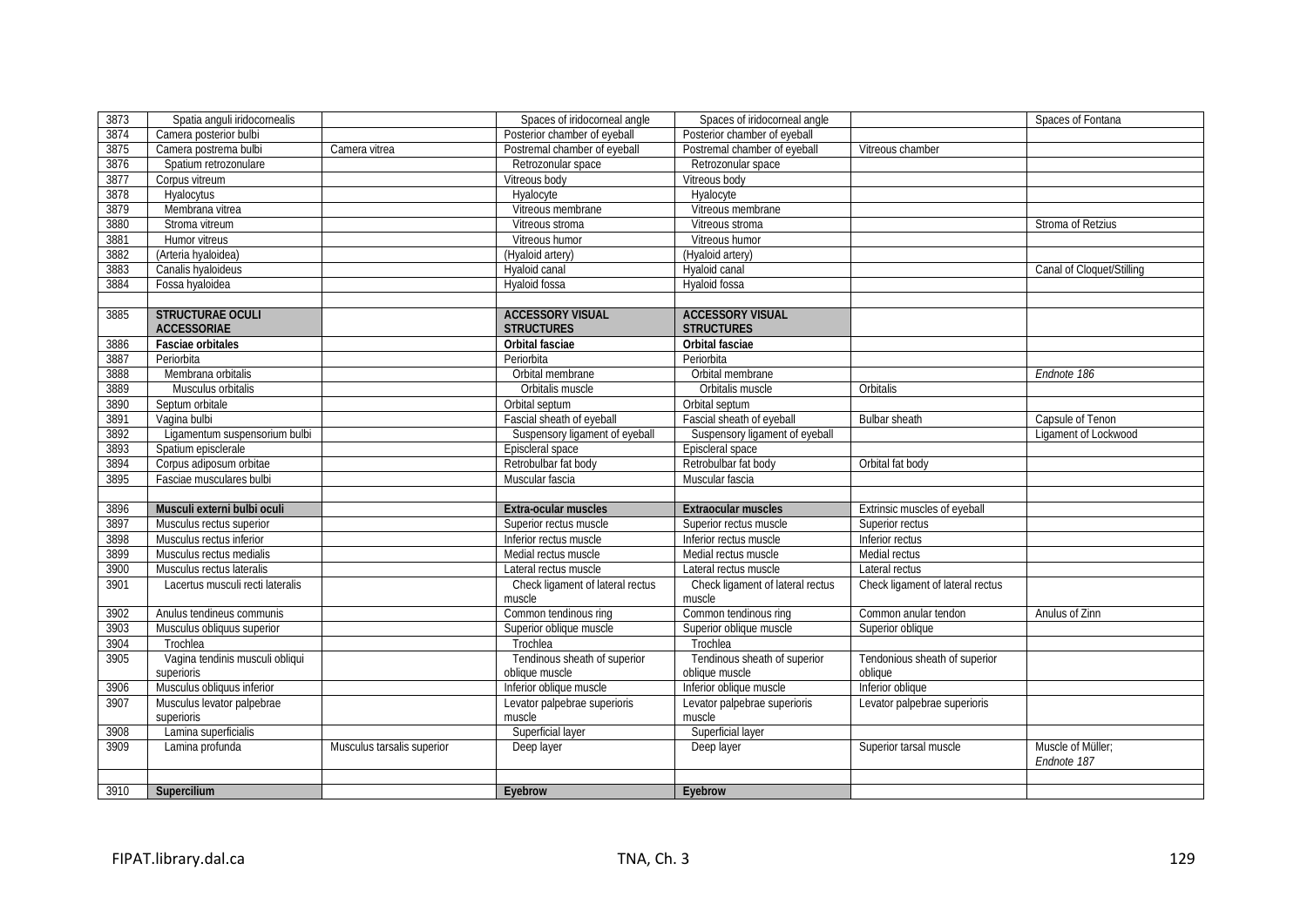| 3911 | Palpebrae                        |                                 | <b>Evelids</b>               | Evelids                      |                          |                  |
|------|----------------------------------|---------------------------------|------------------------------|------------------------------|--------------------------|------------------|
| 3912 | Palpebra superior                |                                 | Superior eyelid              | Superior eyelid              | Upper eyelid             |                  |
| 3913 | Palpebra inferior                |                                 | Inferior eyelid              | Inferior eyelid              | Lower eyelid             |                  |
| 3914 | Facies anterior palpebrae        |                                 | Anterior surface of eyelid   | Anterior surface of eyelid   |                          |                  |
| 3915 | Plica palpebronasalis            |                                 | Palpebronasal fold           | Palpebronasal fold           | Medial canthic fold      |                  |
| 3916 | Facies posterior palpebrae       |                                 | Posterior surface of eyelid  | Posterior surface of eyelid  |                          |                  |
| 3917 | Rima palpebrarum                 |                                 | Palpebral fissure            | Palpebral fissure            |                          |                  |
| 3918 | Commissura lateralis palpebrarum |                                 | Lateral palpebral commissure | Lateral palpebral commissure |                          |                  |
| 3919 | Commissura medialis palpebrarum  |                                 | Medial palpebral commissure  | Medial palpebral commissure  |                          |                  |
| 3920 | Angulus lateralis oculi          |                                 | Lateral angle of eye         | Lateral angle of eye         | Lateral canthus of eye   |                  |
| 3921 | Angulus medialis oculi           |                                 | Medial angle of eye          | Medial angle of eye          | Medial canthus of eye    |                  |
| 3922 | Limbus anterior palpebrae        |                                 | Anterior palpebral margin    | Anterior palpebral margin    |                          |                  |
| 3923 | Limbus posterior palpebrae       |                                 | Posterior palpebral margin   | Posterior palpebral margin   |                          |                  |
| 3924 | Cilia palpebrae                  |                                 | Eyelashes                    | Eyelashes                    |                          |                  |
| 3925 | Glandula sebacea ciliaris        |                                 | Ciliary sebaceous gland      | Ciliary sebaceous gland      |                          | Gland of Zeis    |
| 3926 | Dermis palpebrae                 |                                 | Dermis of eyelid             | Dermis of eyelid             | Corium of eyelid         |                  |
| 3927 | Tarsus superior                  |                                 | Superior tarsus              | Superior tarsus              |                          |                  |
| 3928 | Tarsus inferior                  |                                 | Inferior tarsus              | Inferior tarsus              |                          |                  |
| 3929 | Ligamentum palpebrale laterale   | Ligamentum canthi laterale      | Lateral palpebral ligament   | Lateral palpebral ligament   | Lateral canthic ligament |                  |
| 3930 | Ligamentum palpebrale mediale    | Ligamentum canthi mediale       | Medial palpebral ligament    | Medial palpebral ligament    | Medial canthic ligament  |                  |
| 3931 | Pars superficialis               |                                 | Anterior attachment          | Anterior attachment          |                          |                  |
| 3932 | Pars profunda                    |                                 | Posterior attachment         | Posterior attachment         |                          |                  |
| 3933 | Glandula sebacea tarsalis        |                                 | Tarsal sebaceous gland       | Tarsal sebaceous gland       |                          | Gland of Meibom  |
| 3934 | Glandula ciliaris                | Glandula sudorifera palpebralis | Ciliary gland                | Ciliary gland                | Palpebral sweat gland    | Gland of Moll    |
| 3935 | Musculus tarsalis superior       |                                 | Superior tarsal muscle       | Superior tarsal muscle       |                          | Muscle of Müller |
| 3936 | Musculus tarsalis inferior       |                                 | Inferior tarsal muscle       | Inferior tarsal muscle       |                          |                  |
|      |                                  |                                 |                              |                              |                          |                  |
| 3937 | Tunica conjunctiva               |                                 | Conjunctiva                  | Conjunctiva                  |                          |                  |
| 3938 | Plica semilunaris                |                                 | Plica semilunaris            | Plica semilunaris            |                          |                  |
| 3939 | Caruncula lacrimalis             |                                 | Lacrimal caruncle            | Lacrimal caruncle            |                          |                  |
| 3940 | Tunica conjunctiva bulbi         |                                 | Bulbar conjunctiva           | Bulbar conjunctiva           |                          |                  |
| 3941 | Tunica conjunctiva palpebrarum   |                                 | Palpebral conjunctiva        | Palpebral conjunctiva        |                          |                  |
| 3942 | Fornix conjunctivae superior     |                                 | Superior conjunctival fornix | Superior conjunctival fornix |                          |                  |
| 3943 | Fornix conjunctivae inferior     |                                 | Inferior conjunctival fornix | Inferior conjunctival fornix |                          |                  |
| 3944 | Saccus conjunctivalis            |                                 | Conjunctival sac             | Conjunctival sac             |                          |                  |
| 3945 | Glandula conjunctivalis          |                                 | Conjunctival gland           | Conjunctival gland           |                          | Gland of Henle   |
| 3946 | Epithelium stratificatum         |                                 | Nonkeratinized squamous      | Nonkeratinized squamous      |                          |                  |
|      | squamosum noncornificatum        |                                 | epithelium of conjunctiva    | epithelium of conjunctiva    |                          |                  |
|      | tunicae conjunctivae             |                                 |                              |                              |                          |                  |
| 3947 | Exocrinocytus caliciformis       |                                 | Goblet cell                  | Goblet cell                  |                          |                  |
| 3948 | Tela subconjunctivalis           |                                 | Subconjunctival layer        | Subconjunctival layer        |                          |                  |
|      |                                  |                                 |                              |                              |                          |                  |
| 3949 | <b>Apparatus lacrimalis</b>      |                                 | Lacrimal apparatus           | Lacrimal apparatus           |                          |                  |
| 3950 | Glandula lacrimalis              |                                 | Lacrimal gland               | Lacrimal gland               |                          |                  |
| 3951 | Pars orbitalis                   |                                 | Orbital part                 | Orbital part                 |                          |                  |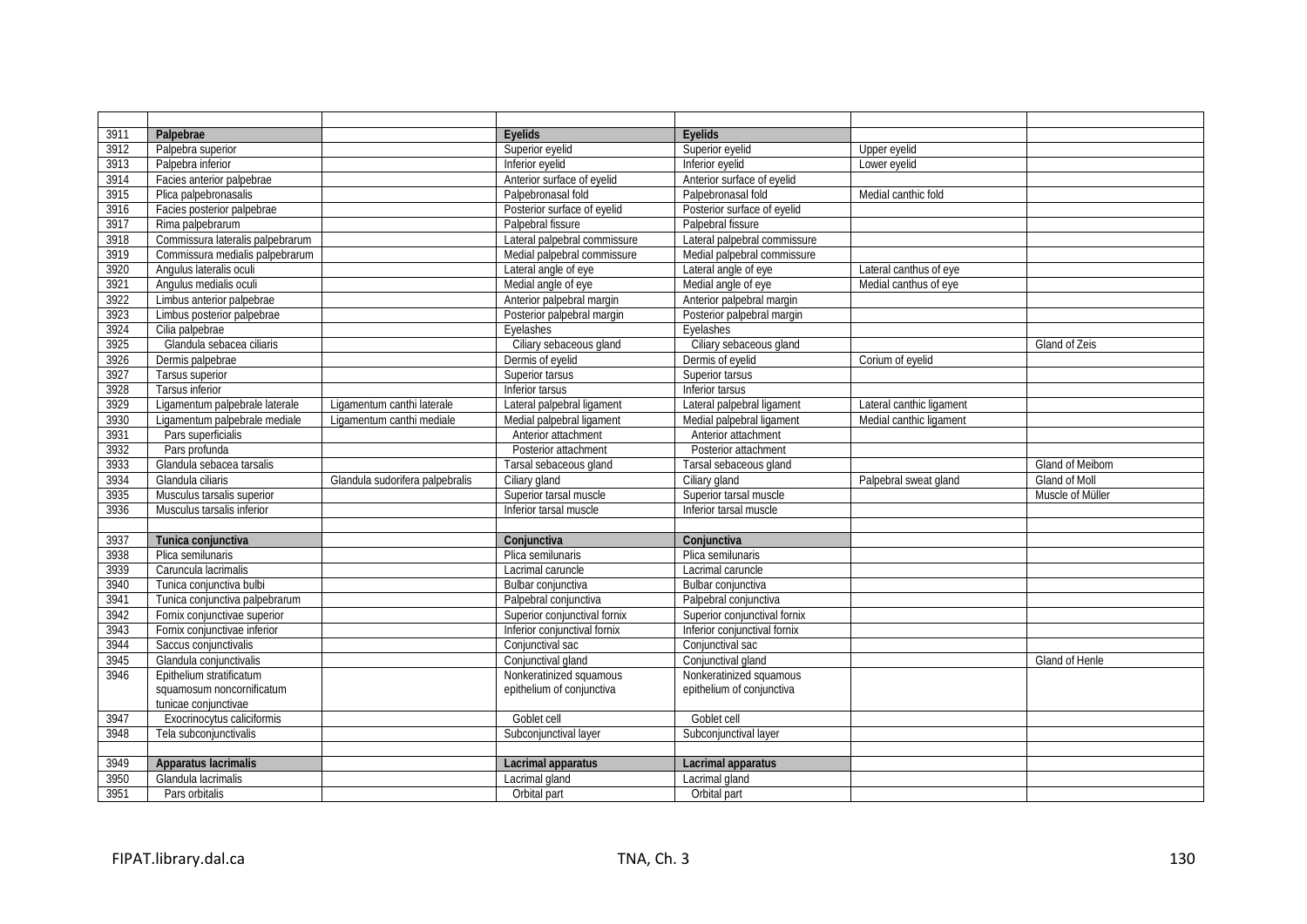| 3952         | Pars palpebralis                 |               | Palpebral part                      | Palpebral part                      |               |                          |
|--------------|----------------------------------|---------------|-------------------------------------|-------------------------------------|---------------|--------------------------|
| 3953         | Acinus lacrimalis                |               | Lacrimal acinus                     | Lacrimal acinus                     |               |                          |
| 3954         | Lacrimocytus                     |               | Secretory cell of lacrimal gland    | Secretory cell of lacrimal gland    |               |                          |
| 3955         | Myoepitheliocytus lacrimalis     |               | Myo-epithelial cell of lacrimal     | Myoepithelial cell of lacrimal      |               |                          |
|              |                                  |               | aland                               | gland                               |               |                          |
| 3956         | Ductus intralobularis glandulae  |               | Intralobular duct of lacrimal gland | Intralobular duct of lacrimal gland |               |                          |
|              | lacrimalis                       |               |                                     |                                     |               |                          |
| 3957         | Ductus interlobularis glandulae  |               | Interlobular duct of lacrimal gland | Interlobular duct of lacrimal gland |               |                          |
|              | lacrimalis                       |               |                                     |                                     |               |                          |
| 3958         | Ductus excretorius               |               | Excretory duct of lacrimal gland    | Excretory duct of lacrimal gland    |               |                          |
| 3959         | (Glandula lacrimalis accessoria) |               | (Accessory lacrimal gland)          | (Accessory lacrimal gland)          |               | Gland of Krause/Wolfring |
| 3960         | Rivus lacrimalis                 |               | Lacrimal pathway                    | Lacrimal pathway                    |               |                          |
| 3961         | Lacus lacrimalis                 |               | Lacus lacrimalis                    | Lacus lacrimalis                    | Lacrimal lake |                          |
| 3962         | Papilla lacrimalis               |               | Lacrimal papilla                    | Lacrimal papilla                    |               |                          |
| 3963         | Punctum lacrimale                |               | Lacrimal punctum                    | Lacrimal punctum                    |               |                          |
| 3964         | Canaliculus lacrimalis communis  |               | Common lacrimal canaliculus         | Common lacrimal canaliculus         |               | Endnote 188              |
| 3965         | Canaliculus lacrimalis superior  |               | Superior lacrimal canaliculus       | Superior lacrimal canaliculus       |               |                          |
| 3966         | Ampulla canaliculi lacrimalis    |               | Ampulla of superior lacrimal        | Ampulla of superior lacrimal        |               |                          |
|              | superioris                       |               | canaliculus                         | canaliculus                         |               |                          |
| 3967         | Canaliculus lacrimalis inferior  |               | Inferior lacrimal canaliculus       | Inferior lacrimal canaliculus       |               |                          |
| 3968         | Ampulla canaliculi lacrimalis    |               | Ampulla of inferior lacrimal        | Ampulla of inferior lacrimal        |               |                          |
|              | inferioris                       |               | canaliculus                         | canaliculus                         |               |                          |
| 3969         | Saccus lacrimalis                |               | Lacrimal sac                        | Lacrimal sac                        |               |                          |
| 3970         | Fornix sacci lacrimalis          |               | Fornix of lacrimal sac              | Fornix of lacrimal sac              |               | Sinus of Maier           |
| 3971         | Ductus nasolacrimalis            |               | Nasolacrimal duct                   | Nasolacrimal duct                   |               |                          |
| 3972         | Plica lacrimalis                 |               | Lacrimal fold                       | Lacrimal fold                       |               | Fold or Valve of Hasner  |
|              |                                  |               |                                     |                                     |               |                          |
| 3973         | Organum vestibulocochleare       | Auris         | Vestibulocochlear organ             | Vestibulocochlear organ             | Ear           |                          |
| 3974         | <b>AURIS EXTERNA</b>             |               | <b>EXTERNAL EAR</b>                 | <b>EXTERNAL EAR</b>                 |               |                          |
| 3975         | Auricula                         |               | Auricle                             | Auricle                             | Pinna         |                          |
| 3976         | Facies lateralis                 |               | Lateral surface                     | Lateral surface                     |               |                          |
| 3977         | Facies medialis                  |               | Medial surface                      | Medial surface                      |               |                          |
| 3978         | Lobulus auriculae                |               | Lobule of auricle                   | Lobule of auricle                   | Lobe of ear   |                          |
| 3979         | Cartilago auriculae              |               | Auricular cartilage                 | Auricular cartilage                 |               |                          |
| 3980         | Helix                            |               | Helix                               | Helix                               |               |                          |
| 3981         | Crus helicis                     |               | Crus of helix                       | Crus of helix                       |               |                          |
| 3982         | Spina helicis                    |               | Spine of helix                      | Spine of helix                      |               |                          |
| 3983         | Cauda helicis                    |               | Tail of helix                       | Tail of helix                       |               |                          |
| 3984         | Antihelix                        |               | Antihelix                           | Antihelix                           |               |                          |
| 3985         | Fossa triangularis               |               | Triangular fossa                    | Triangular fossa                    |               |                          |
| 3986         |                                  |               |                                     | Crura of antihelix                  |               |                          |
|              | Crura antihelicis                |               | Crura of antihelix                  |                                     |               |                          |
| 3987         | Scapha                           |               | Scapha                              | Scapha                              |               |                          |
| 3988         | Concha auriculae                 |               | Concha of auricle                   | Concha of auricle                   |               |                          |
| 3989         | Cymba conchae                    |               | Cymba of concha                     | Cymba of concha                     |               |                          |
| 3990<br>3991 | Cavitas conchae                  | Cavum conchae | Cavity of concha<br>Antitragus      | Cavity of concha<br>Antitragus      |               |                          |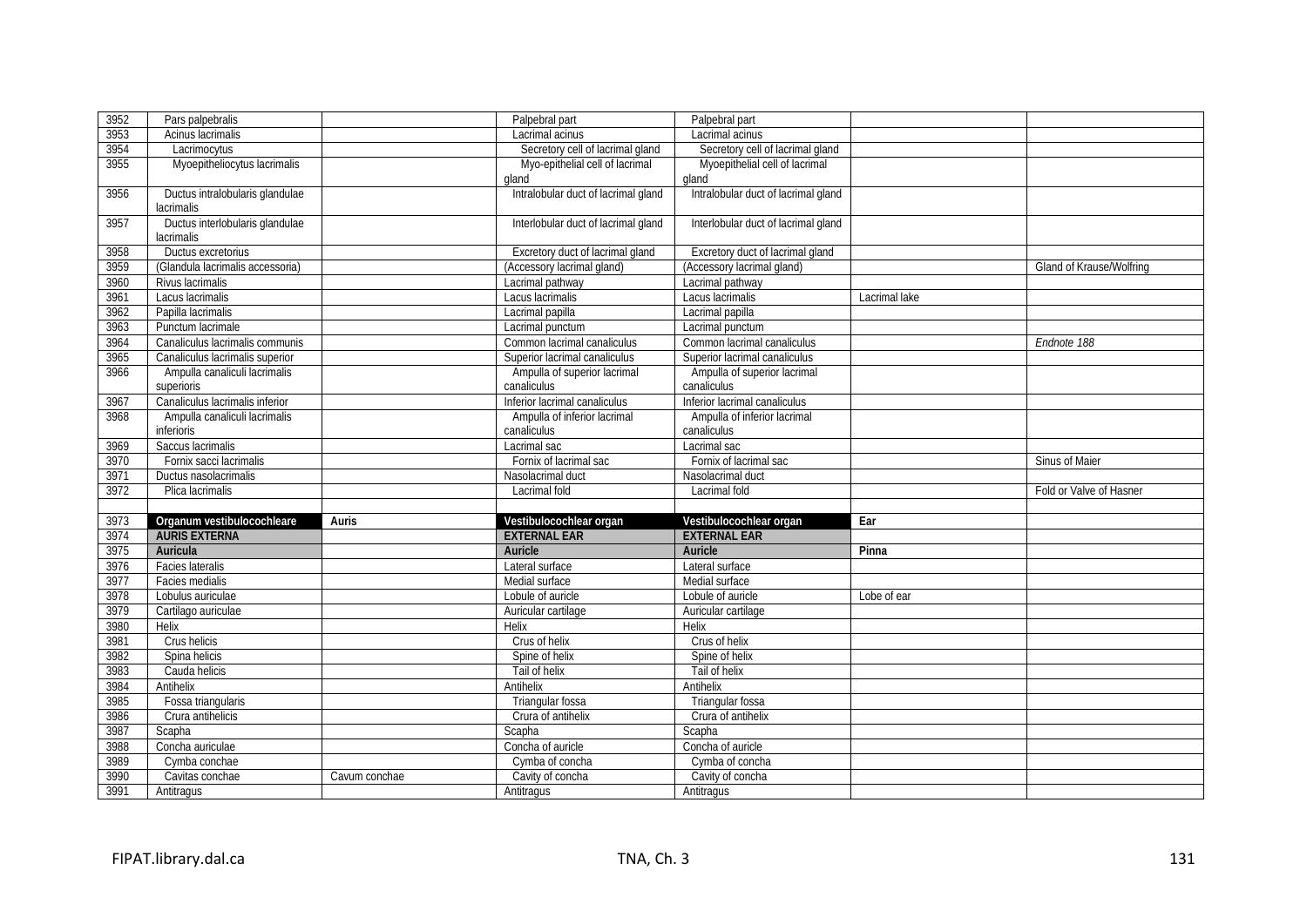| 3992 | Tragus                            | Tragus                           | Tragus                           |                            |                              |
|------|-----------------------------------|----------------------------------|----------------------------------|----------------------------|------------------------------|
| 3993 | Incisura anterior                 | Anterior notch                   | Anterior notch                   |                            |                              |
| 3994 | Incisura intertragica             | Intertragic incisure             | Intertragic incisure             | Intertragic notch          |                              |
| 3995 | (Tuberculum auriculare)           | (Auricular tubercle)             | (Auricular tubercle)             |                            | <b>Tubercle of Darwin</b>    |
| 3996 | (Apex auriculae)                  | (Apex of auricle)                | (Apex of auricle)                | (Tip of ear)               |                              |
| 3997 | Sulcus posterior auriculae        | Posterior auricular groove       | Posterior auricular groove       |                            |                              |
| 3998 | (Tuberculum supratragicum)        | (Supratragic tubercle)           | (Supratragic tubercle)           |                            |                              |
| 3999 | Isthmus cartilaginis auricularis  | Isthmus of cartilaginous auricle | Isthmus of cartilaginous auricle |                            |                              |
| 4000 | Incisura terminalis auriculae     | Terminal notch of auricle        | Terminal notch of auricle        |                            |                              |
| 4001 | Fissura antitragohelicina         | Fissura antitragohelicina        | Fissura antitragohelicina        |                            |                              |
| 4002 | Sulcus cruris helicis             | Groove of crus of helix          | Groove of crus of helix          |                            |                              |
| 4003 | Fossa antihelica                  | Fossa antihelica                 | Fossa antihelica                 | Antihelical fossa          |                              |
| 4004 | Eminentia conchae                 | Eminence of concha               | Eminence of concha               | Conchal eminence           |                              |
| 4005 | Eminentia scaphae                 | Eminence of scapha               | Eminence of scapha               | Scaphoid eminence          |                              |
| 4006 | Eminentia fossae triangularis     | Eminence of fossa triangularis   | Eminence of fossa triangularis   | Triangular fossa eminence  |                              |
|      |                                   |                                  |                                  |                            |                              |
| 4007 | Ligamenta auricularia             | Ligaments of auricle             | <b>Ligaments of auricle</b>      |                            |                              |
| 4008 | Ligamentum auriculare anterius    | Anterior ligament of auricle     | Anterior ligament of auricle     |                            | Ligament of Valsalva         |
| 4009 | Ligamentum auriculare superius    | Superior ligament of auricle     | Superior ligament of auricle     |                            |                              |
| 4010 | Ligamentum auriculare posterius   | Posterior ligament of auricle    | Posterior ligament of auricle    |                            |                              |
|      |                                   |                                  |                                  |                            |                              |
| 4011 | Musculi auriculares               | <b>Auricular muscles</b>         | Auricular muscles                |                            |                              |
| 4012 | Musculus helicis major            | Helicis major muscle             | Helicis major muscle             | Helicis major              |                              |
| 4013 | Musculus helicis minor            | Helicis minor muscle             | Helicis minor muscle             | <b>Helicis minor</b>       |                              |
| 4014 | Musculus tragicus                 | Tragicus muscle                  | Tragicus muscle                  | Tragicus                   |                              |
| 4015 | (Musculus incisurae terminalis)   | (Muscle of terminal notch)       | (Muscle of terminal notch)       |                            | Muscle of Santorini          |
| 4016 | Musculus pyramidalis auriculae    | Pyramidal muscle of auricle      | Pyramidal muscle of auricle      |                            | Muscle of Jung               |
| 4017 | Musculus antitragicus             | Antitragicus muscle              | Antitragicus muscle              | Antitragicus               |                              |
| 4018 | Musculus transversus auriculae    | Transverse muscle of auricle     | Transverse muscle of auricle     |                            |                              |
| 4019 | Musculus obliquus auriculae       | Oblique muscle of auricle        | Oblique muscle of auricle        |                            |                              |
|      |                                   |                                  |                                  |                            |                              |
| 4020 | Meatus acusticus externus         | <b>External acoustic meatus</b>  | <b>External acoustic meatus</b>  |                            |                              |
| 4021 | Porus acusticus externus          | External acoustic pore           | External acoustic pore           | External acoustic aperture |                              |
| 4022 | Incisura tympanica                | Tympanic notch                   | Tympanic notch                   |                            | Notch of Rivinus             |
| 4023 | Meatus acusticus externus         | Cartilaginous external acoustic  | Cartilaginous external acoustic  |                            |                              |
|      | cartilagineus                     | meatus                           | meatus                           |                            |                              |
| 4024 | Cartilago meatus acustici externi | Cartilage of external acoustic   | Cartilage of external acoustic   |                            |                              |
|      |                                   | meatus                           | meatus                           |                            |                              |
| 4025 | Incisura cartilaginis meatus      | Fissure in cartilage of external | Fissure in cartilage of external |                            | <b>Fissures of Santorini</b> |
|      | acustici externi                  | acoustic meatus                  | acoustic meatus                  |                            |                              |
| 4026 | Isthmus meatus acustici externi   | Isthmus of external acoustic     | Isthmus of external acoustic     |                            | Endnote 189                  |
|      |                                   | meatus                           | meatus                           |                            |                              |
| 4027 | Lamina tragi                      | Tragal lamina                    | Tragal lamina                    |                            |                              |
| 4028 | Glandula ceruminosa               | Ceruminous gland                 | Ceruminous gland                 |                            |                              |
| 4029 | Ceruminocytus                     | Secretory cell                   | Secretory cell                   |                            |                              |
| 4030 | Cerumen                           | Cerumen                          | Cerumen                          |                            |                              |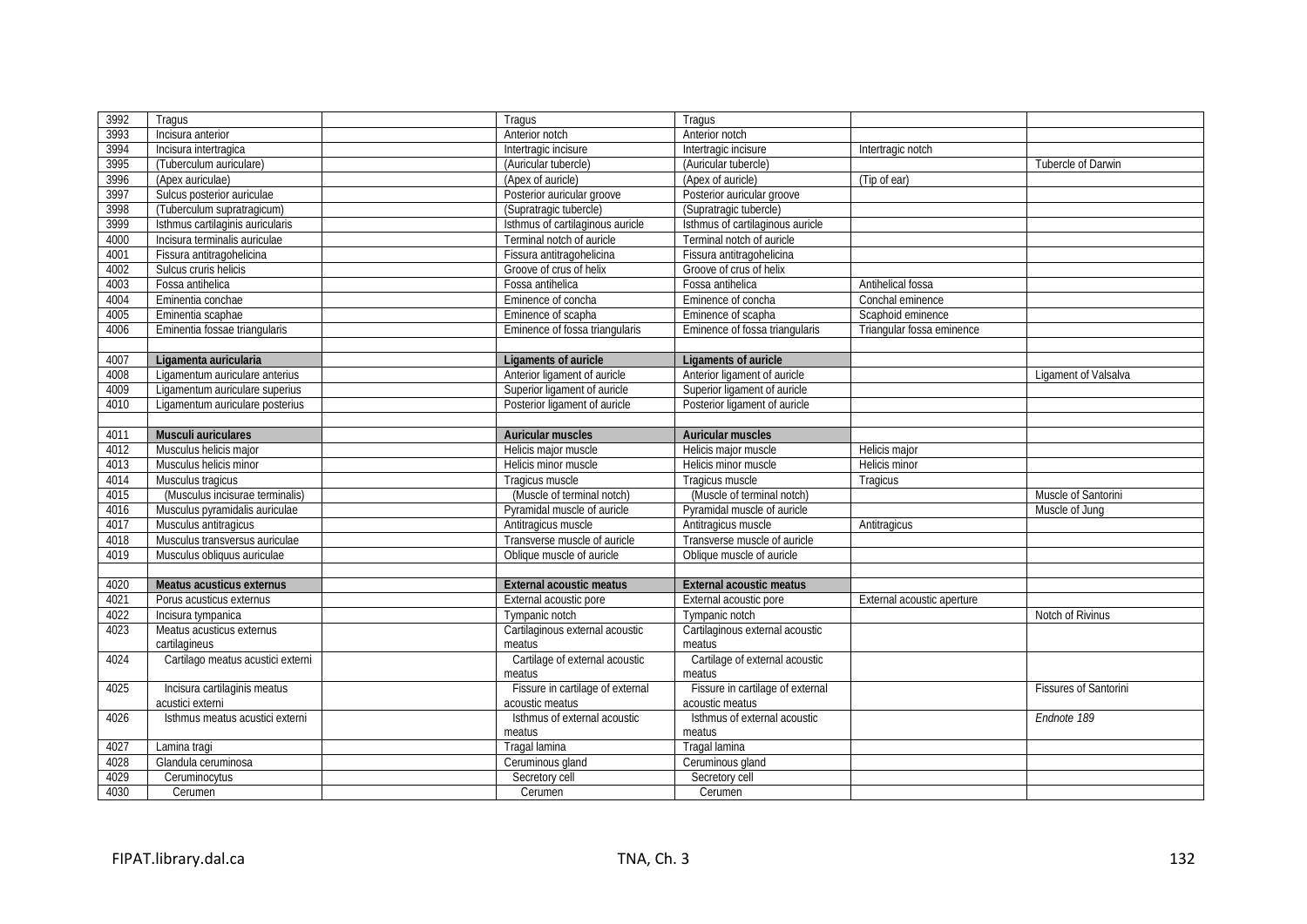| 4031         | Myoepitheliocytus fusiformis       |                          | Fusiform myo-epithelial cell                | Fusiform myoepithelial cell                 |                                |                       |
|--------------|------------------------------------|--------------------------|---------------------------------------------|---------------------------------------------|--------------------------------|-----------------------|
| 4032         | Glandula sebacea                   |                          | Sebaceous gland                             | Sebaceous gland                             |                                |                       |
|              |                                    |                          |                                             |                                             |                                |                       |
| 4033         | Membrana tympani                   |                          | Tympanic membrane                           | <b>Tympanic membrane</b>                    |                                |                       |
| 4034         | Pars flaccida                      |                          | Pars flaccida                               | Pars flaccida                               |                                | Membrane of Shrapnell |
| 4035         | Pars tensa                         |                          | Pars tensa                                  | Pars tensa                                  |                                |                       |
| 4036         | Plica mallearis anterior           |                          | Anterior mallear fold                       | Anterior mallear fold                       | Anterior malleolar fold        |                       |
| 4037         | Plica mallearis posterior          |                          | Posterior mallear fold                      | Posterior mallear fold                      | Posterior malleolar fold       |                       |
| 4038         | Prominentia mallearis              |                          | Mallear prominence                          | Mallear prominence                          | Malleolar prominence           |                       |
| 4039         | Stria mallearis                    |                          | Mallear stria                               | Mallear stria                               | Malleolar stria                |                       |
| 4040         | Umbo membranae tympani             |                          | Umbo of tympanic membrane                   | Umbo of tympanic membrane                   |                                |                       |
| 4041         | Anulus fibrocartilagineus          |                          | Fibrocartilaginous ring                     | Fibrocartilaginous ring                     |                                |                       |
| 4042         | Laminae membranae tympani          |                          | Layers of tympanic membrane                 | Layers of tympanic membrane                 |                                |                       |
| 4043         | Stratum mucosum membranae          |                          | Mucosal layer of tympanic                   | Mucosal layer of tympanic                   |                                |                       |
|              | tympani                            |                          | membrane                                    | membrane                                    |                                |                       |
| 4044         | Stratum fibrosum membranae         |                          | Fibrous layer of tympanic                   | Fibrous layer of tympanic                   |                                |                       |
|              | tympani                            |                          | membrane                                    | membrane                                    |                                |                       |
| 4045         | Fibra circularis interna           |                          | Internal circular fibre                     | Internal circular fiber                     |                                |                       |
| 4046         | Fibra radiata externa              |                          | External radiating fibre                    | <b>External radiating fiber</b>             |                                |                       |
| 4047         | Stratum cutaneum membranae         |                          | Cutaneous layer of tympanic                 | Cutaneous layer of tympanic                 |                                |                       |
|              | tympani                            |                          | membrane                                    | membrane                                    |                                |                       |
|              |                                    |                          |                                             |                                             |                                |                       |
| 4048         | <b>AURIS MEDIA</b>                 |                          | <b>MIDDLE EAR</b>                           | <b>MIDDLE EAR</b>                           |                                |                       |
|              |                                    |                          |                                             |                                             |                                |                       |
| 4049         | Cavitas tympani                    |                          | <b>Tympanic cavity</b>                      | <b>Tympanic cavity</b>                      |                                |                       |
| 4050         | <b>Divisiones</b>                  |                          | Subdivisions                                | Subdivisions                                |                                |                       |
| 4051         | Recessus epitympanicus             | Pars epitympanica        | Epitympanic recess                          | Epitympanic recess                          | Epitympanum                    |                       |
| 4052         | Pars cupularis                     |                          | Cupular part                                | Cupular part                                |                                |                       |
| 4053         | Cavitas tympani propria            | Pars mesotympanica       | Tympanic cavity proper                      | Tympanic cavity proper                      | Mesotympanum                   |                       |
| 4054         | Recessus hypotympanicus            | Pars hypotympanica       | Hypotympanic recess                         | Hypotympanic recess                         | Hypotympanum                   |                       |
| 4055         | Protympanum                        |                          | Protympanum                                 | Protympanum                                 | Pars ossea of tuba auditiva.   |                       |
| 4056         | Paries                             |                          | Walls                                       | Walls                                       |                                |                       |
| 4057         | Paries tegmentalis                 | Tegmen tympani           | <b>Tegmental wall</b>                       | Tegmental wall                              | Tegmental roof; Tegmen tympani |                       |
| 4058         | Paries jugularis                   |                          | Jugular wall                                | Jugular wall                                | Floor                          |                       |
| 4059         | Apertura tympanica canalis nervi   |                          | Tympanic aperture of minor                  | Tympanic aperture of minor                  |                                |                       |
|              | petrosi minoris                    |                          | petrous nerve canal                         | petrous nerve canal                         |                                |                       |
| 4060         | Prominentia styloidea              |                          | Styloid prominence                          | Styloid prominence                          |                                |                       |
| 4061         | Paries labyrinthicus               |                          | Labyrinthine wall                           | Labyrinthine wall                           | Medial wall                    |                       |
| 4062         | Fenestra vestibuli                 | Fenestra ovalis          | Vestibular window                           | Vestibular window                           | Oval window                    |                       |
| 4063         | Fossula fenestrae vestibuli        | Fossula fenestrae ovalis | Fossa of vestibular window                  | Fossa of vestibular window                  | Fossa of oval window; Oval     |                       |
|              |                                    |                          |                                             |                                             | window niche                   |                       |
| 4064         | Promontorium tympani               |                          | Promontory of tympanic cavity               | Promontory of tympanic cavity               |                                |                       |
| 4065         | Sulcus promontorii                 |                          | Groove of promontory                        | Groove of promontory                        |                                |                       |
| 4066         | Subiculum promontorii              |                          | Subiculum of promontory                     | Subiculum of promontory                     |                                |                       |
| 4067         | Ponticulus promontorii             |                          | Ponticle of promontory                      | Ponticle of promontory                      |                                | Endnote 190           |
| 4068<br>4069 | Sinus tympani<br>Fenestra cochleae |                          | Sinus of tympanic cavity<br>Cochlear window | Sinus of tympanic cavity<br>Cochlear window | Round window                   |                       |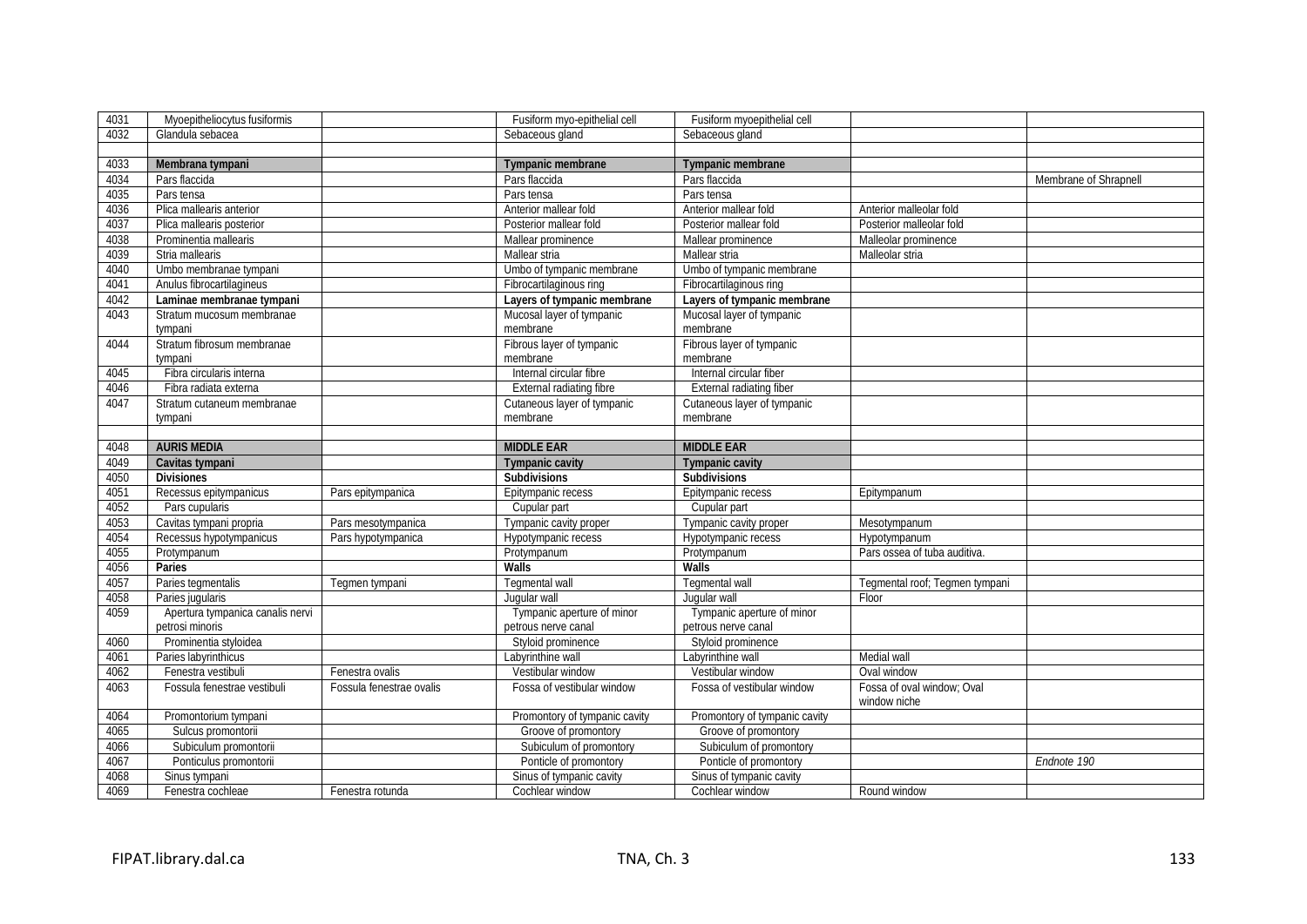| 4070 | Fossula fenestrae cochleae      | Fossula fenestrae rotundae | Fossa of cochlear window           | Fossa of cochlear window       | Fossa of round window; Round |                             |
|------|---------------------------------|----------------------------|------------------------------------|--------------------------------|------------------------------|-----------------------------|
|      |                                 |                            |                                    |                                | window niche                 |                             |
| 4071 | Crista fenestrae cochleae       | Crista fenestrae rotundae  | Crest of cochlear window           | Crest of cochlear window       | Crest of round window        |                             |
| 4072 | Processus cochleariformis       |                            | Cochleariform process              | Cochleariform process          |                              |                             |
| 4073 | Membrana tympani secundaria     |                            | Secondary tympanic membrane        | Secondary tympanic membrane    |                              |                             |
| 4074 | Paries mastoideus               |                            | Mastoid wall                       | Mastoid wall                   | Posterior wall               |                             |
| 4075 | Aditus antri mastoidei          |                            | Aditus to mastoid antrum           | Aditus to mastoid antrum       |                              | Aditus ad antrum mastoideum |
| 4076 | Prominentia canalis             |                            | Prominence of lateral              | Prominence of lateral          |                              |                             |
|      | semicircularis lateralis        |                            | semicircular canal                 | semicircular canal             |                              |                             |
| 4077 | Prominentia canalis nervi       |                            | Prominence of facial canal         | Prominence of facial canal     |                              |                             |
|      | facialis                        |                            |                                    |                                |                              |                             |
| 4078 | Eminentia pyramidalis           |                            | Pyramidal eminence                 | Pyramidal eminence             |                              |                             |
| 4079 | Fossa incudis                   |                            | Fossa of incus                     | Fossa of incus                 |                              |                             |
| 4080 | Sinus posterior                 |                            | Posterior sinus                    | Posterior sinus                |                              |                             |
| 4081 | Aperturae tympanicae canaliculi |                            | Tympanic apertures of              | Tympanic apertures of          |                              | Endnote 191                 |
|      | chordae tympani                 |                            | canaliculus for chorda tympani     | canaliculus for chorda tympani |                              |                             |
| 4082 | Apertura tympanica canaliculi   |                            | Posterior aperture of chorda       | Posterior aperture of chorda   |                              |                             |
|      | chordae tympani posterior       |                            | tympani canaliculus                | tympani canaliculus            |                              |                             |
| 4083 | Apertura tympanica canaliculi   |                            | Anterior aperture of chorda        | Anterior aperture of chorda    |                              |                             |
|      | chordae tympani anterior        |                            | tympani canaliculus                | tympani canaliculus            |                              |                             |
| 4084 | Antrum mastoideum               |                            | Mastoid antrum                     | Mastoid antrum                 |                              |                             |
| 4085 | Cellulae mastoideae             |                            | Mastoid cells                      | Mastoid cells                  |                              |                             |
| 4086 | Cellulae tympanicae             |                            | Tympanic cells                     | Tympanic cells                 |                              |                             |
| 4087 | Paries caroticus                |                            | Carotid wall                       | Carotid wall                   | Anterior wall                |                             |
| 4088 | Paries membranaceus             |                            | Membranous wall                    | Membranous wall                | Lateral wall                 |                             |
|      |                                 |                            |                                    |                                |                              |                             |
| 4089 | Ossicula auditus                | Ossicula auditoria         | <b>Auditory ossicles</b>           | <b>Auditory ossicles</b>       |                              |                             |
| 4090 | <b>Stapes</b>                   |                            | <b>Stapes</b>                      | <b>Stapes</b>                  |                              |                             |
| 4091 | Caput stapedis                  |                            | Head of stapes                     | Head of stapes                 | Capitulum                    |                             |
| 4092 | Crus anterius                   |                            | Anterior limb                      | Anterior limb                  |                              |                             |
| 4093 | Crus posterius                  |                            | Posterior limb                     | Posterior limb                 |                              |                             |
| 4094 | Basis stapedis                  |                            | Base of stapes                     | Base of stapes                 | Footplate                    |                             |
| 4095 | <b>Incus</b>                    |                            | <b>Incus</b>                       | <b>Incus</b>                   |                              |                             |
| 4096 | Corpus incudis                  |                            | Body of incus                      | Body of incus                  |                              |                             |
| 4097 | Crus longum                     |                            | Long limb                          | Long limb                      | Long process                 |                             |
| 4098 | Processus lenticularis          |                            | Lenticular process                 | Lenticular process             |                              |                             |
| 4099 | Crus breve                      |                            | Short limb                         | Short limb                     | Short process                |                             |
| 4100 | <b>Malleus</b>                  |                            | <b>Malleus</b>                     | <b>Malleus</b>                 |                              |                             |
| 4101 | Manubrium mallei                |                            | Handle of malleus                  | Handle of malleus              | Manubrium                    |                             |
| 4102 | Processus spatuliformis         |                            | Spatulate process                  | Spatulate process              |                              | Endnote 192                 |
| 4103 | Caput mallei                    |                            | Head of malleus                    | Head of malleus                |                              |                             |
| 4104 | Collum mallei                   |                            | Neck of malleus                    | Neck of malleus                |                              |                             |
| 4105 | Processus lateralis             |                            | Lateral process                    | Lateral process                |                              |                             |
| 4106 | Processus anterior              |                            | Anterior process                   | Anterior process               |                              | Process of Folli/Rau        |
|      |                                 |                            |                                    |                                |                              |                             |
| 4107 | Articulationes ossiculorum      | Articulationes ossiculorum | Articulations of auditory ossicles | Articulations of auditory      |                              |                             |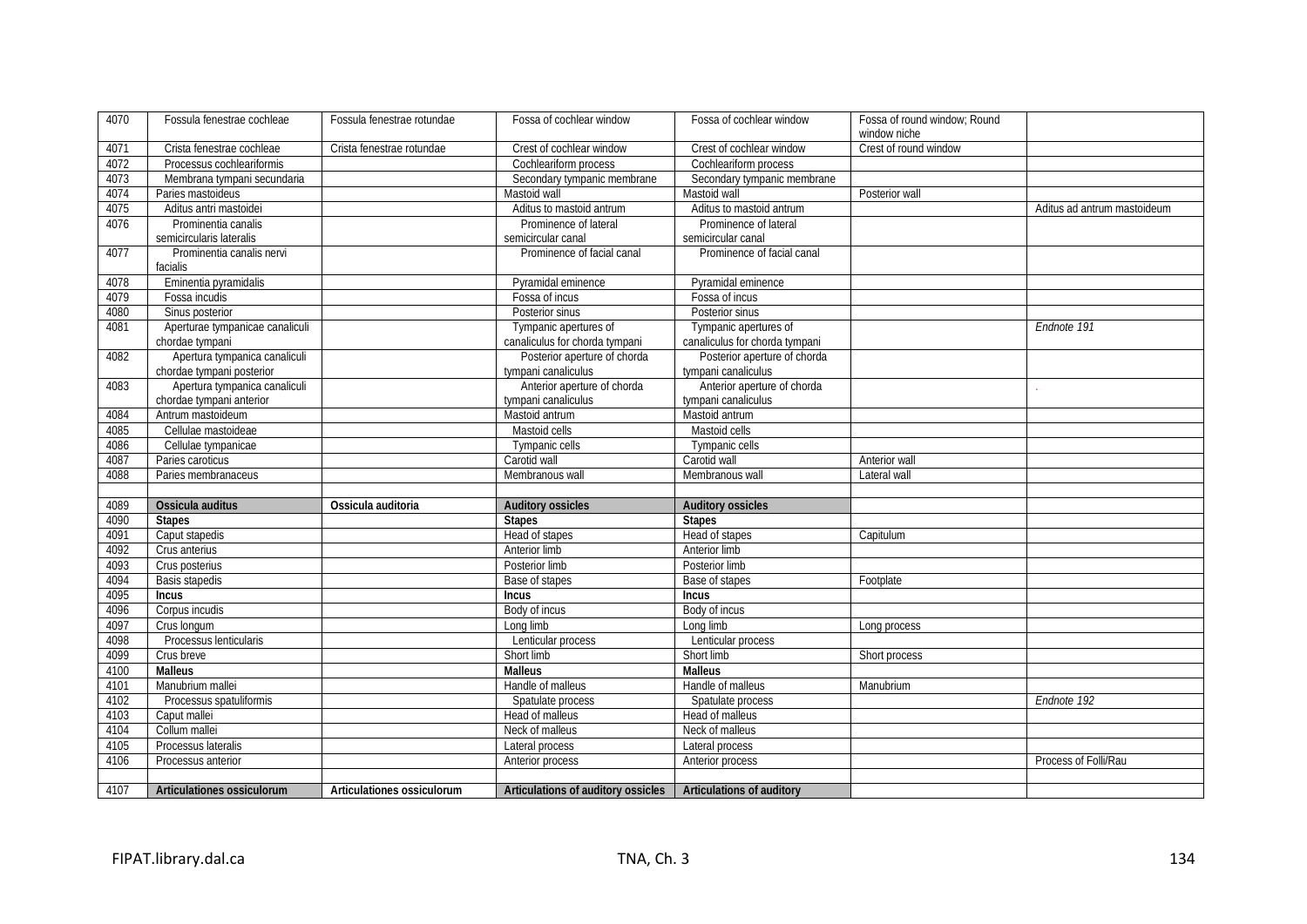|      | auditus                              | auditoriorum                           |                                   | ossicles                          |                        |                      |
|------|--------------------------------------|----------------------------------------|-----------------------------------|-----------------------------------|------------------------|----------------------|
| 4108 | Articulatio incudomallearis          |                                        | Incudomallear joint               | Incudomallear joint               |                        |                      |
| 4109 | Articulatio incudostapedialis        |                                        | Incudostapedial joint             | Incudostapedial joint             |                        |                      |
| 4110 | Syndesmosis tympanostapedialis       |                                        | Tympanostapedial syndesmosis      | Tympanostapedial syndesmosis      |                        |                      |
|      |                                      |                                        |                                   |                                   |                        |                      |
| 4111 | Ligamenta ossiculorum auditus        | Ligamenta ossiculorum<br>auditoriorum. | Ligaments of auditory ossicles    | Ligaments of auditory ossicles    |                        |                      |
| 4112 | Ligamentum mallei anterius           |                                        | Anterior ligament of malleus      | Anterior ligament of malleus      |                        | Ligament of Casserio |
| 4113 | Ligamentum mallei superius           |                                        | Superior ligament of malleus      | Superior ligament of malleus      |                        |                      |
| 4114 | Ligamentum mallei laterale           |                                        | Lateral ligament of malleus       | Lateral ligament of malleus       |                        |                      |
| 4115 | Ligamentum incudis superius          |                                        | Superior ligament of incus        | Superior ligament of incus        |                        |                      |
| 4116 | Ligamentum incudis posterius         |                                        | Posterior ligament of incus       | Posterior ligament of incus       |                        |                      |
| 4117 | Membrana stapedia                    |                                        | Stapedial membrane                | Stapedial membrane                |                        |                      |
| 4118 | Ligamentum anulare stapediale        |                                        | Anular ligament of stapes         | Anular ligament of stapes         |                        |                      |
|      |                                      |                                        |                                   |                                   |                        |                      |
| 4119 | Musculi ossiculorum auditus          | Musculi ossiculorum<br>auditoriorum    | Muscles of auditory ossicles      | Muscles of auditory ossicles      |                        |                      |
| 4120 | Musculus tensor tympani              |                                        | Tensor tympani muscle             | Tensor tympani muscle             | Tensor tympani         | Muscle of Eustachi   |
| 4121 | Musculus stapedius                   |                                        | Stapedius muscle                  | Stapedius muscle                  | Stapedius              |                      |
|      |                                      |                                        |                                   |                                   |                        |                      |
| 4122 | Tunica mucosa cavitatis              |                                        | Mucosa of tympanic cavity         | Mucosa of tympanic cavity         |                        |                      |
|      | tympani                              |                                        |                                   |                                   |                        |                      |
| 4123 | Plica mallearis posterior            |                                        | Posterior fold of malleus         | Posterior fold of malleus         | Posterior mallear fold |                      |
| 4124 | Plica mallearis anterior             |                                        | Anterior fold of malleus          | Anterior fold of malleus          | Anterior mallear fold  |                      |
| 4125 | Plica chordae tympani                |                                        | Fold of chorda tympani            | Fold of chorda tympani            |                        |                      |
| 4126 | Recessus membranae tympani           |                                        | Recesses of tympanic membrane     | Recesses of tympanic membrane     |                        |                      |
| 4127 | Recessus anterior                    |                                        | Anterior recess                   | Anterior recess                   |                        | Space of Troeltsch   |
| 4128 | Recessus superior                    |                                        | Superior recess                   | Superior recess                   |                        | Space of Prussak     |
| 4129 | Recessus posterior                   |                                        | Posterior recess                  | Posterior recess                  |                        | Space of Troeltsch   |
| 4130 | Plica incudis                        |                                        | Fold of incus                     | Fold of incus                     |                        |                      |
| 4131 | Plica stapedia                       |                                        | Fold of stapedius                 | Fold of stapedius                 |                        |                      |
| 4132 | Laminae                              |                                        | Layers                            | Layers                            |                        |                      |
| 4133 | Epithelium simplex columnare         |                                        | Simple columnar epithelium of     | Simple columnar epithelium of     |                        |                      |
|      | cavitatis tympani                    |                                        | tympanic cavity                   | tympanic cavity                   |                        |                      |
| 4134 | Epitheliocytus ciliatus              |                                        | Ciliated epithelial cell          | Ciliated epithelial cell          |                        |                      |
| 4135 | Epithelium simplex squamosum         |                                        | Simple squamous epithelium of     | Simple squamous epithelium of     |                        |                      |
|      | cavitatis tympani                    |                                        | tympanic cavity                   | tympanic cavity                   |                        |                      |
|      |                                      |                                        |                                   |                                   |                        |                      |
| 4136 | Tuba auditiva                        | Tuba auditoria                         | Auditory tube                     | <b>Auditory tube</b>              | Pharyngotympanic tube  | Tube of Eustachi     |
| 4137 | Ostium tympanicum tubae<br>auditivae | Ostium tympanicum tubae<br>auditoriae  | Tympanic opening of auditory tube | Tympanic opening of auditory tube |                        |                      |
| 4138 | Pars ossea                           |                                        | Bony part                         | Bony part                         |                        |                      |
| 4139 | Isthmus tubae auditivae              | Isthmus tubae auditoriae               | Isthmus of auditory tube          | Isthmus of auditory tube          |                        |                      |
| 4140 | Cellulae pneumaticae                 |                                        | Tubal air cells                   | Tubal air cells                   |                        |                      |
| 4141 | Tunica mucosa                        |                                        | Mucosa                            | Mucosa                            | Mucous membrane        |                      |
| 4142 | Epithelium simplex columnare         |                                        | Simple columnar epithelium of     | Simple columnar epithelium of     |                        |                      |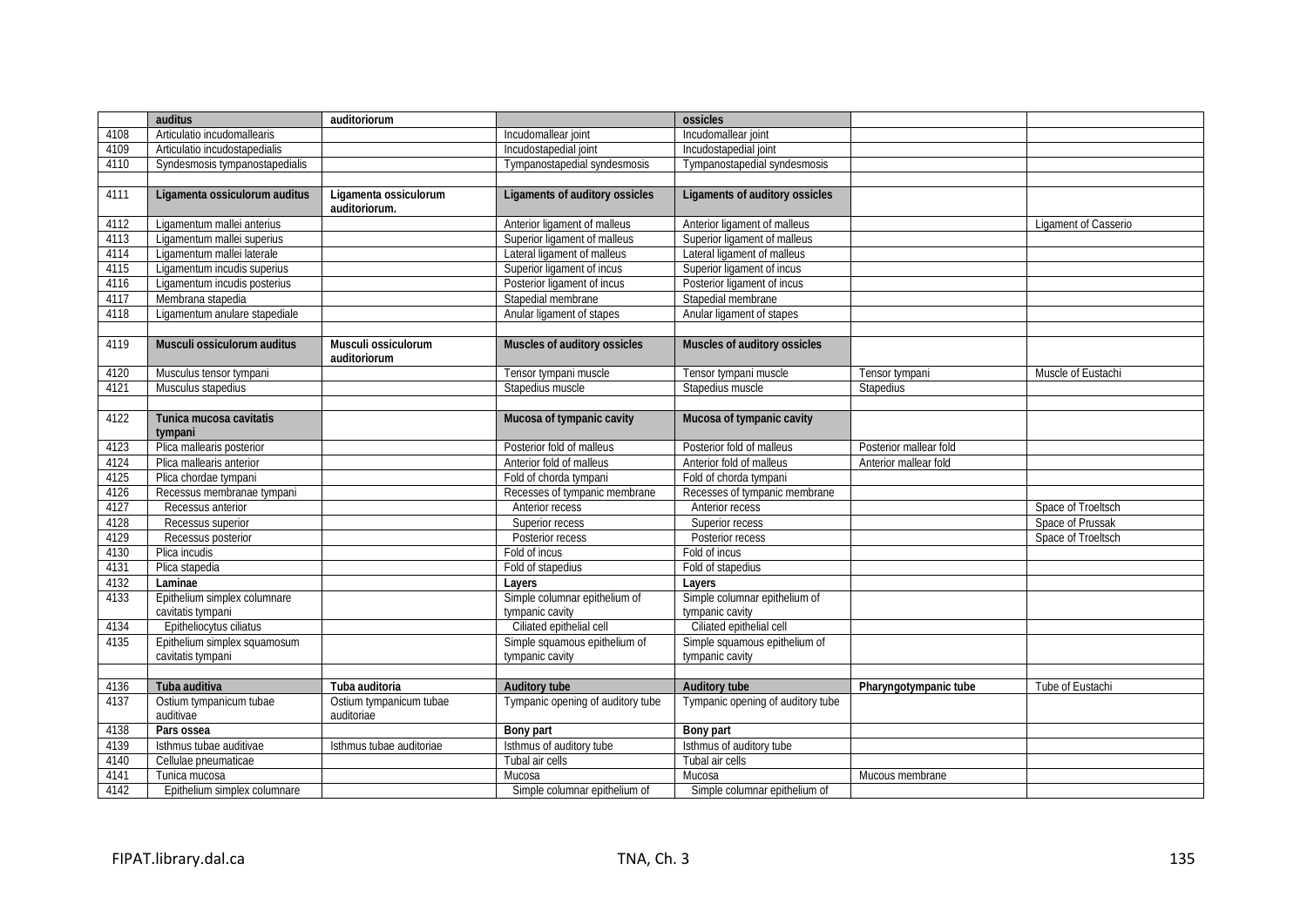|      | tubae auditivae                  |                                  | auditory tube                  | auditory tube                  |                  |             |
|------|----------------------------------|----------------------------------|--------------------------------|--------------------------------|------------------|-------------|
| 4143 | Epitheliocytus ciliatus          |                                  | Ciliated epithelial cell       | Ciliated epithelial cell       |                  |             |
| 4144 | Pars cartilaginea                |                                  | Cartilaginous part             | Cartilaginous part             |                  |             |
| 4145 | Cartilago tubae auditivae        | Cartilago tubae auditoriae       | Cartilage of auditory tube     | Cartilage of auditory tube     |                  |             |
| 4146 | Lamina medialis                  |                                  | Medial lamina                  | Medial lamina                  |                  |             |
| 4147 | Lamina lateralis                 |                                  | Lateral lamina                 | Lateral lamina                 |                  |             |
| 4148 | Lamina membranacea               |                                  | Membranous lamina              | Membranous lamina              |                  |             |
| 4149 | Corpus adiposum tubae auditivae  | Corpus adiposum tubae auditoriae | Fat body of auditory tube      | Fat body of auditory tube      |                  | Endnote 193 |
| 4150 | Tunica mucosa                    |                                  | Mucosa                         | Mucosa                         | Mucous membrane  |             |
| 4151 | Epithelium pseudostratificatum   |                                  | Pseudostratified epithelium of | Pseudostratified epithelium of |                  |             |
|      | tubae auditivae                  |                                  | auditory tube                  | auditory tube                  |                  |             |
| 4152 | Epitheliocytus ciliatus          |                                  | Ciliated epithelial cell       | Ciliated epithelial cell       |                  |             |
| 4153 | Glandula tubaria                 |                                  | Tubal gland                    | Tubal gland                    |                  |             |
| 4154 | Ostium pharyngeum tubae          | Ostium pharyngeum tubae          | Pharyngeal opening of auditory | Pharyngeal opening of auditory |                  |             |
|      | auditivae                        | auditoriae                       | tube                           | tube                           |                  |             |
|      |                                  |                                  |                                |                                |                  |             |
| 4155 | <b>AURIS INTERNA</b>             |                                  | <b>INTERNAL EAR</b>            | <b>INTERNAL EAR</b>            | Inner ear        |             |
| 4156 | Labyrinthus osseus               |                                  | <b>Bony labyrinth</b>          | <b>Bony labyrinth</b>          |                  |             |
| 4157 | <b>Vestibulum</b>                |                                  | Vestibule                      | <b>Vestibule</b>               |                  |             |
| 4158 | Recessus ellipticus              | Recessus utricularis             | <b>Elliptical recess</b>       | <b>Elliptical recess</b>       | Utricular recess |             |
| 4159 | Apertura interna canaliculi      |                                  | Internal opening of vestibular | Internal opening of vestibular |                  |             |
|      | vestibuli                        |                                  | canaliculus                    | canaliculus                    |                  |             |
| 4160 | Crista vestibuli                 |                                  | Vestibular crest               | Vestibular crest               |                  |             |
| 4161 | Pyramis vestibuli                |                                  | Pyramid of vestibule           | Pyramid of vestibule           |                  |             |
| 4162 | Recessus sphericus               | Recessus saccularis              | Spherical recess               | Spherical recess               | Saccular recess  |             |
| 4163 | Recessus cochlearis              |                                  | Cochlear recess                | Cochlear recess                |                  |             |
| 4164 | Maculae cribrosae                |                                  | Maculae cribrosae              | Maculae cribrosae              |                  |             |
| 4165 | Macula cribrosa superior         |                                  | Macula cribrosa superior       | Macula cribrosa superior       |                  | Endnote 194 |
| 4166 | Macula cribrosa media            |                                  | Macula cribrosa media          | Macula cribrosa media          |                  |             |
| 4167 | Macula cribrosa inferior         |                                  | Macula cribrosa inferior       | Macula cribrosa inferior       |                  |             |
| 4168 | <b>Canales semicirculares</b>    |                                  | Semicircular canals            | Semicircular canals            |                  |             |
| 4169 | Canalis semicircularis anterior  |                                  | Anterior semicircular canal    | Anterior semicircular canal    |                  |             |
| 4170 | Ampulla ossea anterior           |                                  | Anterior bony ampulla          | Anterior bony ampulla          |                  |             |
| 4171 | Canalis semicircularis posterior |                                  | Posterior semicircular canal   | Posterior semicircular canal   |                  |             |
| 4172 | Ampulla ossea posterior          |                                  | Posterior bony ampulla         | Posterior bony ampulla         |                  |             |
| 4173 | Crus osseum commune              |                                  | Common bony limb               | Common bony limb               |                  |             |
| 4174 | Crura ossea ampullaria           |                                  | Ampullary bony limbs           | Ampullary bony limbs           |                  |             |
| 4175 | Canalis semicircularis lateralis |                                  | Lateral semicircular canal     | Lateral semicircular canal     |                  |             |
| 4176 | Ampulla ossea lateralis          |                                  | Lateral bony ampulla           | Lateral bony ampulla           |                  |             |
| 4177 | Crus osseum simplex              |                                  | Simple bony limb               | Simple bony limb               |                  |             |
| 4178 | Cochlea                          |                                  | Cochlea                        | Cochlea                        |                  |             |
| 4179 | Cupula cochleae                  |                                  | Cochlear cupula                | Cochlear cupula                |                  |             |
| 4180 | Basis cochleae                   |                                  | Base of cochlea                | Base of cochlea                |                  |             |
| 4181 | Canalis spiralis cochleae        |                                  | Spiral canal of cochlea        | Spiral canal of cochlea        |                  |             |
| 4182 | Lamina spiralis ossea            |                                  | Osseous spiral lamina          | Osseous spiral lamina          |                  |             |
| 4183 | Lamella vestibularis             |                                  | Vestibular lamella             | Vestibular lamella             |                  |             |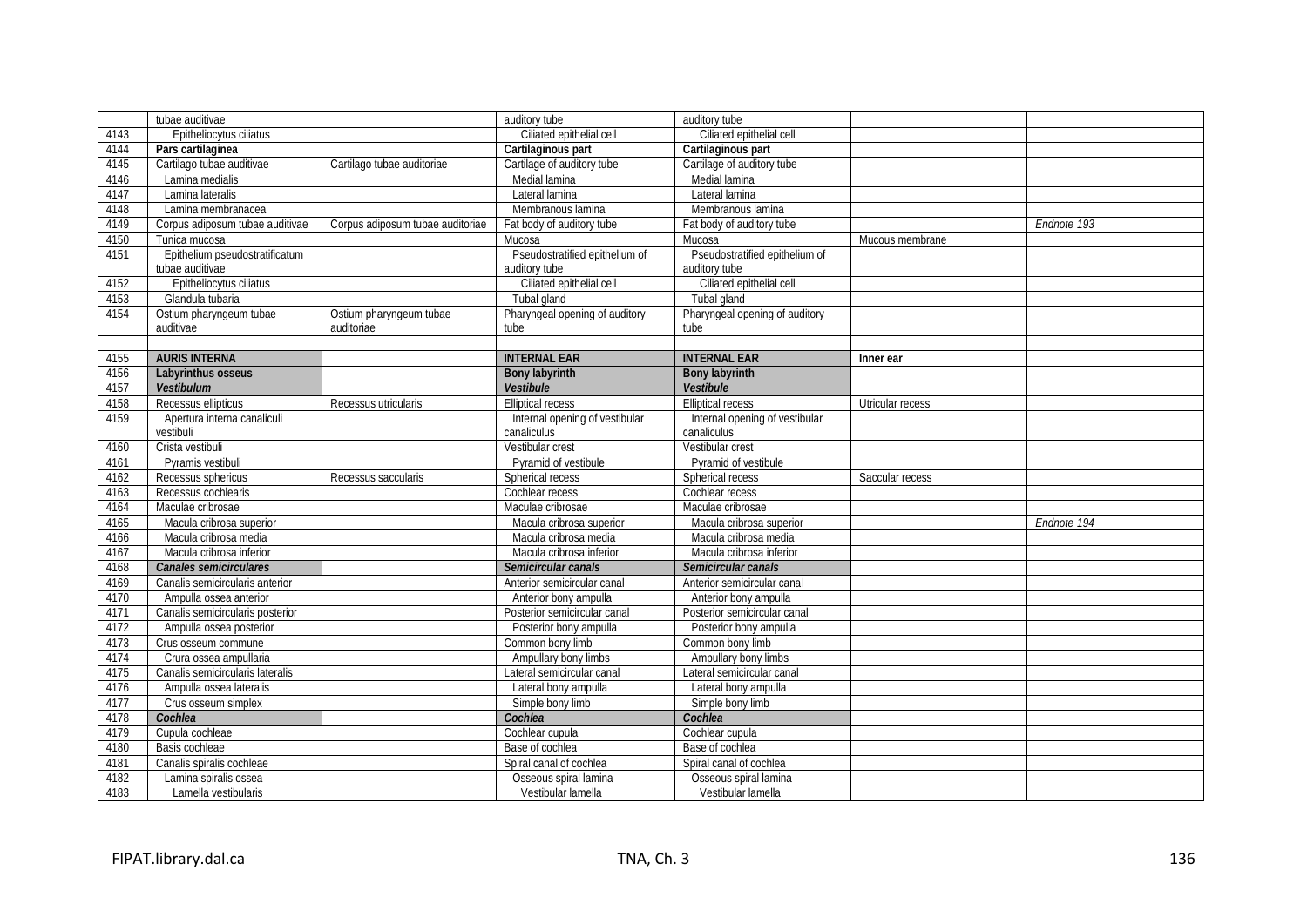| 4184 | Lamella tympanica               |                   | Tympanic lamella                     | Tympanic lamella                     |                               |                    |
|------|---------------------------------|-------------------|--------------------------------------|--------------------------------------|-------------------------------|--------------------|
| 4185 | Habenula perforata              |                   | Habenula perforata                   | Habenula perforata                   |                               |                    |
| 4186 | Hamulus laminae spiralis        |                   | Hamulus of spiral lamina             | Hamulus of spiral lamina             |                               |                    |
| 4187 | Lamina spiralis secundaria      |                   | Secondary spiral lamina              | Secondary spiral lamina              |                               |                    |
| 4188 | Apertura interna canaliculi     |                   | Internal opening of cochlear         | Internal opening of cochlear         |                               |                    |
|      | cochleae                        |                   | canaliculus                          | canaliculus                          |                               |                    |
| 4189 | Septum cochleae                 |                   | Cochlear septum                      | Cochlear septum                      |                               |                    |
| 4190 | Modiolus cochleae               |                   | Modiolus                             | Modiolus                             |                               |                    |
| 4191 | Basis modioli                   |                   | Base of modiolus                     | Base of modiolus                     |                               |                    |
| 4192 | Lamina modioli                  |                   | Lamina of modiolus                   | Lamina of modiolus                   |                               |                    |
| 4193 | Canalis spiralis modioli        |                   | Spiral canal of modiolus             | Spiral canal of modiolus             |                               | Canal of Rosenthal |
| 4194 | Canales longitudinales modioli  |                   | Longitudinal canals of modiolus      | Longitudinal canals of modiolus      |                               |                    |
| 4195 | Scala vestibuli                 |                   | Scala vestibuli                      | Scala vestibuli                      |                               |                    |
| 4196 | Helicotrema                     |                   | Helicotrema                          | Helicotrema                          |                               | Orifice of Scarpa  |
| 4197 | Scala tympani                   |                   | Scala tympani                        | Scala tympani                        |                               |                    |
| 4198 | Meatus acusticus internus       |                   | Internal acoustic meatus             | Internal acoustic meatus             |                               |                    |
| 4199 | Porus acusticus internus        |                   | Internal acoustic opening            | Internal acoustic opening            |                               |                    |
| 4200 | Fundus meatus acustici interni  |                   | Fundus of internal acoustic meatus   | Fundus of internal acoustic meatus   |                               |                    |
| 4201 | Crista transversa               |                   | Transverse crest                     | Transverse crest                     |                               |                    |
| 4202 | Area nervi facialis             |                   | Facial area                          | Facial area                          |                               |                    |
| 4203 | Crista verticalis               |                   | Vertical crest                       | Vertical crest                       |                               | Endnote 195        |
| 4204 | Area vestibularis superior      |                   | Superior vestibular area             | Superior vestibular area             |                               |                    |
| 4205 | Area vestibularis inferior      |                   | Inferior vestibular area             | Inferior vestibular area             |                               |                    |
| 4206 | Foramen singulare               |                   | Foramen singulare                    | Foramen singulare                    |                               |                    |
| 4207 | Area cochlearis                 | Area cochleae     | Cochlear area                        | Cochlear area                        |                               |                    |
| 4208 | Tractus spiralis foraminosus    |                   | Tractus spiralis foraminosus         | Tractus spiralis foraminosus         |                               |                    |
| 4209 | Spatium perilymphaticum         |                   | Perilymphatic space                  | Perilymphatic space                  |                               |                    |
| 4210 | Textus reticularis laxus        |                   | Loose reticular perilymphatic tissue | Loose reticular perilymphatic tissue |                               |                    |
|      | perilymphaticus                 |                   |                                      |                                      |                               |                    |
| 4211 | Trabecula perilymphatica        |                   | Perilymphatic trabecula              | Perilymphatic trabecula              |                               |                    |
| 4212 | Perilympha                      |                   | Perilymph                            | Perilymph                            |                               |                    |
| 4213 | Aqueductus vestibuli            |                   | Vestibular aqueduct                  | Vestibular aqueduct                  |                               |                    |
| 4214 | Aqueductus cochleae             |                   | Cochlear aqueduct                    | Cochlear aqueduct                    |                               |                    |
|      |                                 |                   |                                      |                                      |                               |                    |
| 4215 | Labyrinthus membranaceus        |                   | Membranous labyrinth                 | Membranous labyrinth                 |                               |                    |
| 4216 | Spatium endolymphaticum         |                   | Endolymphatic space                  | Endolymphatic space                  |                               |                    |
| 4217 | Endolympha                      |                   | Endolymph                            | Endolymph                            |                               |                    |
| 4218 | Labyrinthus vestibularis        |                   | Vestibular labyrinth                 | Vestibular labyrinth                 |                               |                    |
| 4219 | <b>Utriculus</b>                |                   | Utricle                              | Utricle                              |                               |                    |
| 4220 | Recessus utricularis            | Recessus utriculi | Utricular recess                     | Utricular recess                     |                               |                    |
| 4221 | <b>Sacculus</b>                 |                   | Saccule                              | Saccule                              |                               |                    |
| 4222 | <b>Ductus semicirculares</b>    |                   | Semicircular ducts                   | Semicircular ducts                   | Membranous semicircular ducts |                    |
| 4223 | Ductus semicircularis anterior  |                   | Anterior semicircular duct           | Anterior semicircular duct           |                               |                    |
| 4224 | Ampulla membranacea anterior    |                   | Anterior membranous ampulla          | Anterior membranous ampulla          |                               |                    |
| 4225 | Ductus semicircularis posterior |                   | Posterior semicircular duct          | Posterior semicircular duct          |                               |                    |
| 4226 | Ampulla membranacea posterior   |                   | Posterior membranous ampulla         | Posterior membranous ampulla         |                               |                    |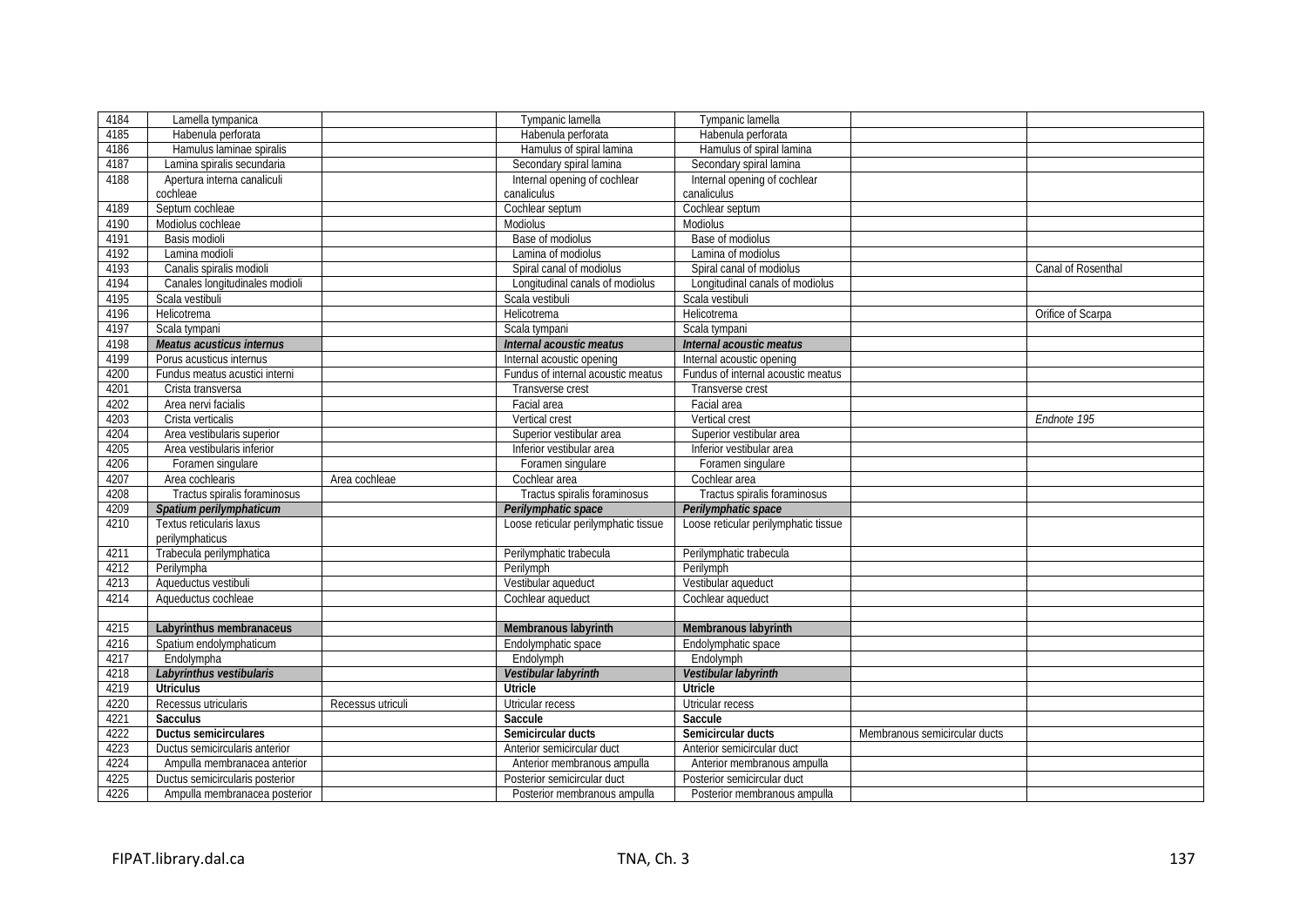| 4227         | Crus membranaceum commune                              |                           | Common membranous limb                                           | Common membranous limb                                           |                                                                     |                |
|--------------|--------------------------------------------------------|---------------------------|------------------------------------------------------------------|------------------------------------------------------------------|---------------------------------------------------------------------|----------------|
| 4228         | Crura membranacea ampullaria                           |                           | Ampullary membranous limbs                                       | Ampullary membranous limbs                                       |                                                                     |                |
| 4229         | Ductus semicircularis lateralis                        |                           | Lateral semicircular duct                                        | Lateral semicircular duct                                        |                                                                     |                |
| 4230         | Ampulla membranacea lateralis                          |                           | Lateral membranous ampulla                                       | Lateral membranous ampulla                                       |                                                                     |                |
| 4231         | Crus membranaceum simplex                              |                           | Simple membranous limb                                           | Simple membranous limb                                           |                                                                     |                |
| 4232         | Cellulae ductus semicircularis                         |                           | Cells of semicircular duct                                       | Cells of semicircular duct                                       |                                                                     |                |
| 4233         | Vestibulocytus                                         | Cellula sensoria pilosa   | Vestibular hair cell                                             | Vestibular hair cell                                             | Vestibular sensory cell                                             |                |
| 4234         | Kinocilium vestibulocyti                               |                           | Kinocilium of vestibular hair cell                               | Kinocilium of vestibular hair cell                               |                                                                     |                |
| 4235         | Stereocilium vestibulocyti                             |                           | Stereocilium of vestibular hair cell                             | Stereocilium of vestibular hair                                  |                                                                     |                |
|              |                                                        |                           |                                                                  | cell                                                             |                                                                     |                |
| 4236         | Vincula stereocilii                                    |                           | Stereociliar links                                               | Stereociliar links                                               |                                                                     |                |
| 4237         | Vinculum apicale                                       |                           | Tip link                                                         | Tip link                                                         |                                                                     |                |
| 4238         | Vinculum laterale                                      |                           | Side link                                                        | Side link                                                        |                                                                     |                |
| 4239         | Lamina cuticularis apicalis                            |                           | Apical cuticular plate                                           | Apical cuticular plate                                           |                                                                     |                |
| 4240         | Vestibulocytus typi I                                  | Vestibulocytus piriformis | Type 1 vestibular hair cell                                      | Type 1 vestibular hair cell                                      | Type 1 vestibular sensory cell                                      |                |
| 4241         | Calyx nervosus afferens                                |                           | Afferent nerve calyx                                             | Afferent nerve calyx                                             |                                                                     |                |
| 4242         | Vestibulocytus typi II                                 | Vestibulocytus columnaris | Type 2 vestibular hair cell                                      | Type 2 vestibular hair cell                                      | Type 2 vestibulae sensory cell                                      |                |
| 4243         | Vestibulocytus sustenans                               |                           | Vestibular supporting cell                                       | Vestibular supporting cell                                       |                                                                     |                |
| 4244         | Ductus utriculosaccularis                              |                           | Utriculosaccular duct                                            | Utriculosaccular duct                                            |                                                                     |                |
| 4245         | Ductus utricularis                                     |                           | Utricular duct                                                   | Utricular duct                                                   |                                                                     |                |
| 4246         | Ductus saccularis                                      |                           | Saccular duct                                                    | Saccular duct                                                    |                                                                     |                |
| 4247         | Ductus endolymphaticus                                 |                           | Endolymphatic duct                                               | Endolymphatic duct                                               |                                                                     |                |
| 4248         | Saccus endolymphaticus                                 |                           | Endolymphatic sac                                                | Endolymphatic sac                                                |                                                                     |                |
|              |                                                        |                           |                                                                  |                                                                  |                                                                     |                |
| 4249         | Ductus reuniens                                        |                           | Ductus reuniens                                                  | Ductus reuniens                                                  |                                                                     | Duct of Hensen |
| 4250         | Membrana nonsensoria labyrinthi                        |                           | Nonsensory surface                                               | Nonsensory surface                                               |                                                                     |                |
| 4251         |                                                        |                           |                                                                  |                                                                  | Unspecialized surface                                               |                |
|              | Epithelium simplex cuboideum<br>membranae nonsensoriae |                           | Simple cuboidal epithelium of<br>nonsensory surface of labyrinth | Simple cuboidal epithelium of<br>nonsensory surface of labyrinth | Simple cuboidal epithelium of<br>unspecialized surface of labyrinth |                |
|              | labyrinthi                                             |                           |                                                                  |                                                                  |                                                                     |                |
| 4252         | Cellula obscura sacci                                  |                           | Dark cell of endolymphatic sac                                   | Dark cell of endolymphatic sac                                   |                                                                     |                |
|              | endolymphatici                                         |                           |                                                                  |                                                                  |                                                                     |                |
| 4253         | Cellula clara sacci                                    |                           | Clear cell of endolymphatic sac                                  | Clear cell of endolymphatic sac                                  |                                                                     |                |
|              | endolymphatici                                         |                           |                                                                  |                                                                  |                                                                     |                |
| 4254         | Stratum vasculare laxum                                |                           | Loose vascular layer                                             | Loose vascular layer                                             |                                                                     |                |
| 4255         | Stratum fibrosum externum                              |                           | Outer fibrous layer                                              | Outer fibrous layer                                              |                                                                     |                |
| 4256         | Maculae                                                |                           | Maculae                                                          | <b>Maculae</b>                                                   |                                                                     |                |
| 4257         | Macula utriculi                                        |                           | Macula of utricle                                                | Macula of utricle                                                |                                                                     |                |
| 4258         | Macula sacculi                                         |                           | Macula of saccule                                                | Macula of saccule                                                |                                                                     |                |
| 4259         | Membrana statoconiorum                                 |                           | Statoconial membrane                                             | Statoconial membrane                                             | Otolithic membrane                                                  |                |
| 4260         | Stratum externum membranae                             |                           | Outer sheath of statoconial                                      | Outer sheath of statoconial                                      |                                                                     |                |
|              | statoconiorum                                          |                           | membrane                                                         | membrane                                                         |                                                                     |                |
| 4261         | Statoconium                                            |                           | Statoconium                                                      | Statoconium                                                      | Otolith                                                             |                |
| 4262         | Stratum internum gelatinosum                           |                           | Inner sheath of statoconial                                      | Inner sheath of statoconial                                      | Gelatinous layer of statoconial                                     |                |
|              | membranae statoconiorum                                |                           | membrane                                                         | membrane                                                         | membrane                                                            |                |
| 4263         | Striola                                                |                           | Striola                                                          | Striola                                                          |                                                                     |                |
| 4264<br>4265 | Crista ampullaris<br>Sulcus ampullaris                 |                           | Ampullary crest                                                  | Ampullary crest                                                  |                                                                     |                |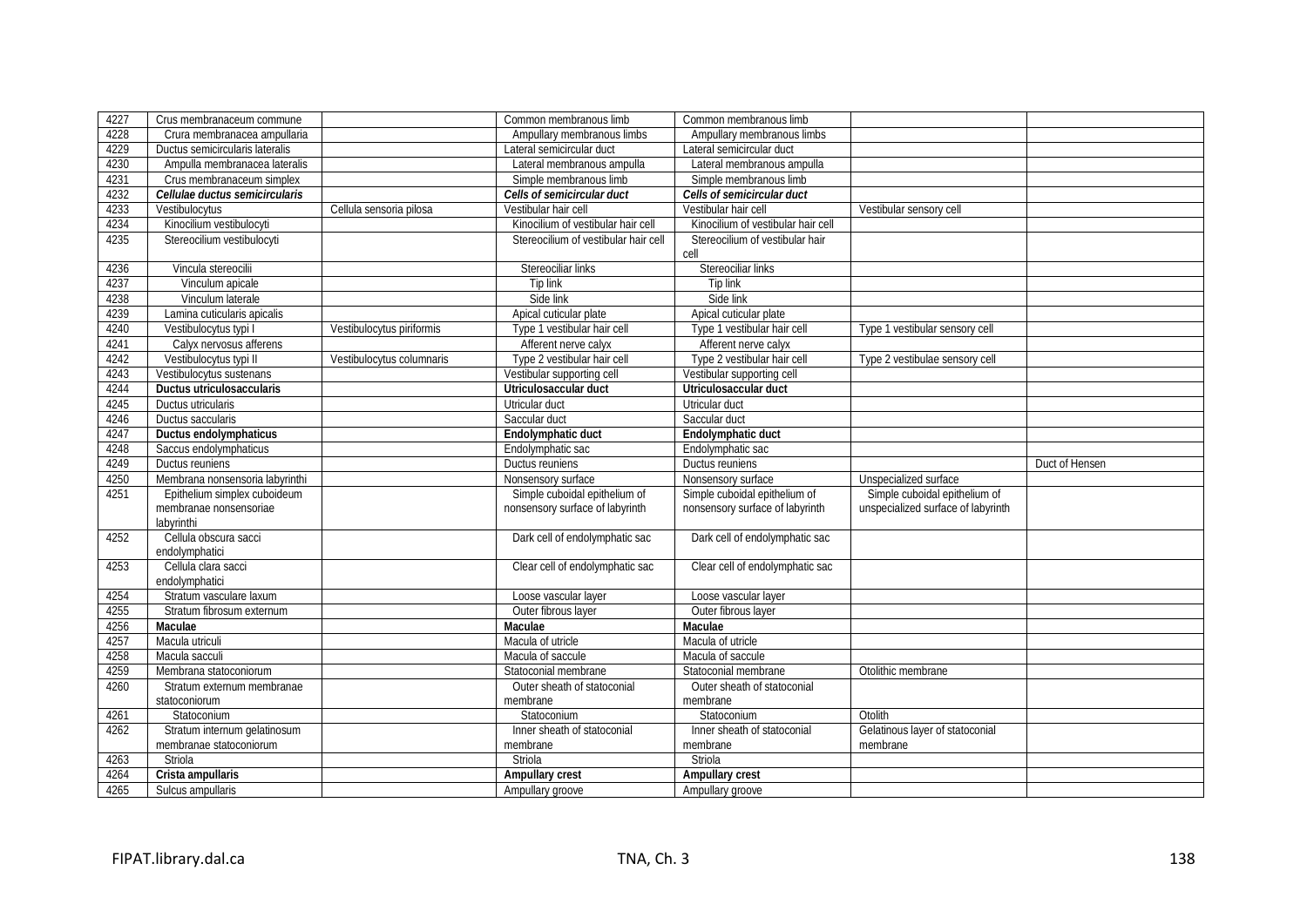| 4266         | Cupula ampullaris                                     |                          | Ampullary cupula                   | Ampullary cupula                       |                         |                      |
|--------------|-------------------------------------------------------|--------------------------|------------------------------------|----------------------------------------|-------------------------|----------------------|
| 4267         | Planum semilunatum                                    |                          | Semilunate plane                   | Semilunate plane                       |                         |                      |
| 4268         | Labyrinthus cochlearis                                |                          | Cochlear labyrinth                 | Cochlear labyrinth                     |                         |                      |
| 4269         | Ductus cochlearis                                     | Scala media              | Cochlear duct                      | Cochlear duct                          | Scala media             | Canal of Reissner    |
| 4270         | Paries vestibularis                                   |                          | Vestibular surface                 | Vestibular surface                     |                         |                      |
| 4271         | Membrana vestibularis                                 |                          | Vestibular membrane                | Vestibular membrane                    |                         | Membrane of Reissner |
| 4272         | Epithelium simplex                                    |                          | Simple squamous epithelium of      | Simple squamous epithelium of          |                         |                      |
|              | squamosum membranae                                   |                          | vestibular membrane                | vestibular membrane                    |                         |                      |
|              | vestibularis                                          |                          |                                    |                                        |                         |                      |
| 4273         | Lamina propria membranae                              |                          | Lamina propria of vestibular       | Lamina propria of vestibular           |                         |                      |
|              | vestibularis                                          |                          | membrane                           | membrane                               |                         |                      |
| 4274         | Lamina cellularum                                     |                          | Vestibular squamous cell layer     | Vestibular squamous cell layer         |                         |                      |
|              | squamosarum vestibularium                             |                          |                                    |                                        |                         |                      |
| 4275         | Paries externus                                       |                          | External surface                   | External surface                       |                         |                      |
| 4276         | Stria vascularis                                      |                          | Stria vascularis                   | Stria vascularis                       |                         |                      |
| 4277         | Epithelium marginale striae                           |                          | Marginal epithelium of stria       | Marginal epithelium of stria           |                         |                      |
|              | vascularis                                            |                          | vascularis                         | vascularis                             |                         |                      |
| 4278         | Cellula marginalis striae                             |                          | Marginal cell of stria             | Marginal cell of stria                 |                         |                      |
|              | vascularis                                            |                          | vascularis                         | vascularis                             |                         |                      |
| 4279         | Cellula melanocytica                                  |                          | Intermediate melanocyte of         | Intermediate melanocyte of             |                         |                      |
|              | intermedia striae vascularis                          |                          | stria vascularis                   | stria vascularis                       |                         |                      |
| 4280         | Granulum melanini                                     |                          | Melanin granule                    | Melanin granule                        |                         |                      |
| 4281         | Cellula basalis striae                                |                          | Basal cell of stria vascularis     | Basal cell of stria vascularis         |                         |                      |
|              | vascularis                                            |                          |                                    |                                        |                         |                      |
| 4282         | Plexus capillaris striae                              |                          | Capillary plexus of stria          | Capillary plexus of stria              |                         |                      |
|              | vascularis                                            |                          | vascularis                         | vascularis                             |                         |                      |
| 4283         | Prominentia spiralis                                  |                          | Spiral prominence                  | Spiral prominence                      |                         |                      |
| 4284         | Vas prominens                                         |                          | Vas prominens                      | Vas prominens                          |                         |                      |
| 4285         | Ligamentum spirale                                    |                          | Spiral ligament                    | Spiral ligament                        |                         |                      |
| 4286         | Fibrocytus typi I ligamenti                           |                          | Type 1 fibrocyte of spiral         | Type 1 fibrocyte of spiral             |                         |                      |
|              | spiralis                                              |                          | ligament                           | ligament                               |                         |                      |
| 4287         | Fibrocytus typi II ligamenti                          |                          | Type 2 fibrocyte of spiral         | Type 2 fibrocyte of spiral             |                         |                      |
|              | spiralis                                              |                          | ligament                           | ligament                               |                         |                      |
| 4288         | Fibrocytus typi III ligamenti                         |                          | Type 3 fibrocyte of spiral         | Type 3 fibrocyte of spiral<br>ligament |                         |                      |
| 4289         | spiralis<br>Sulcus spiralis externus                  |                          | ligament<br>Outer spiral sulcus    | Outer spiral sulcus                    |                         |                      |
|              | Cellula radicularis cochleae                          |                          | Root cell of cochlea               | Root cell of cochlea                   |                         |                      |
| 4290<br>4291 | Paries tympanicus                                     | Membrana spiralis        | Tympanic surface                   | Tympanic surface                       | Spiral membrane         |                      |
| 4292         | Crista basilaris                                      | Crista spiralis          | <b>Basal crest</b>                 | <b>Basal crest</b>                     | Spiral crest            |                      |
|              | Lamina basilaris                                      | Membrana basilaris       | Basal lamina                       | Basal lamina                           |                         |                      |
| 4293         |                                                       |                          |                                    |                                        | <b>Basilar membrane</b> |                      |
| 4294         | Vas spirale                                           |                          | Vas spirale                        | Vas spirale                            |                         |                      |
| 4295<br>4296 | Limbus spiralis                                       |                          | Spiral limbus                      | Spiral limbus                          |                         |                      |
|              | Labium tympanicum limbi<br>spiralis                   | Labium limbi tympanicum  | Tympanic lip                       | Tympanic lip                           |                         |                      |
|              |                                                       |                          |                                    |                                        |                         |                      |
| 4297         | Foramen nervosum<br>Labium vestibulare limbi spiralis |                          | Foramen nervosum<br>Vestibular lip | Foramen nervosum<br>Vestibular lip     |                         | Foramina of Morgagni |
| 4298<br>4299 |                                                       | Labium limbi vestibulare |                                    |                                        |                         |                      |
|              | Dentes acustici                                       |                          | Acoustic teeth                     | Acoustic teeth                         |                         | Eponym: Huschke      |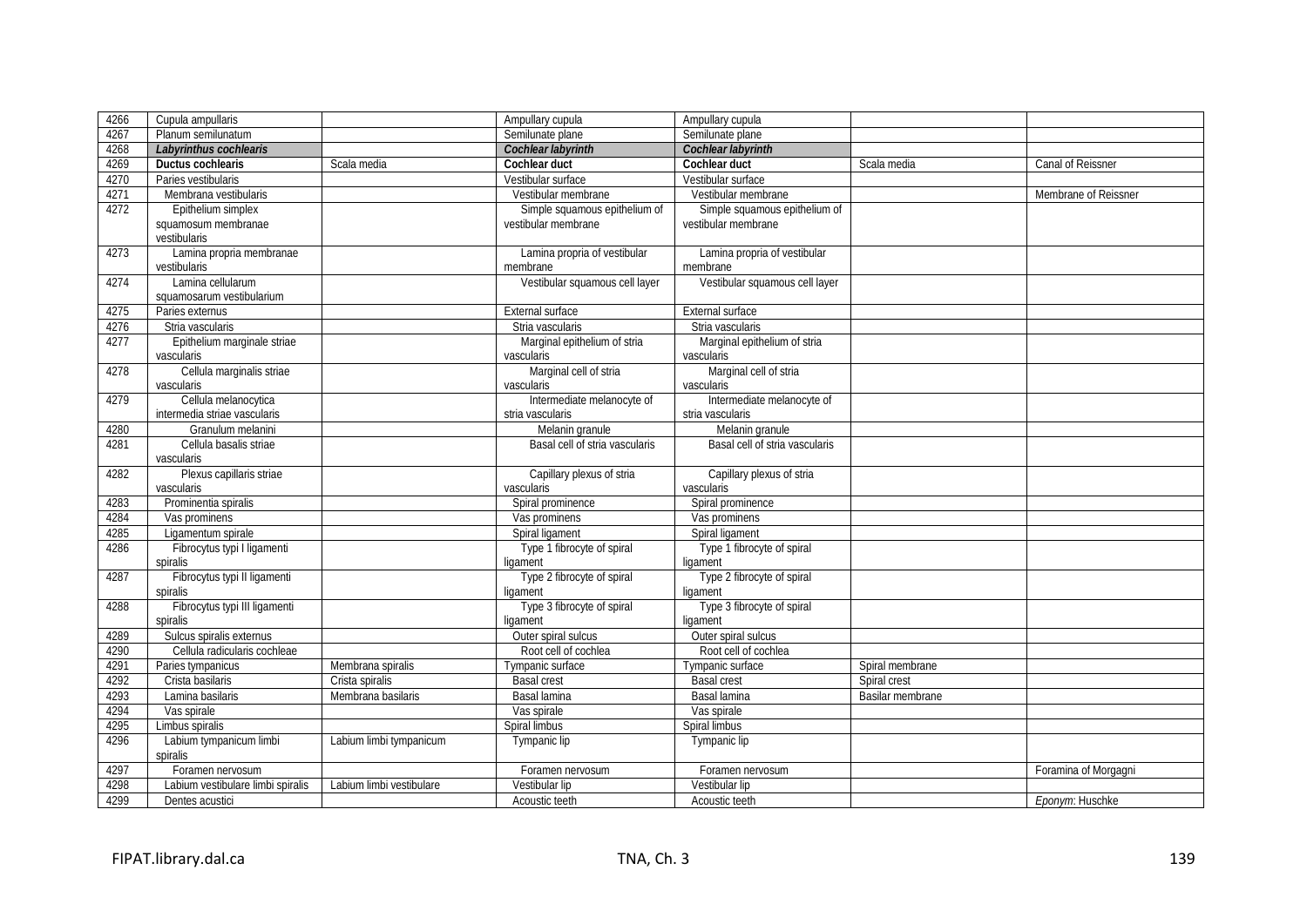| 4300 | Epitheliocytus interdentalis     | Interdental cell                    | Interdental cell                    |                      |                             |
|------|----------------------------------|-------------------------------------|-------------------------------------|----------------------|-----------------------------|
| 4301 | Sulcus spiralis internus         | Inner spiral sulcus                 | Inner spiral sulcus                 |                      |                             |
| 4302 | Membrana tectoria                | Tectorial membrane                  | Tectorial membrane                  |                      |                             |
| 4303 | Caecum vestibulare               | Vestibular caecum                   | Vestibular cecum                    |                      |                             |
| 4304 | Caecum cupulare                  | Cupular caecum                      | Cupular cecum                       |                      |                             |
| 4305 | Organum spirale                  | Spiral organ                        | Spiral organ                        |                      | Organ of Corti              |
| 4306 | Cellulae ductus cochlearis       | Cells of cochlear duct              | Cells of cochlear duct              |                      | Endnote 196                 |
| 4307 | Epitheliocyti limitantes         | Border cells                        | <b>Border cells</b>                 |                      |                             |
| 4308 | Epitheliocytus limitans internus | Inner border cell                   | Inner border cell                   | Internal border cell |                             |
| 4309 | Epitheliocytus limitans externus | Outer border cell                   | Outer border cell                   | External border cell | Border cell of Hensen       |
| 4310 | Epitheliocytus glandularis       | Basal external glandular cell       | Basal external glandular cell       |                      | Glandular cell of Boettcher |
|      | externus basalis                 |                                     |                                     |                      |                             |
| 4311 | Epitheliocytus cuboideus         | Cuboidal external supporting cell   | Cuboidal external supporting cell   |                      | Supporting cell of Claudius |
|      | sustenans externus               |                                     |                                     |                      |                             |
| 4312 | Epitheliocyti sustenantes        | Supporting cells                    | Supporting cells                    |                      |                             |
| 4313 | Epitheliocytus internus pilae    | Internal pilar epithelial cell      | Internal pilar epithelial cell      |                      |                             |
| 4314 | Epitheliocytus externus pilae    | External pilar epithelial cell      | External pilar epithelial cell      |                      |                             |
| 4315 | Crus epitheliocyti pilae         | Crus of pilar cell                  | Crus of pilar cell                  |                      |                             |
| 4316 | Scapus epitheliocyti pilae       | Rod of pilar cell                   | Rod of pilar cell                   |                      |                             |
| 4317 | Caput epitheliocyti pilae        | Head of pilar cell                  | Head of pilar cell                  |                      |                             |
|      |                                  |                                     |                                     |                      |                             |
| 4318 | Epitheliocytus phalangeus        | Internal phalangeal epithelial cell | Internal phalangeal epithelial cell |                      |                             |
|      | internus                         |                                     |                                     |                      |                             |
| 4319 | Epitheliocytus phalangeus        | External phalangeal epithelial cell | External phalangeal epithelial      |                      | Epithelial cell of Deiters  |
|      | externus                         |                                     | cell                                |                      |                             |
|      | Processus phalangealis           |                                     | Phalangeal process                  |                      |                             |
| 4320 |                                  | Phalangeal process                  |                                     |                      |                             |
| 4321 | Cochleocytus                     | Cochlear hair cell                  | Cochlear hair cell                  |                      |                             |
| 4322 | Lamina cuticularis               | Cuticular plate                     | Cuticular plate                     | Apical cuticle       |                             |
| 4323 | Stereocilium cochleocyti         | Stereocilium of cochlear hair cell  | Stereocilium of cochlear hair cell  |                      |                             |
| 4324 | Ordo stereociliorum              | Row of stereocilia                  | Row of stereocilia                  |                      |                             |
| 4325 | Vincula stereocilii              | Stereociliar links                  | Stereociliar links                  |                      |                             |
| 4326 | Vinculum apicale                 | Tip link                            | Tip link                            |                      |                             |
| 4327 | Vinculum laterale                | Side link                           | Side link                           |                      |                             |
| 4328 | Vinculum interordinale           | Inter-row link                      | Interrow link                       | Row-to-row link      |                             |
| 4329 | Vinculum adhesionis              | Attachment link with tectorial      | Attachment link with tectorial      |                      |                             |
|      | membranae tectoriae              | membrane                            | membrane                            |                      |                             |
| 4330 | Lamina insertionis               | Insertion plaque                    | Insertion plaque                    |                      |                             |
|      | vinculorum                       |                                     |                                     |                      |                             |
| 4331 | Cochleocytus internus            | Inner hair cell                     | Inner hair cell                     |                      |                             |
| 4332 | Cochleocytus externus            | Outer hair cell                     | Outer hair cell                     |                      |                             |
| 4333 | Cisterna subsynaptica            | Subsynaptic cisterna                | Subsynaptic cisterna                |                      |                             |
| 4334 | Membrana reticularis             | Reticular membrane                  | Reticular membrane                  |                      |                             |
| 4335 | Cuniculi                         | Tunnels                             | <b>Tunnels</b>                      |                      |                             |
| 4336 | Cuniculus externus               | External tunnel                     | External tunnel                     |                      |                             |
| 4337 | Cuniculus internus               | Inner tunnel                        | Inner tunnel                        |                      | Tunnel of Corti             |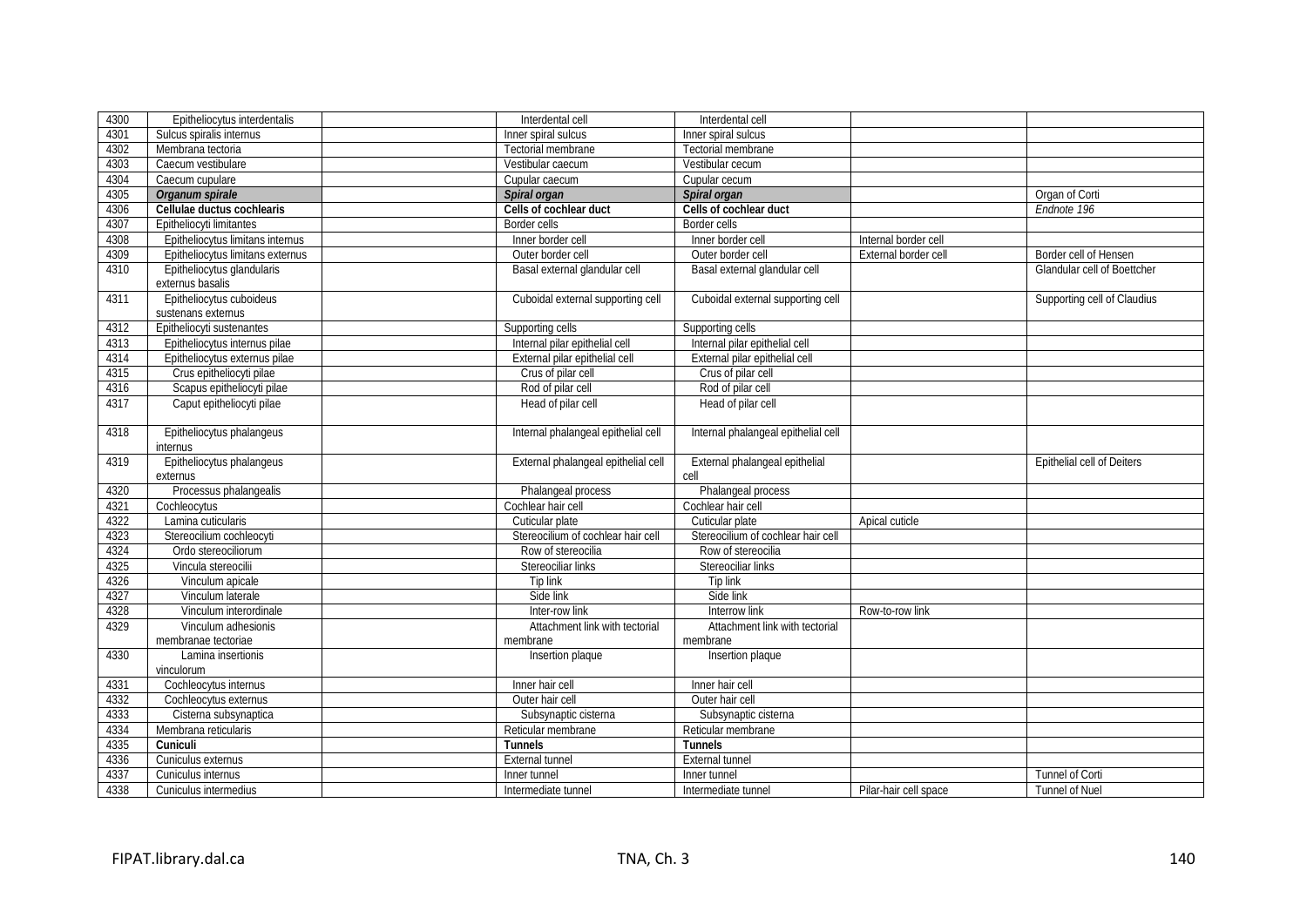| 4339 | <b>Ganglion cochleare</b>                      | Ganglion spirale                                           | Cochlear ganglion                        | Cochlear ganglion                        | Spiral ganglion                                                                    | Ganglion of Corti                   |
|------|------------------------------------------------|------------------------------------------------------------|------------------------------------------|------------------------------------------|------------------------------------------------------------------------------------|-------------------------------------|
| 4340 | Neuron bipolare ganglii cochlearis             | Neuron bipolare ganglii spiralis                           | Bipolar neuron of cochlear ganglion      | Bipolar neuron of cochlear<br>ganglion   | Bipolar neuron of spiral ganglion                                                  |                                     |
| 4341 | Perikaryon nonmyelinatum                       |                                                            | Nonmyelinated perikaryon                 | Nonmyelinated perikaryon                 | Type II cell                                                                       |                                     |
| 4342 | Perikaryon myelinatum                          |                                                            | Myelinated perikaryon                    | Myelinated perikaryon                    | Type I cell                                                                        |                                     |
| 4343 | Gliocytus ganglionicus ganglii<br>cochlearis   | Gliocytus ganglionicus ganglii<br>spiralis                 | Satellite cell of cochlear ganglion      | Satellite cell of cochlear ganglion      | Satellite cell of spiral ganglion                                                  |                                     |
| 4344 | Neurofibra radialis ganglii<br>cochlearis      | Neurofibra radialis ganglii spiralis                       | Radial fibre of cochlear ganglion        | Radial fiber of cochlear ganglion        | Radial fibre of spiral ganglion;<br>Radial fiber of spiral ganglion                |                                     |
| 4345 | Neurofibra basilaris ganglii<br>cochlearis     | Neurofibra basilaris ganglii spiralis                      | Basilar fibre of cochlear ganglion       | Basilar fiber of cochlear ganglion       | Basilar fibre of spiral ganglion;<br>Basilar fiber of spiral ganglion              |                                     |
| 4346 | Neurofibra spiralis                            |                                                            | Spiral fibre                             | Spiral fiber                             |                                                                                    |                                     |
| 4347 | Fasciculus spiralis internus                   |                                                            | Inner spiral bundle                      | Inner spiral bundle                      |                                                                                    |                                     |
| 4348 | Fasciculus spiralis externus                   |                                                            | Outer spiral bundle                      | Outer spiral bundle                      |                                                                                    |                                     |
|      |                                                |                                                            |                                          |                                          |                                                                                    |                                     |
| 4349 | <b>Ganglion vestibulare</b>                    |                                                            | Vestibular ganglion                      | Vestibular ganglion                      |                                                                                    | Ganglion of Scarpa                  |
| 4350 | Neuron bipolare ganglii<br>vestibularis        |                                                            | Bipolar neuron of vestibular<br>qanglion | Bipolar neuron of vestibular<br>ganglion |                                                                                    |                                     |
| 4351 | Neuron magnum ganglii<br>vestibularis          |                                                            | Large neuron of vestibular<br>qanglion   | Large neuron of vestibular<br>ganglion   |                                                                                    |                                     |
| 4352 | Neuron parvum ganglii<br>vestibularis          |                                                            | Small neuron of vestibular<br>ganglion   | Small neuron of vestibular<br>ganglion   |                                                                                    |                                     |
| 4353 | Gliocytus ganglionicus ganglii<br>vestibularis |                                                            | Satellite cell of vestibular ganglion    | Satellite cell of vestibular ganglion    |                                                                                    |                                     |
|      |                                                |                                                            |                                          |                                          |                                                                                    |                                     |
| 4354 | Nervus vestibulocochlearis                     |                                                            | Vestibulocochlear nerve                  | Vestibulocochlear nerve                  |                                                                                    |                                     |
| 4355 | Nervus vestibularis                            |                                                            | Vestibular nerve                         | Vestibular nerve                         |                                                                                    |                                     |
| 4356 | Ramus communicans cochlearis                   |                                                            | Cochlear communicating branch            | Cochlear communicating branch            |                                                                                    | Anastomosis of Oort;<br>Endnote 197 |
| 4357 | Pars superior                                  | Nervus utriculoampullaris; Nervus<br>vestibularis superior | Superior part                            | Superior part                            | Utriculo-ampullary nerve;<br>Utriculoampullary nerve; Superior<br>vestibular nerve |                                     |
| 4358 | Nervus utricularis                             |                                                            | Utricular nerve                          | Utricular nerve                          |                                                                                    |                                     |
| 4359 | Nervus ampullaris anterior                     |                                                            | Anterior ampullary nerve                 | Anterior ampullary nerve                 |                                                                                    |                                     |
| 4360 | Nervus ampullaris lateralis                    |                                                            | Lateral ampullary nerve                  | Lateral ampullary nerve                  |                                                                                    |                                     |
| 4361 | Pars inferior                                  |                                                            | Inferior part                            | Inferior part                            |                                                                                    |                                     |
| 4362 | Nervus ampullaris posterior                    | Nervus vestibularis inferior                               | Posterior ampullary nerve                | Posterior ampullary nerve                | Inferior vestibular nerve                                                          |                                     |
| 4363 | Nervus saccularis                              | Nervus vestibularis posterior                              | Saccular nerve                           | Saccular nerve                           | Posterior vestibular nerve                                                         |                                     |
| 4364 | Nervus cochlearis                              |                                                            | Cochlear nerve                           | Cochlear nerve                           |                                                                                    |                                     |
|      |                                                |                                                            |                                          |                                          |                                                                                    |                                     |
| 4365 | Vasa sanguinea auris internae                  |                                                            | Vessels of internal ear                  | Vessels of internal ear                  | Vessels of inner ear                                                               |                                     |
| 4366 | Arteria labyrinthi                             |                                                            | Labyrinthine artery                      | Labyrinthine artery                      | Internal auditory artery                                                           |                                     |
| 4367 | Arteria vestibuli anterior                     | Arteria vestibuli                                          | Anterior vestibular artery               | Anterior vestibular artery               |                                                                                    |                                     |
| 4368 | Arteria cochlearis communis                    |                                                            | Common cochlear artery                   | Common cochlear artery                   |                                                                                    |                                     |
| 4369 | Arteria vestibulocochlearis                    |                                                            | Vestibulo-cochlear artery                | Vestibulocochlear artery                 |                                                                                    |                                     |
| 4370 | (Ramus vestibularis anterior)                  |                                                            | (Anterior vestibular branch)             | (Anterior vestibular branch)             |                                                                                    |                                     |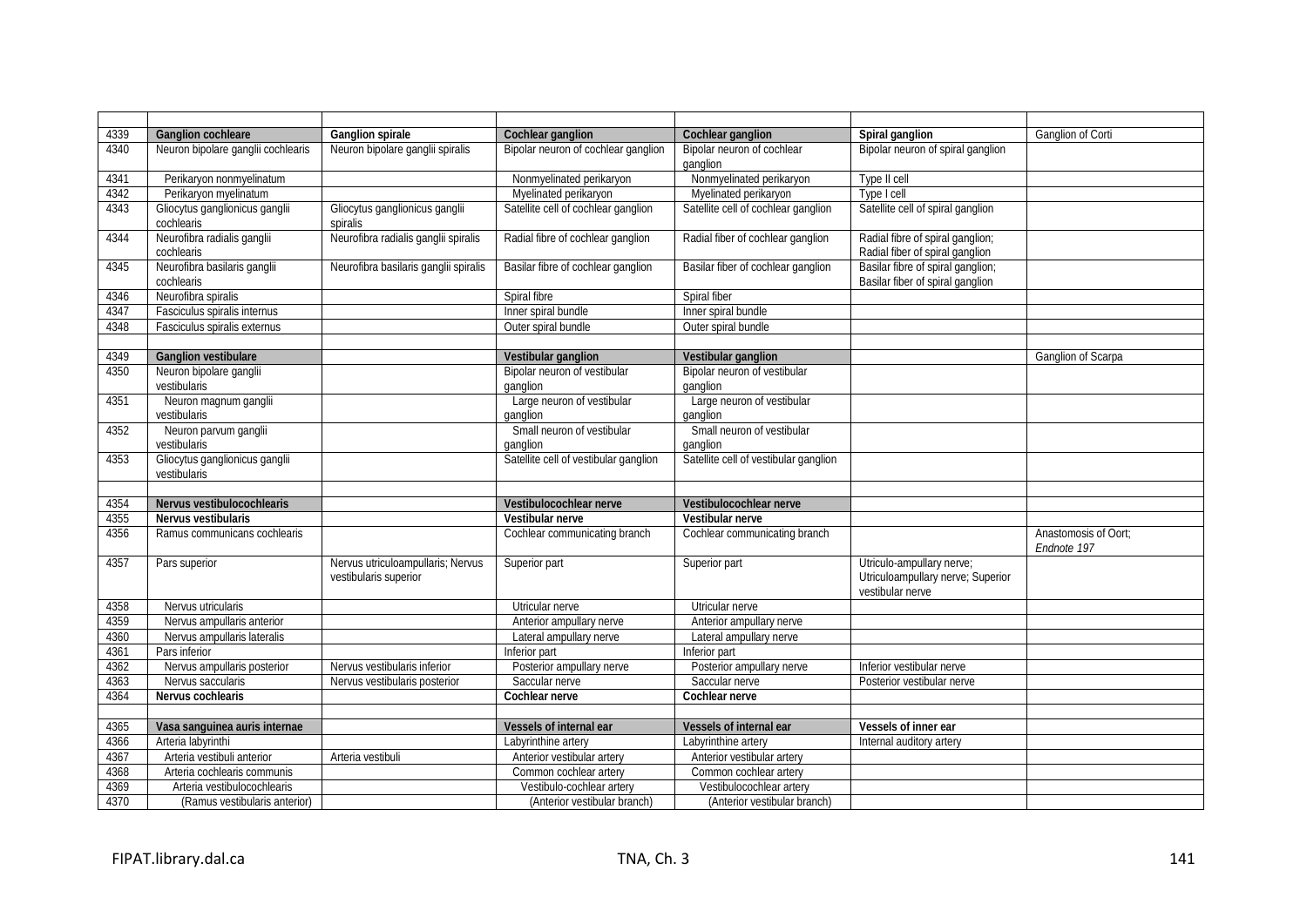| 4371 | Ramus vestibularis posterior       |                          | Posterior vestibular branch        | Posterior vestibular branch        |                            |             |
|------|------------------------------------|--------------------------|------------------------------------|------------------------------------|----------------------------|-------------|
| 4372 | Ramus cochlearis                   |                          | Cochlear branch                    | Cochlear branch                    |                            |             |
| 4373 | Arteria cochlearis propria         |                          | Proper cochlear artery             | Proper cochlear artery             |                            |             |
| 4374 | Arteria modioli spiralis           |                          | Spiral modiolar artery             | Spiral modiolar artery             |                            |             |
| 4375 | Vena aqueductus vestibuli          |                          | Vein of vestibular aqueduct        | Vein of vestibular aqueduct        |                            |             |
| 4376 | Venae ductuum semicircularium      |                          | Veins of semicircular ducts        | Veins of semicircular ducts        |                            |             |
| 4377 | Vena aqueductus cochleae           |                          | Vein of cochlear aqueduct          | Vein of cochlear aqueduct          |                            |             |
| 4378 | Vena modioli communis              |                          | Common modiolar vein               | Common modiolar vein               |                            |             |
| 4379 | Vena scalae vestibuli              |                          | Vein of scala vestibuli            | Vein of scala vestibuli            |                            |             |
| 4380 | Vena scalae tympani                |                          | Vein of scala tympani              | Vein of scala tympani              |                            |             |
| 4381 | Vena vestibulocochlearis           |                          | Vestibulocochlear vein             | Vestibulocochlear vein             |                            |             |
| 4382 | Vena vestibularis anterior         |                          | Anterior vestibular vein           | Anterior vestibular vein           |                            |             |
| 4383 | Vena vestibularis posterior        |                          | Posterior vestibular vein          | Posterior vestibular vein          |                            |             |
| 4384 | Vena fenestrae cochleae            |                          | Vein of cochlear window            | Vein of cochlear window            |                            |             |
| 4385 | Venae labyrinthi                   |                          | Labyrinthine veins                 | Labyrinthine veins                 |                            |             |
|      |                                    |                          |                                    |                                    |                            |             |
| 4386 | Organum gustatorium                | Organum gustus           | <b>Gustatory organ</b>             | <b>Gustatory organ</b>             |                            |             |
|      |                                    |                          |                                    |                                    |                            |             |
| 4387 | Caliculus qustatorius              | Gemma gustatoria         | Taste bud                          | Taste bud                          |                            |             |
| 4388 | Porus qustatorius                  |                          | Taste pore                         | Taste pore                         |                            |             |
| 4389 | Epitheliocyti gustatorii           |                          | Gustatory epithelial cells         | Gustatory epithelial cells         |                            | Endnote 198 |
| 4390 | Epitheliocytus sensorius           |                          | Type I qustatory sensory           | Type I qustatory sensory           |                            |             |
|      | qustatorius typi I                 |                          | epithelial cell                    | epithelial cell                    |                            |             |
| 4391 | Epitheliocytus sensorius           |                          | Type II gustatory sensory          | Type II gustatory sensory          |                            |             |
|      | qustatorius typi II                |                          | epithelial cell                    | epithelial cell                    |                            |             |
| 4392 | Epitheliocytus sensorius           |                          | Type III gustatory sensory         | Type III gustatory sensory         |                            |             |
|      | qustatorius typi III               |                          | epithelial cell                    | epithelial cell                    |                            |             |
| 4393 | Epitheliocytus gustatorius typi IV | Epitheliocytus basalis   | Type IV gustatory epithelial cell  | Type IV gustatory epithelial cell  | Basal epithelial cell      |             |
| 4394 | Epitheliocytus gustatorius typi V  | Epitheliocytus sustenans | Type V gustatory epithelial cell   | Type V gustatory epithelial cell   | Supporting epithelial cell |             |
| 4395 | Plexus subcalicularis              |                          | Subcalicular neurofibrillar plexus | Subcalicular neurofibrillar plexus |                            |             |
|      | neurofibrarum                      |                          |                                    |                                    |                            |             |
| 4396 | Neurofibra gustatoria              |                          | Gustatory neurofibre               | Gustatory neurofiber               |                            |             |
| 4397 | Neurofibra perigemmalis            |                          | Perigemmal neurofibre              | Perigemmal neurofiber              |                            |             |
| 4398 | Neurofibra intragemmalis           |                          | Intragemmal neurofibre             | Intragemmal neurofiber             |                            |             |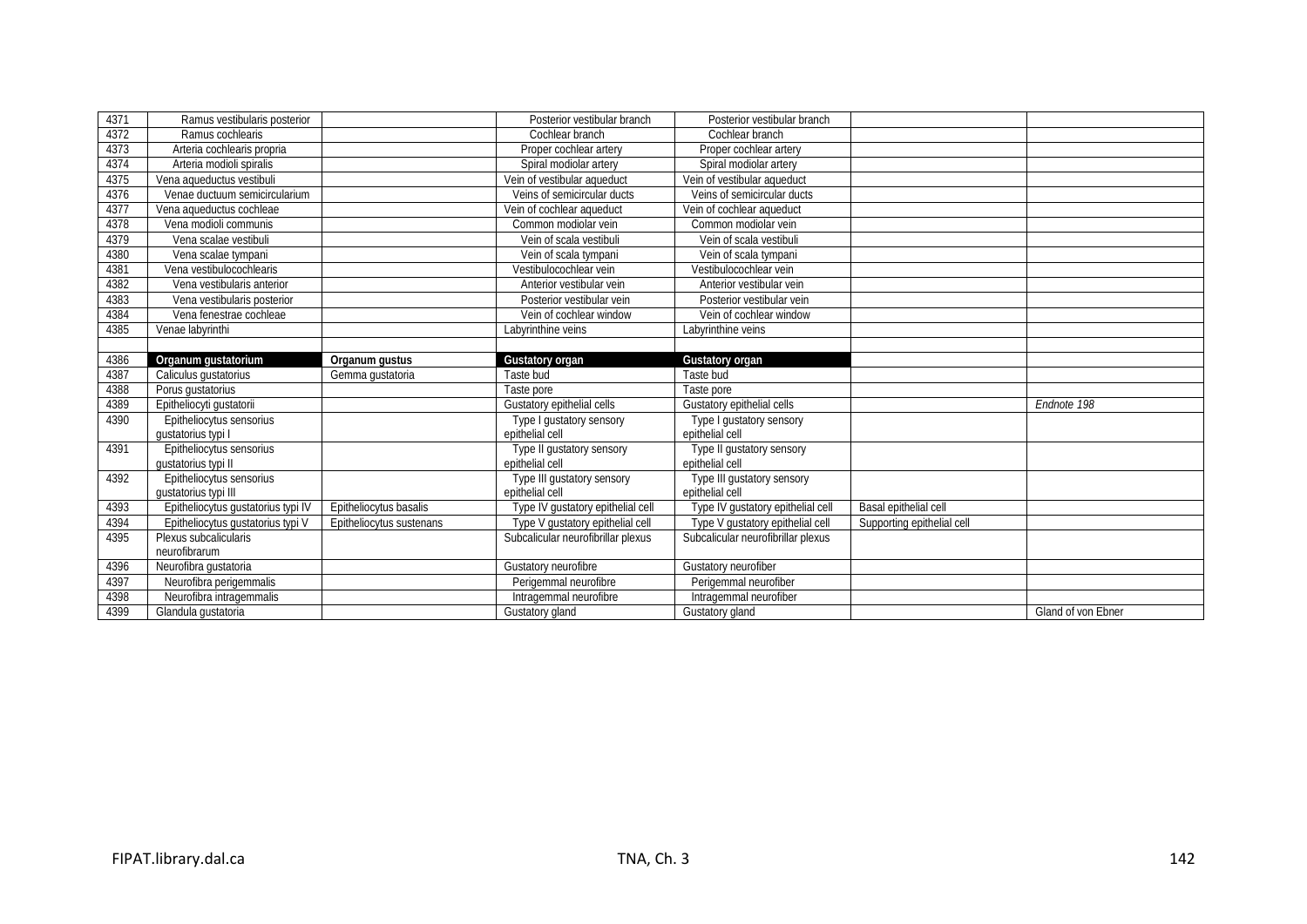#### <span id="page-23-12"></span><span id="page-23-11"></span><span id="page-23-10"></span><span id="page-23-9"></span><span id="page-23-8"></span><span id="page-23-7"></span><span id="page-23-6"></span><span id="page-23-5"></span><span id="page-23-4"></span><span id="page-23-3"></span><span id="page-23-2"></span><span id="page-23-1"></span><span id="page-23-0"></span>**ENDNOTES**

 $\overline{a}$ 173 Tunica fibrosa bulbi. The Tunica fibrosa has been subdivided into the Sclera, the Cornea and the Limbus corneae, a transitional zone between sclera and cornea, of utmost importance for the maintenance of intra-ocular pressure, since the removal of aqueous humor occurs here. The terminology used follows Hogan MJ, Alvarado JA, Weddell JE (1971) Histology of the Human Eye. Saunders, Philadelphia, PA.

174 Venulae aguosae. New term; the Venulae aguosae ('Wasservenen') were described by Ascher KW (1942) Am J Ophthalmol 25:31. They collect the Humor aguosus from the Sinus venosus sclerae, and drain into the Venae episclerales.

175 Arteria cilioretinalis. New term: the Arteria cilioretinalis is a variant artery which leaves the Discus nervi optici separately from the Arteria centralis retinae. It may serve as an additional supply for the Macula lutea from the choroidal circulation. If present (10-30% of cases), it can spare central vision in occlusion of the Arteria centralis retinae.

176 Facies anterior. The Facies anterior of the iris has been subdivided into a Zona pupillaris and a Zona ciliaris, separated by the Catella or collarette (based on Geneser F 1986 Textbook of Histology. Munksgaard, Copenhagen).

177 Membrana basalis superficialis limbi posterioris. (from TH): The term Membrana basalis superficialis limbi posterioris was added, for developmental reasons, the epithelium of the posterior border does not have the usual basement membrane on its side facing the stroma, but superficially on the side facing the lens.

178 *Excavatio disci*.The incorrect English terms (Depression of optic disc and Physiological cup) are replaced by: **Optic disc excavation** and **Excavation of optic nerve head**.

179 Neura retinalia. Heading Neura retinalia added, from TH; based on Kolb H, Linberg KA, Fisher SK 1992. Neurons of the human retina: A Golgi study. J Comp Neurol 318:147-187, and more recent studies (Website Kolb H et al. The Organization of the Retina and Visual System; http://webvision.med.utah.edu).

180 *Neuron bipolare conotopicum*. A physiological subdivision of Cone bipolar cells includes ON-cone bipolar cells and OFF-cone bipolar cells, each with three to five disctinct types (Masland RH 2001. The fundamental plan of the retina. Nat Rev Neurosci 4:877-886).

181 *Neura ganglionaria retinalia*. TH term 'multipolare' replaced by 'retinale' for consistency. There are at least 18 different morphological types of ganglion cells in the human retina, numbered from G1-G23 after Golgi studies (G = Golgi type) by Kolb et al. (1981 Vision Res 21:1081-1114) in cats. Special names have been given to the Midget and Parasol ganglion cells, projecting to the Parvocellular and Magnocellular layers of CGL.

182 Neuron ganglionare umbelliforme parvum. More recently, these ganglion cells became known as Small and Large bistratified ganglion cells, giving rise to the Koniocellular pathway to the CGL (Dacey DM 2000 Parallel pathways for spectral coding in primate retina. Annu Rev Neurosci 23:743-775; Nassi JJ, Callaway EM 2009 Parallel processing strategies of the primate visual system. Nat Rev Neurosci 10:360-372).

183 *Neura amacrina***.** Masland RH (2001 The fundamental plan of the retina. Nat Rev Neurosci 4:877-886) counted at least 29 types of Amacrine cells, most of them are glycinergic (Neuron amacrinum glycinergicum) or GABAergic (Neuron amacrinum GABAergicum).

184 Neuron amacrinum bistratificatum campi angusti / Neuron amacrinum mutuum campi lati. TH's A11 corrected to All (Roman numeral!). 'Aperturae angustae' corrected to 'campi angusti' as for the other amacrine cells. The Latin term has been divided into two. The Amacrine cell AI (Kolb and Famiglietti 1974 Science 186:47-49) was later renamed as A17. The term AII remained.

185 *Neuron interplexiforme*. The Neuron interplexiforme is probably an extraordinary type of Amacrine cell (Sterling P, Demb JB 2004. Retina. In: Shepherd GM, ed: The Synaptic Organization of the Brain, 5th ed. Oxford University Press, New York, pp 217-269).